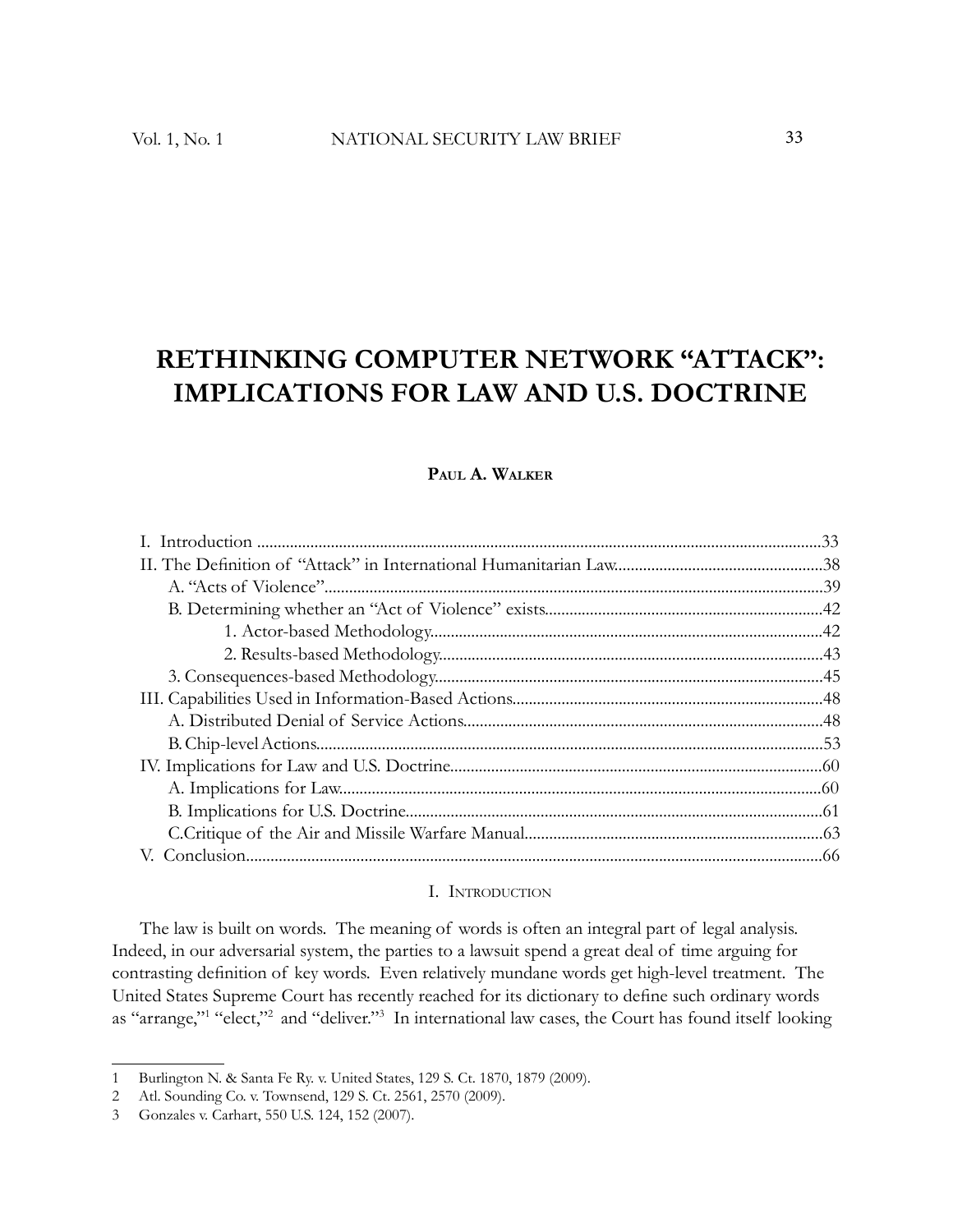for the "ordinary meaning"<sup>4</sup> of such commonplace words as "accident"<sup>5</sup> and "event."<sup>6</sup> It is surprising, then, that so much current legal scholarship dealing with information-age warfare uses "attack" without defining it or examining the meaning given to "attack" under international humanitarian law  $(IIHL)$ .

Article 49 of Additional Protocol I to the 1949 Geneva Conventions defines "attack" in the following way: "acts of violence against the adversary, whether in offence or in defence." That definition applies not only to the 169 State parties that have ratified Additional Protocol I, but should also be considered part of customary international law applying to all states involved in international armed conflict. The drafters of the *San Remo Manual on International Law Applicable to Armed Conflicts* at Sea took this position,<sup>8</sup> incorporating substantially the same definition in Article 13(b) of the Manual.<sup>9</sup> Likewise, the recently published *Manual on International Law Applicable to Air and Missile Warfare*, an effort to compile the existing rules of IHL for air and missile warfare, uses the same definition of "attack" as contained in the *San Remo Manual*.<sup>10</sup> In its 2005 study of customary international law applicable to armed conflicts, the International Committee of the Red Cross (ICRC) does not provide a definition of "attack," but the ICRC study repeatedly uses the term in rules dealing with protection of the civilian population.<sup>11</sup> Most of those rules are drawn either directly from Additional Protocol

9 SAN REMO MANUAL, *supra* note 8, at 9 ("'attack' means an act of violence, whether in offence or defence"). The primary difference is the San Remo Manual's omission of the term "against the adversary," from its definition of attack. The Manual's Explanation attributes this omission to the fact that, unlike in land warfare, "it is lawful to carry out acts of violence against neutral shipping or neutral aircraft in certain limited situations." *Id*. at 87. For present purposes, this difference is not significant. The key term examined in this paper, "act of violence," is retained in the San Remo Manual formulation.

10 HPCR MANUAL ON INTERNATIONAL LAW APPLICABLE TO AIR AND MISSILE WARFARE, PROGRAM ON HUMANITARIAN POLICY AND CONFLICT RESEARCH 1 (2009) [hereinafter AIR AND MISSILE WARFARE MANUAL] (stating that attack "means an act of violence, whether in offence or in defence.").

11 For instance, the very first rule in the Study states: "Attacks may only be directed against combatants. Attacks must not be directed against civilians." Jean-Marie Henckaerts, *Study on Customary International Humanitarian Law: A Contribution to the Understanding and Respect for the Rule of Law in Armed Conflict*, 87 INT'L REV. RED CROSS 175, 198 (2005).

<sup>4</sup> Vienna Convention on the Law of Treaties art. 31, May 23, 1969, 1155 U.N.T.S. 331.

<sup>5</sup> Olympic Airways v. Husain, 540 U.S. 644, 651 n.6 (2004).

<sup>6</sup> *Id*. at 655.

<sup>7</sup> Protocol Additional to the Geneva Conventions of 12 August 1949, and Relating to the Protection of Victims of International Armed Conflicts (Protocol I) art. 49, June 8, 1977, 1125 U.N.T.S. 3 [hereinafter Additional Protocol I]. 8 SAN REMO MANUAL ON INTERNATIONAL LAW APPLICABLE TO ARMED CONFLICTS AT SEA 5 (Louise Doswald-Beck, ed., 1995) ("most of its provisions are considered to state the law which is currently applicable") [hereinafter SAN REMO MANUAL]; see also Louise Doswald-Beck, *The San Remo Manual on International Law Applicable to Armed Conflicts At Sea*, 89 AM. J. INT'L L. 192, 192 (1995) (stating that the Manual contains "international law currently applicable to armed conflicts at sea"). The Explanation to the Manual states that Manual's definition of "attack" was "inspired by" the definition contained in Additional Protocol I. SAN REMO MANUAL, *supra* note 8, at 86.

The Annex to Henckaerts's article lists all 161 rules the ICRC study found to be "Customary Rules of International Humanitarian Law." *Id.* at 198–212. "Attack" is prominently featured in many of the first 24 rules listed in the ICRC study, dealing with the areas of distinction between civilians and combatants, distinction between civilian objects and military objectives, indiscriminate attacks, proportionality and precautions in attack, and precautions against the effects of attacks. *Id* at 198–200.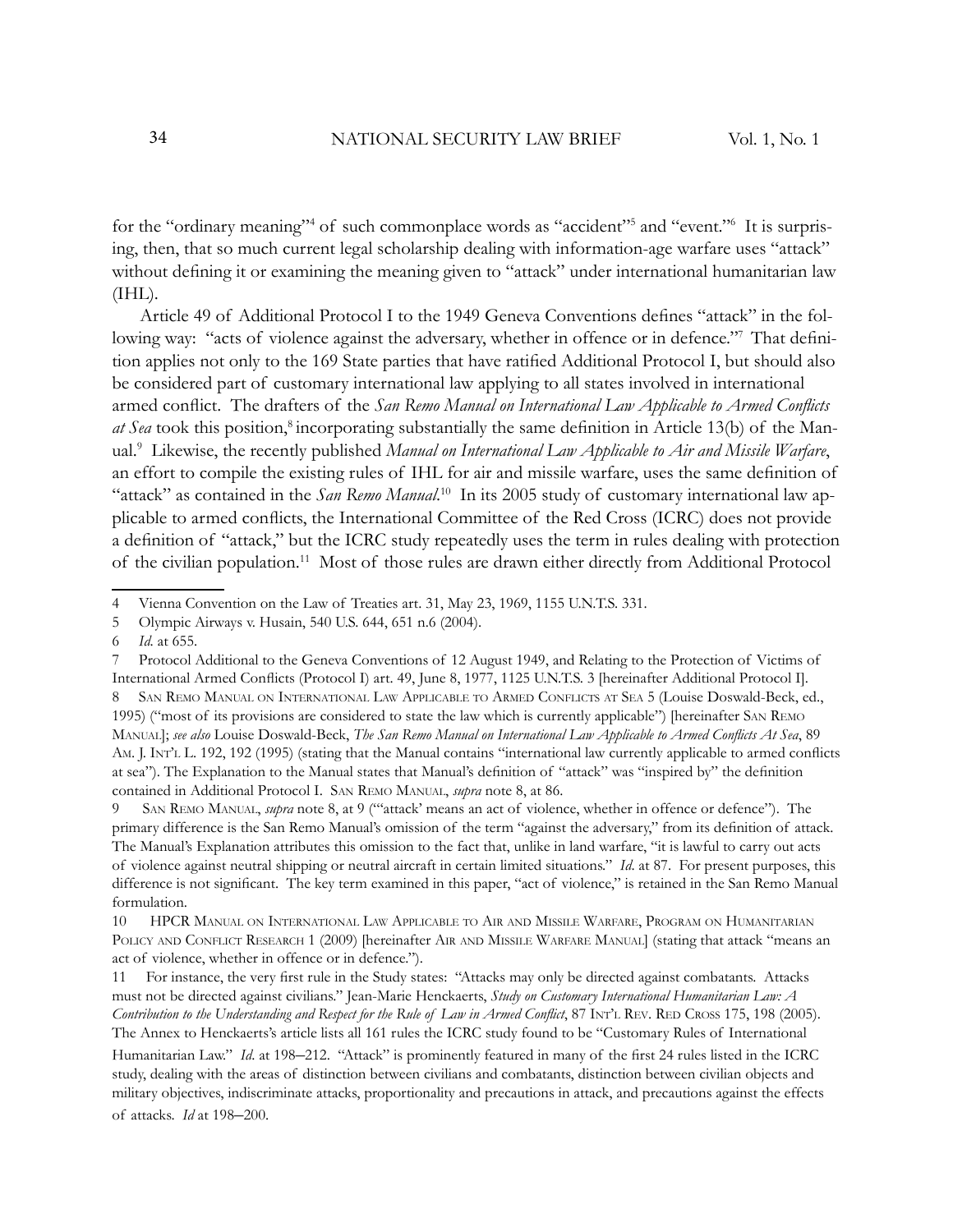I, or echo its terms quite closely.

Although the United States has not ratified Additional Protocol I, it is a signatory to the Protocol and has long taken the position that many portions of the protocol are customary international law.<sup>12</sup> Viewing Article 49 as customary law is consistent with this approach, in particular because a number of subsequent articles that use "attack" are, according to the United States, reflective of customary international law.<sup>13</sup>

Specifically, the key principle that belligerents must distinguish between combatants and civilians and military and civilian objectives is embodied in Articles 51 and 52.<sup>14</sup> The key to understanding both articles, though, is their repeated use of the word "attack." It is "attack[s]" that cannot be directed against the civilian population or individual civilians.<sup>15</sup> Likewise, it is an "attack" that shall not be directed at civilian objects.<sup>16</sup> Article 51 also prohibits "indiscriminate attacks" against civilians,<sup>17</sup> while Article 52 requires "attacks" to be "limited strictly to military objectives."<sup>18</sup> But not every military operation or action is an "attack," as defined in Article 49 and used in these key provisions.<sup>19</sup> It is often the case that military operations have negative effects on a civilian population. For instance, the movement of armies prior to, or during an attack, often leads to large displacements of the population. For those that remain in place during such movements, daily life faces severe disruptions, including slowed or non-existent mail service and other forms of communication. IHL is not designed to eliminate all impacts on civilians and civilian objects, but to guard against the worst impacts resulting from the destructive force of military attacks.<sup>20</sup>

This article takes a very narrow approach to this area of IHL. It ignores the *jus ad bellum* concepts of "use of force" and self-defense in response to an "armed attack."<sup>21</sup> Instead, it assumes that a state of "armed conflict" under Common Article 2 of the Geneva Conventions exists in order to focus on the definition of an "attack." Rather than examining hypothetical scenarios, the methodol-

- 17 *Id*. art. 51(4).
- 18 *Id.* art. 52(2).

<sup>12</sup> *See* Michael J. Matheson, *Session One: The United States Position on the Relation of Customary International Law to the 1977 Protocols Additional to the 1949 Geneva Conventions*, 2 Am. U.J. Int'l L. & Pol'y 419, 426 (1987).

<sup>13</sup> *Id*. (pointing to portions of Articles 51 and 52 as containing such principles).

<sup>14</sup> Additional Protocol I, *supra* note 7, arts. 51, 52.

<sup>15</sup> *Id*. art. 51(2).

<sup>16</sup> *Id*. art. 52(1).

<sup>19</sup> Of course, "attack" is used in other parts of Additional Protocol I as well. *See, e.g.*, Additional Protocol I, *supra* note 7, art. 12 ("Protection of medical units"), art. 42 ("Occupants of aircraft"), art. 44 ("Combatants and prisoners of war"), art. 54 ("Protection of objects indispensable to the survival of the civilian population"), art. 56 ("Protection of works and installations containing dangerous forces"), art. 57 ("Precautions in attack").

<sup>20</sup> *See* Michael N. Schmitt, *Wired Warfare: Computer Network Attack and Jus in Bello*, INT'L REV. RED CROSS 365, 373, 378 (2002).

<sup>21</sup> As the San Remo Manual points out, "attack" is separately defined "to make it quite clear that references to 'attack' in humanitarian law are not to be confused with the concept of an armed attack as referred to in Article 2(4) of the United Nations Charter." SAN REMO MANUAL, *supra* note 8, at 86. For analysis of the *jus ad bellum* aspects of information-based actions, *see generally* Walter Gary Sharp, Sr., CYBERSPACE AND THE USE OF FORCE (1999) and Michael N. Schmitt, *Computer Network Attack and the Use of Force in International Law: Thoughts on a Normative Framework*, 37 COLUM. J. TRANSNAT'L L. 885 (1999).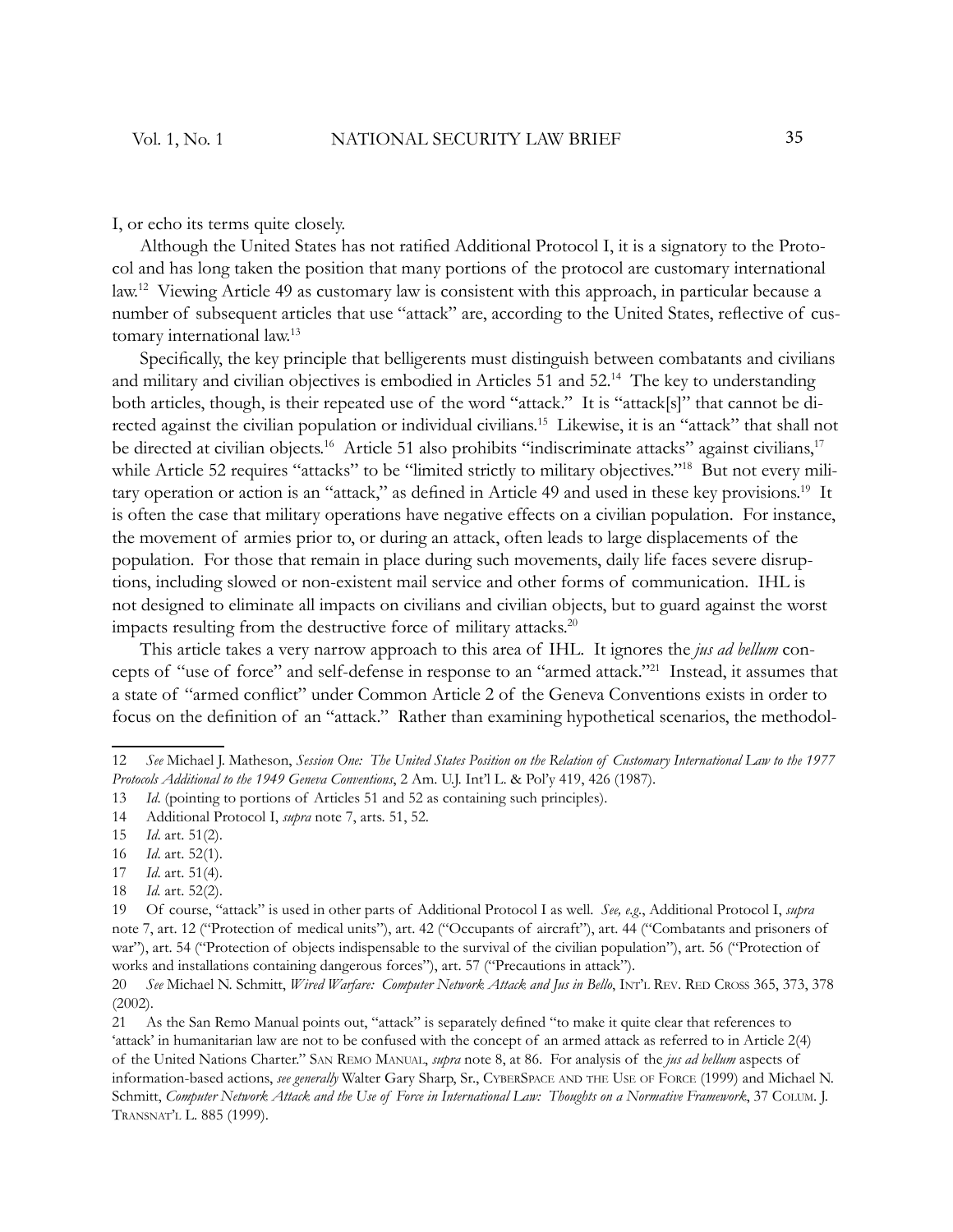ogy used to define an "attack" is then applied to known capabilities that may be (or, in some cases, have been)<sup>22</sup> used in information-based operations or actions by a State.<sup>23</sup> Such an examination is necessary not only because it is not well addressed by the legal literature,<sup>24</sup> but also because "attack" is so comprehensively overused throughout our internet society.<sup>25</sup> This is perhaps understandable in the media and the technical literature, which describes any adverse action against a computer or a computer network as an "attack." Unfortunately, this common use of "attack" has bled over into legal analysis and military doctrine, specifically into the *Air and Missile Warfare Manual* and the United States doctrine of "computer network attack."<sup>26</sup> When the meaning of "attack" is rigorously

network and not their ability to be used for other functions, *see infra* notes 72–79, and accompanying text, especially if disconnected from the internet at the onset of a denial of service action. Although an electric company's website could be affected by a denial of service action, electrical company control systems generally operate separately from the internet, such that they cannot be affectedby denial of service actions, though they can definitely be impacted by viruses and other types of malicious software. *See generally* Eric J. Byres, *Cyber Security and the Pipeline Control System*, PIPELINE & GAS J. 58–59 (Feb. 2009), *available at* http://www.oildompublishing.com/PGJ/pgjarchive/Feb09/cyber.pdff (describing the effects of malicious software, the Slammer worm, on control systems and highlighting the fact that the worm used at least five different pathways to get into the victimized control systems).

24 Only Professor Schmitt has examined Article 49's definition of "attack" in any significant detail, *see* Schmitt, *supra* note 20, at 376–77, and no one has applied the definition to the types of information-based capabilities that may be used in attacks during an armed conflict.

25 *See, e.g.*, Joshua Davis, *Hackers Take Down the Most Wired Country in Europe*, WIRED, Aug. 21, 2007, *available at* http:// www.wired.com/politics/security/magazine/15-09/ff\_estonia; Kevin J. Houle & George M. Weaver, *Trends in Denial of Service Attack Technology*, CERT Coordination Center, 1 (Oct. 2001), *available at* http://www.cert.org/archive/pdf/DoS\_ trends.pdf. These are just two examples of sources used in this article, but every technical and media source cited refers to these actions as "attacks."

<sup>22</sup> Although the examples used to demonstrate these potential capabilities did not occur during periods of armed conflict (i.e., *jus ad bellum*, or use of force, principles would have applied to them at the time they occurred, with the possible exception of the information-based actions against Georgia discussed *infra* section III.A.), the analysis applied to these capabilities in this article assumes their use during an established international armed conflict (between two state actors) and assesses whether or not the use of such a capability during a period of armed conflict would amount to an "attack" under IHL (*jus in bello*).

<sup>23</sup> One European commentator has reviewed distributed denial of service actions under "public international law," but assumed that such actions are a "major weapon of cyberwarfare" and did not examine such actions under Article 49 of Additional Protocol I. Stefan Kirchner, *Distributed Denial-of-Service (DDoS)-Attacks Under Public International Law: State-Responsibility in Cyberwar*, 8 ICFAI UNIV. J. CYBER L. 10 (quoting from the abstract). Unfortunately, Kirchner incorrectly holds out the least destructive of information-based actions, denials-of-service, as the poster-child for all "cyberweapons," making unsupported assertions about possible consequences that could result from such actions, such as death, *id*. at 18 ("There is no information if ever anybody has been killed by a DDoS attack, but it *cannot be excluded completely* that this is a possibility") (emphasis added), and disruption of a nation's electric grid, *id*. at 15. Kirchner makes these claims despite accurately describing distributed denial-of-service actions and the fact that there are an estimated 10,000 such actions every day. *Id.* at 12. In fact, DDoS actions essentially effect affect traffic on the internet and at websites connected to the internet and affect computers connected to the internet only in their actions on the

<sup>26</sup> *See* JOINT CHIEFS OF STAFF, JOINT PUBLICATION 3-13: INFORMATION OPERATIONS, at II-5 (2006), *available at* http:// www.dtic.mil/doctrine/new\_pubs/jp3\_13.pdf (last accessed August 25, 2010) [hereinafter JOINT PUBLICATION 3-13] defines computer network attack as "actions taken through the use of computer networks to disrupt, deny, degrade, or destroy information resident in computers and computer networks, or the computers and networks themselves."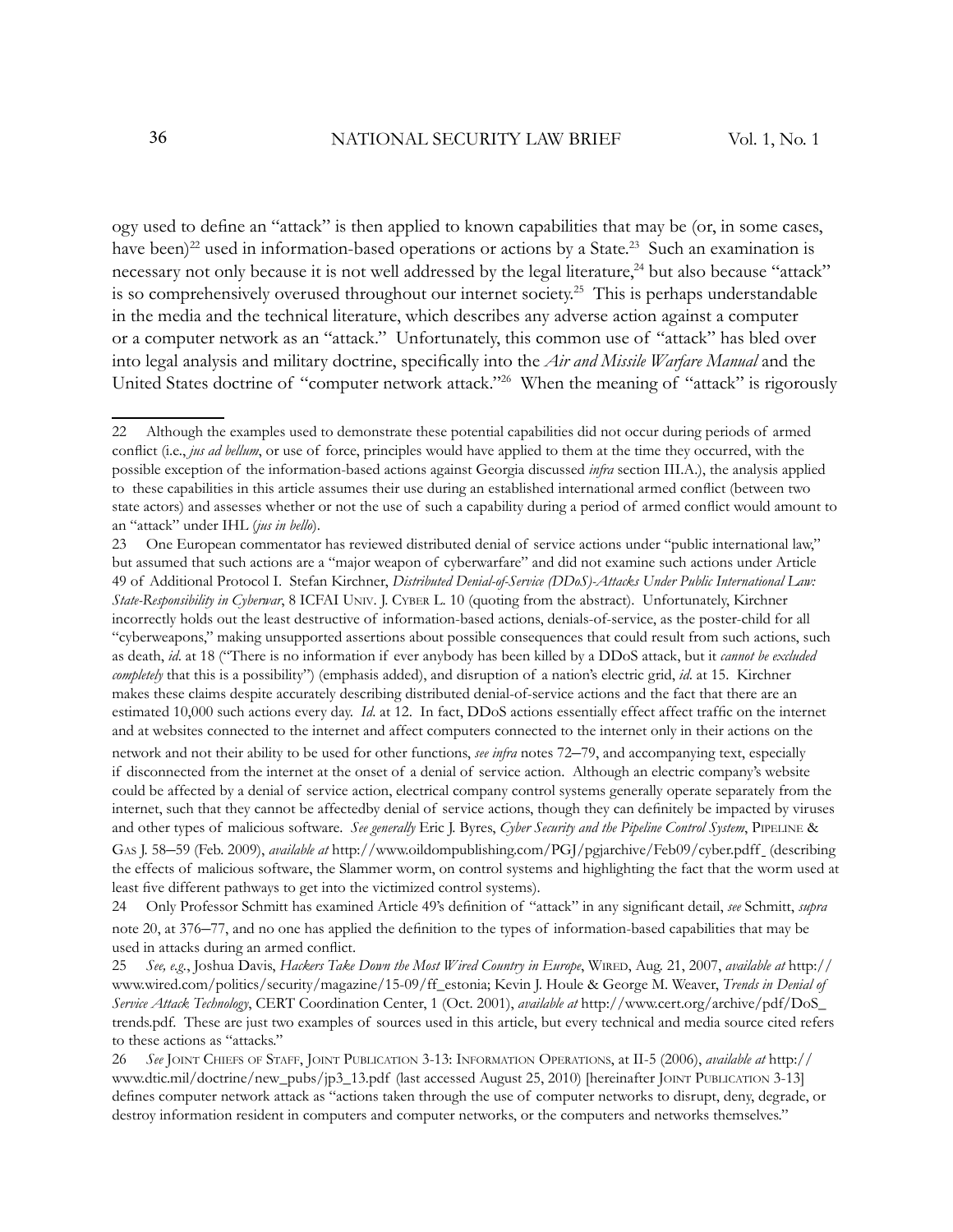examined and applied to known action capabilities, $27$  there are three clear implications. First, academic concerns about a distinction problem arising from the use of information-based capabilities are overblown. Second, and stemming from the first implication, is the conclusion that recent calls for new treaties or new "international law for information operations" are premature. Finally, the various permutations of "computer network attack" based on the United States' information operations doctrine<sup>28</sup> are legally unsound and should be revised. From a legal perspective the new *Air and Missile Warfare Manual* egregiously expands that definition<sup>29</sup> and unwisely portrays the problematic definition<sup>30</sup> that results as existing law.<sup>31</sup> These implications are particularly relevant at a time when the United States and Russia appear to be moving towards discussion of these issues.<sup>32</sup> In light of the differing Russian approach to "computer network attack,"<sup>33</sup> it is important that the terms and definitions used are grounded in the law and not derived from the popular mythology that surrounds notions of "cyberwar." The intent of this article is to begin that reappraisal by examining what constitutes an "attack" when the internet or computers and computer networks are involved.

Part II of this article examines the definition of "attack" under international humanitarian law and derives a methodology for applying that definition to the use of information-based capabilities. Part III then examines two specific capabilities: distributed denial of service (DDoS) actions and

33 *See infra* note 182.

<sup>27 &</sup>quot;Capability" and "action" are used throughout this article in an effort to be terminologically precise. Such terms are also used to avoid referring to something as a "weapon" or an "attack" until it demonstrably is, or can be used as, a weapon or an attack. "Capability" is also appropriate because many of them are capable of being used as weapons, but also may be used in other ways. In this analysis, the use to which the capability is applied is key.

<sup>28</sup> *See* Joint Publication 3-13, *supra* note 26 and accompanying text.

<sup>29</sup> The AIR AND MISSILE WARFARE MANUAL incorporated essentially all of the U.S. doctrinal definition into its own definition of "computer network attack," as well as two additional, even more problematic concepts: manipulation and gaining control over the computer or computer network. AIR AND MISSILE WARFARE MANUAL, *supra* note 10, at 6 (defining "computer network attack" to mean "operations to *manipulate*, disrupt, deny, degrade, or destroy information resident in computers and computer networks, or the computer network itself, or to *gain control* over the computer or computer network") (emphasis added). It appears that the drafters of the AIR AND MISSILE WARFARE MANUAL have fully bought into the popular conception of what constitutes an "attack" on computers.

<sup>30</sup> The AIR AND MISSILE WARFARE MANUAL definition is problematic because the additions it makes to the U.S. doctrinal definition, Joint Publication 3-13, *supra* note 26 and accompanying text, will encompass espionage activities that could legally occur in peacetime, outside the *jus in bello* setting of "armed conflict." In addition, the definition is problematic because its use of "attack" in the term "computer network attack" is completely and illogically disconnected from the Manual's own definition of "attack." The Commentary makes this clear: "The term 'attack' in 'computer network attack' is not meant to necessarily imply that all such operations constitute an attack as that term is used elsewhere in this Manual (see definition of 'attack' as set forth in Rule 1 (e)). Some CNA operations may rise to the level of an attack as defined in Rule 1 (e), whereas others will not." COMMENTARY ON THE HPCR MANUAL ON INTERNATIONAL LAW APPLICABLE TO AIR AND MISSILE WARFARE, PROGRAM ON HUMANITARIAN POLICY AND CONFLICT RESEARCH 34 (2010) [hereinafter AMW COMMENTARY]. For further discussion of these points, *see infra* Part IV.C.

<sup>31</sup> AMW COMMENTARY, *supra* note 30, at 2 (describing the goal of the AIR AND MISSILE WARFARE MANUAL as "to present a methodical restatement of existing international law on air and missile warfare . . . to systematically capture in the text the *lex lata* as it is.").

<sup>32</sup> *See* John Markoff and Andrew E. Kramer, *In Shift, U.S. Talks to Russia on Internet Security*, N.Y. TIMES, Dec. 13, 2009, at A1.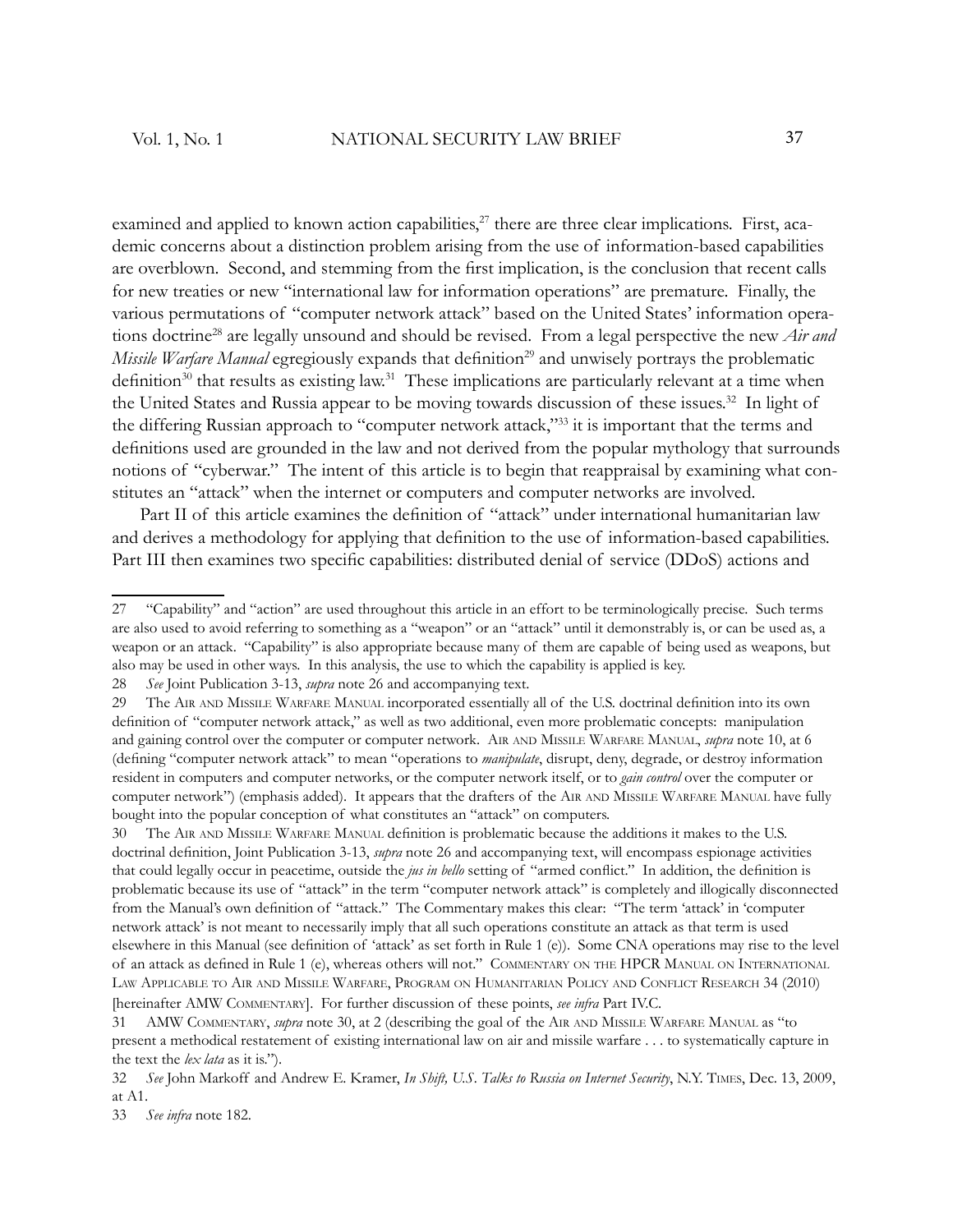chip-level actions.<sup>34</sup> Though much about this area remains classified, there is a substantial body of technical literature available, especially with respect to DDoS, to understand the possible uses and potential effects of these capabilities. For each capability, this section of the article will also review known or suspected examples of state practice in employing such capabilities. Following the explication of each of these capabilities, the methodology developed in Part II will be applied to determine whether the use of each capability, or some uses, should be considered attacks under IHL. Because this analysis concludes that DDoS actions, and some uses of chip-level actions (and by implication, malicious software actions), are not attacks under IHL, the implications of these conclusions are addressed in Part IV. Finally, Part V concludes.

## II. THE DEFINITION OF "ATTACK" IN INTERNATIONAL HUMANITARIAN LAW

The four Geneva Conventions concluded in 1949 use the word "attack" fourteen times without ever defining what constitutes an "attack."<sup>35</sup> Similarly, the body of treaties and international law that preceded the four seminal Geneva conventions sporadically referred to "attacks" or "attacking force" without further definition.<sup>36</sup> In some cases, the combination of "attack" with "bombardment" made it very clear that a specific type of attack was contemplated, either by land forces or sea-borne forces bombing land-based objects.<sup>37</sup> The lack of definitional precision is perhaps understandable, given the experiences of World War I and World War II that confronted the drafters. Especially in the aftermath of World War II, the drafters knew what attacks on the civilian population looked like: the bombing of London by the Luftwaffe in the Battle of Britain; the firebombings of Dresden, Stuttgart and numerous other German cities by the allies; and, of course, the first use of nuclear weapons against the Japanese cities of Hiroshima and Nagasaki. For the generation of post-World War international scholars, the definition of an attack was largely self-evident.

By the late 1970s, however, the need for a definition of attack emerged and was codified in Article 49 of Additional Protocol I. That article defines an "attack" as "acts of violence against the adversary, whether in offence or in defence,"<sup>38</sup> and provides the best starting point to understand

<sup>34</sup> The use of malicious software could also have been chosen for examination. However, the variety of malicious software, along with the variety of propagation methods and the many (non-state) examples of worms and viruses, make it somewhat difficult to focus the analysis. Because there are many different consequences that can result from the different varieties of malicious software, the legal analysis for this capability is basically the same as for chip-level actions, whose modalities and consequences can also vary greatly, as can be seen in the text accompanying, *infra* notes 130–134.

<sup>35</sup> Geneva Convention for the Amelioration of the Condition of the Wounded and Sick in Armed Forces in the Field, Aug. 12, 1949, 6 U.S.T. 3114, 75 U.N.T.S. 31 [hereinafter Geneva I] (using "attack" six times); Geneva Convention for the Amelioration of the Condition of the Wounded, Sick and Shipwrecked Members of Armed Forces at Sea, Aug. 12, 1949, 6 U.S.T. 3217, 75 U.N.T.S. 85 [hereinafter Geneva II] (using "attack" four times); Geneva Convention Relative to the Protection of Civilian Persons in Time of War, Aug. 12, 1949, 6 U.S.T. 3516, 75 U.N.T.S. 287[hereinafter Geneva IV] (using "attack" four times). The third Geneva Convention relating to Prisoners of War does not use the word "attack."

<sup>36</sup> *See, e.g.*, Convention Respecting the Laws and Customs of War on Land and its Annex: Regulations Concerning the Laws and Customs of War on Land arts. 25, 26, Oct. 18, 1907.

<sup>37</sup> *See* Geneva II, *supra* note 35, art. 23.

<sup>38</sup> Additional Protocol I, *supra* note 7, art. 49(1).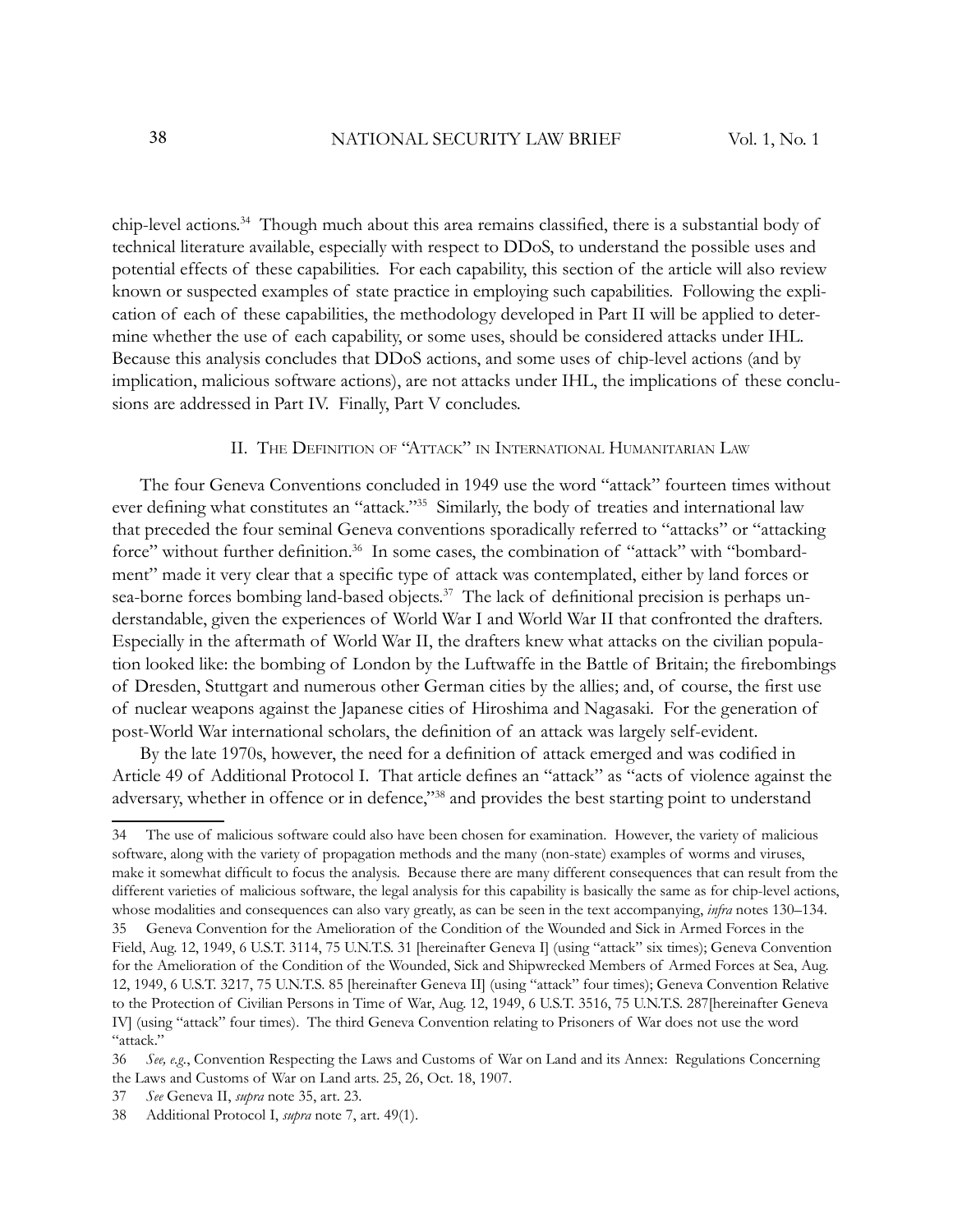whether an action taken by a state actor against an information system or computer network is considered an attack under international humanitarian law.

This section of the article is broken into two subsections. The first addresses the plain language of the definition and considers the amplifying comments addressed in the commentary to Protocol I. After concluding that additional analysis is required to apply the definition in the context of modern-day warfare against information systems and networks, the second section addresses three interpretive theories that are available to understand what constitutes an "act of violence" that equates to an "attack" under international humanitarian law. This section concludes that a consequences-based determination best comports, not only with the text of Article 49, but also with the underlying objectives of international humanitarian law.

# *A. "Acts of Violence"*

At the outset, it is important to understand that there are three elements to the definition provided in Article 49: (1) acts of violence (2) against the adversary (3) in offense or defense. This section focuses on the first element as the core of the definition of attack. The second and third elements are peripheral to the extent that they are contextual in nature. In other words, once an act of violence is going to be committed, then the commission of that action against an "adversary" is an attack,<sup>39</sup> regardless of whether the act of violence is committed in an offensive or a defensive manner. The predicate question, though, is whether or not the contemplated action is, in fact, an "act of violence."

At the first and easiest level, an attack must be an affirmative step, because, in its ordinary sense, an "act" is "the doing of a thing," usually voluntarily.<sup>40</sup> In the case of an "attack," what is done is "violence," or an "exertion of physical force so as to injure or abuse."<sup>41</sup> A party must do something prior to an attack. In conventional kinetic operations, this act could be pulling a rifle trigger, dropping a bomb from an aircraft, or initiating the launch sequence for nuclear weapons, all of which result in the use of physical force to cause injury. In the context of information weapons, the analogous "act" usually involves a computer, keyboard, and usually some type of software program, though the analysis below will also examine a hardware-based action against information systems.<sup>42</sup> But, as with the pulling of a trigger, the act of pressing a button on a keyboard only initiates the intended action. In the case of a rifle, the resulting action is a violent one; the bullet exits the barrel

<sup>39</sup> As previously discussed, in the context of air and sea warfare, an "act of violence" does not have to be against an adversary to be considered an "attack." *See supra* notes 9–10 and accompanying text.

<sup>40</sup> Merriam-Webster's Online Dictionary: Act, http://www.merriam-webster.com/dictionary/act (last visited 15 November 2009).

<sup>41</sup> Merriam-Webster's Online Dictionary: Violence, http://www.merriam-webster.com/dictionary/violence (last visited 15 November 2009). This is the primary definition provided for "violence." Other dictionaries take a similar approach. *See, e.g.*, The Oxford Dictionary and Thesaurus 1717 (American ed. 1996) (defining "violence" as "the quality of being violent" and "violent" as "involving or using great physical force").

<sup>42</sup> *See infra* section III.B, Part III.B.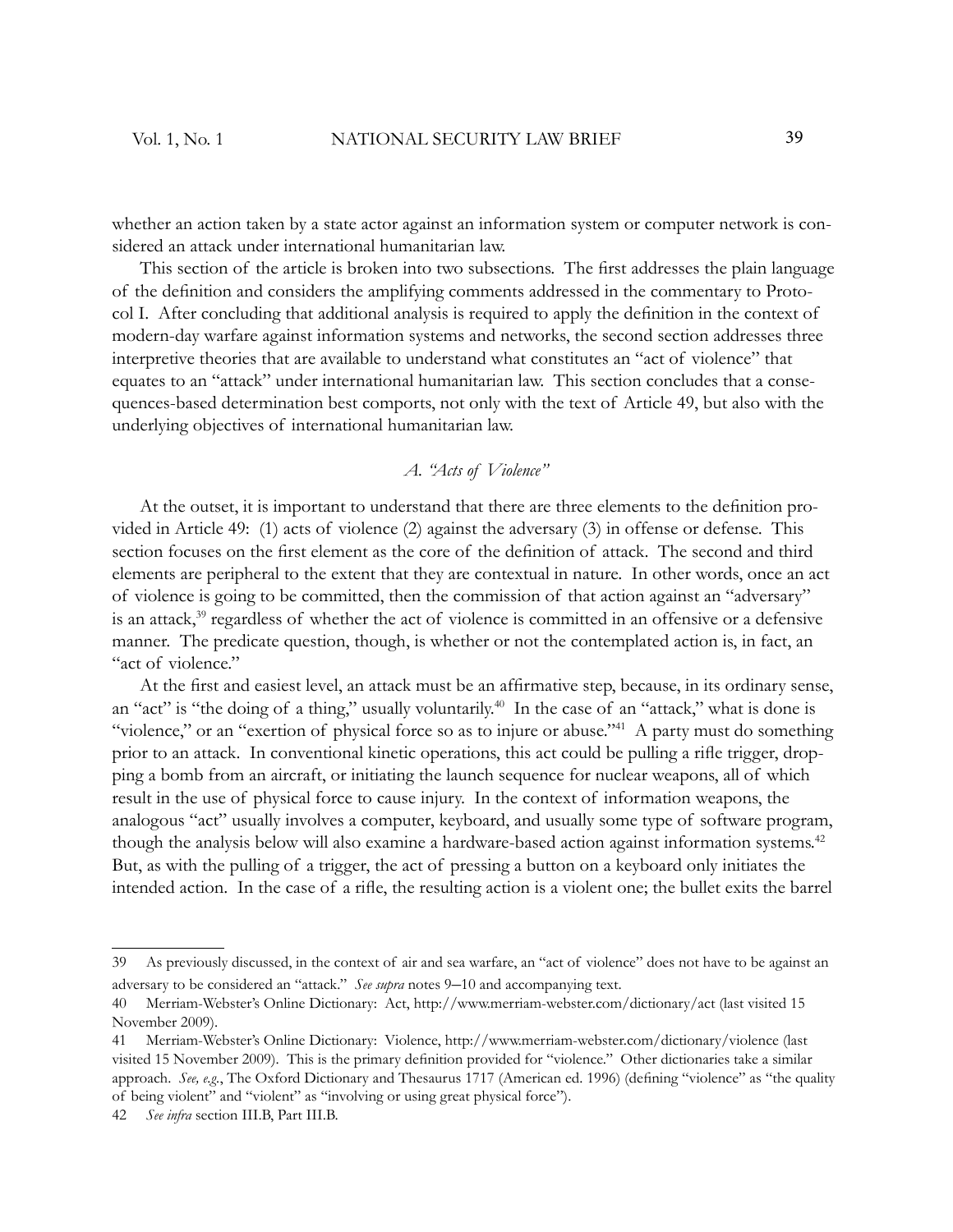at high velocity and causes injury or death if it hits a person, or physical damage if it hits an object.<sup>43</sup>

In the example of the rifle, then, the outcome of the act of pulling the trigger satisfies the portion of the definition that requires the act to be a violent one. In a rifle attack, the desired result – stopping the immediate threat from an enemy soldier, for instance—occurs as the result of a violent consequence—his injury or death. The problem that arises with pushing the button on a keyboard is that usually the outcome that directly results is inherently non-violent in that pushing the button may start a distributed denial of service against a website, launch a computer worm program, or send a command to activate a software program stored in the computer of an adversary State. All of those outcomes that could result from pushing the keyboard button, while not inherently violent in and of themselves,<sup>44</sup> effect action of one sort or another against an information system or computer network. Those actions have consequences that may or may not be the desired result of the button pusher.<sup>45</sup>

The question then arises as to whether those often inherently non-violent actions are "attacks." The easy answer, of course, is to say that they are not. But to do so would be to overlook the

44 Yet, each of these actions, while not using force to cause injury, could easily fit within the expansive definition of "computer network attack" in that denials of service can be used to disrupt websites or even to deny access to those websites, albeit only on a temporary basis. *See infra* notes 85–92 and accompanying text. Likewise, computer worms also often cause disruptions during the course of their transmission and often cause significant degradation in system performance. *See infra* note 97 and accompanying text. Finally, implanted software can be used for a variety of functions that could be classified as manipulation or gaining control over a computer, but remain inherently non-violent. For instance, programs can be activated that search the targeted computer or network for information and then clandestinely communicate that information to someone outside the network. *See* TECHNOLOGY, POLICY, LAW, AND ETHICS REGARDING U.S. ACQUISITION AND USE OF CYBERATTACK CAPABILITIES 150–51 (William A. Owens, Kenneth W. Dam, & Herbert S. Lin, eds., 2009) [hereinafter TECHNOLOGY, POLICY, LAW] (describing examples of data exfiltration from an adversary's network). In this case, the manipulation is the use of the software to acquire the information and the control over the system comes from the ability to use the communication mechanism without the authorization of a user or the system's

<sup>43</sup> Even a rifle that is not aimed at a person or an object has the potential to culminate in an act of violence. *See*, *e.g.*, John Futty, *A Bullet from the Sky*, THE COLUMBUS DISPATCH (Jul. 10, 2009), *available at* http://www.dispatch.com/ live/content/ local\_news/stories/2009/07/10/falling\_bullet.ART\_ART\_07-10-09\_A1\_VVEEBLV.html. *See generally* Wikipedia, Celebratory Gunfire, http://en.wikipedia.org/wiki/Celebratory\_gunfire (last visited Nov. 25, 2009).

administrator. 45 It is precisely because the outcome of an initiating act is not usually inherently violent that this article has consistently used "actions" when discussing the application of various information capabilities against information systems or computer networks. Such terminological precision is not only necessary in an article that defines such a basic term as "attack," but is necessary in all areas of this emerging warfare area. One of the primary implications of the analysis contained in this article is that terminological imprecision by following the lead of the hacker community and using "attack" indiscriminately undermines much of modern scholarship in this area, *see infra* Part IV.A. The same problem occurs in United States doctrine, with the result that the definition of "computer network attack" used by the United States is legally unsound and risks expansion of customary international law in a direction not favorable to U.S. interests, *see infra* Part IV.B.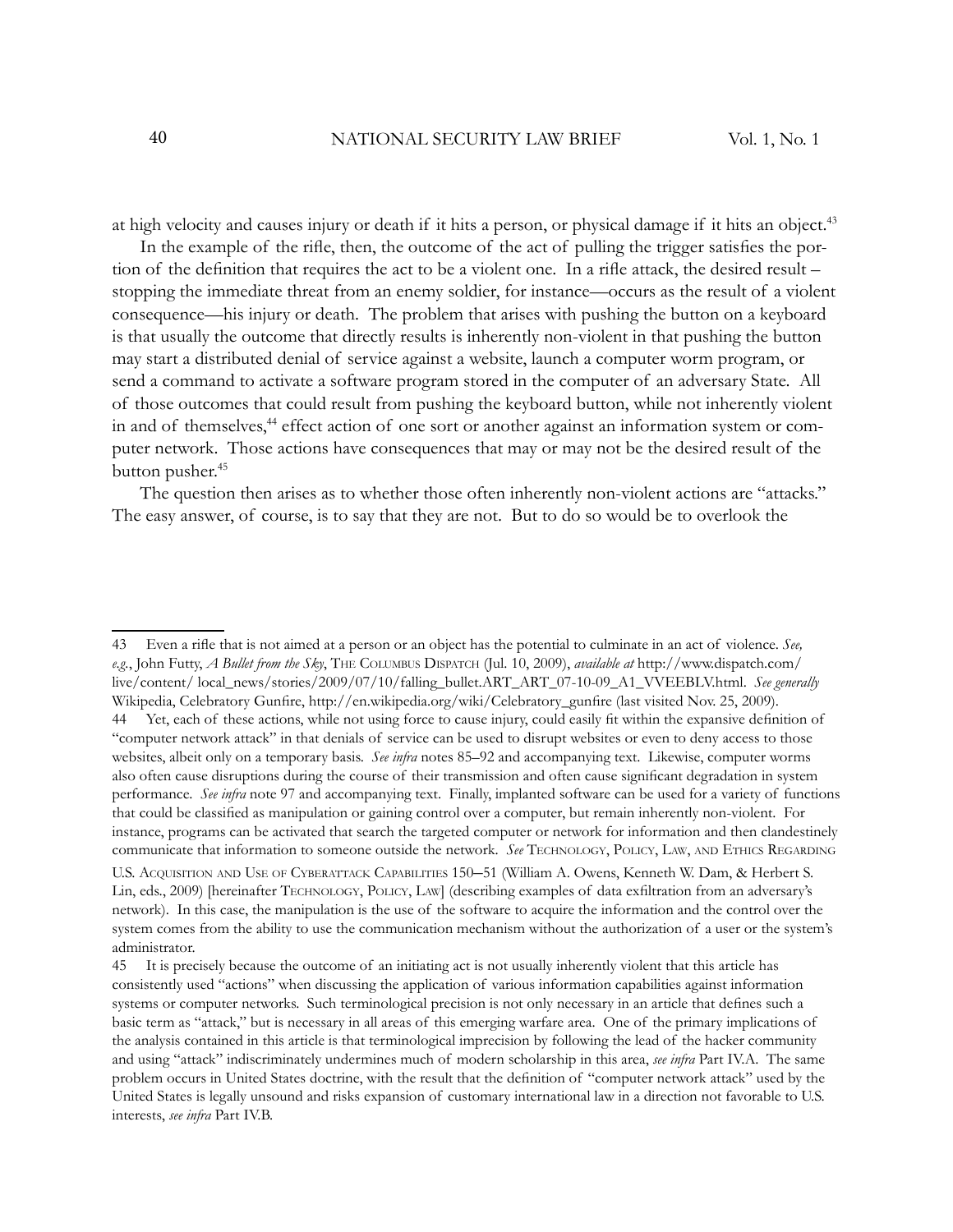tremendous amount of doctrinal development by the world's armed forces in this area.<sup>46</sup> Even a modest review of American, Chinese and Russian doctrine reveals the common belief that actions against information systems and computer networks is a new mode of warfare, though they may differ on the specifics and whether or not these are stand-alone capabilities or must be integrated with conventional military force to be fully effective.<sup>47</sup>

Unfortunately, the Commentary to Additional Protocol I does not provide additional assistance in determining when an action against an information system or computer network constitutes an "attack." Although the Commentary makes it clear that the intent of the drafters was to provide a broad definition of "attack,"<sup>48</sup> the breadth of the definition is in no way tied to the phrase "act of violence." In fact, the Commentary does not attempt to define or describe what it means by "violence." Instead, the Commentary's "wider scope" primarily stems from the inclusion of defensive measures in the definition of "attack," rather than being limited to the concept of hostile action that one initiates against another.<sup>49</sup> The Commentary goes on to characterize this offensive and defensive back and forth as "combat action,"<sup>50</sup> a term that itself requires definition and is far less specific than the actual phrase used in the text of Article 49: "acts of violence." The reason for broadening the definition in this way, according to the Commentary, is that both offensive and defensive acts "can affect the civilian population."<sup>51</sup> As the Commentary makes clear, although the definition of "attack" was to be applied to all uses of the word in Protocol  $I<sub>2</sub>$ , the definition was specifically excluded from Article 2 and placed in the section on protections for civilians to give it "special significance" with respect to defining attacks against civilians for the purposes of distinction and proportionality.<sup>53</sup>

<sup>46</sup> *See generally* Joint Publication 3-13, *Information Operations*, Feb. 13, 2006; INFORMATION OPERATIONS: WARFARE AND THE HARD REALITY OF SOFT POWER 189–201, 207–11 (Leigh Armistead, ed., 2004) [hereinafter INFORMATION OPERATIONS] (reviewing Russian and Chinese doctrine); *see also* Dorothy E. Denning, *Assessing the Computer Network Operations Threat of Foreign Countries*, *in* INFORMATION STRATEGY AND WARFARE: A GUIDE TO THEORY AND PRACTICE 187–210 (John Arquilla & Douglas A. Borer, eds., 2007) (describing a methodology developed to examine a nation's capacity for "computer network operations" and applying the methodology to the countries of Iran and North Korea, finding indications of a developed capacity for "computer network operations" in each).

<sup>47</sup> *Compare* INFORMATION OPERATIONS, *supra* note 46, at 191 (describing Russian beliefs that military objectives are easier to accomplish without loss of life using "information superiority") and 196–197 (describing Russian reliance on "informational-psychological components" of Information Operations as possible stand-alone capabilities) *with* INFORMATION OPERATIONS, *supra* note 46, at 208 (providing a description of warfare by Chinese Lieutenant General Huai Guomo that contemplates extensive use of information warfare in advance of a conventional military attack). 48 Int'l Comm. of the Red Cross, COMMENTARY ON THE ADDITIONAL PROTOCOLS OF 8 JUNE 1977 TO THE GENEVA

CONVENTIONS OF 12 AUGUST 1949, at 603 (Yves Sandoz, Christophe Swinarski & Bruno Zimmerman eds. 1987) [hereinafter ICRC COMMENTARY] (citing SHORTER OXFORD DICTIONARY 127 (1978) (defining "attack" as "to set upon with hostile action")).

<sup>49</sup> *Id*.

<sup>50</sup> *Id*.

<sup>51</sup> *Id*.

<sup>52</sup> Including articles that precede it in numeric order, *see* Additional Protocol I, *supra* note 7, art. 12 ("Protection of Medical Units"), art. 39 ("Emblems of Nationality") and art. 41 ("Safeguard of an Enemy Hors de Combat"). ICRC COMMENTARY, *supra* note 48, at 603.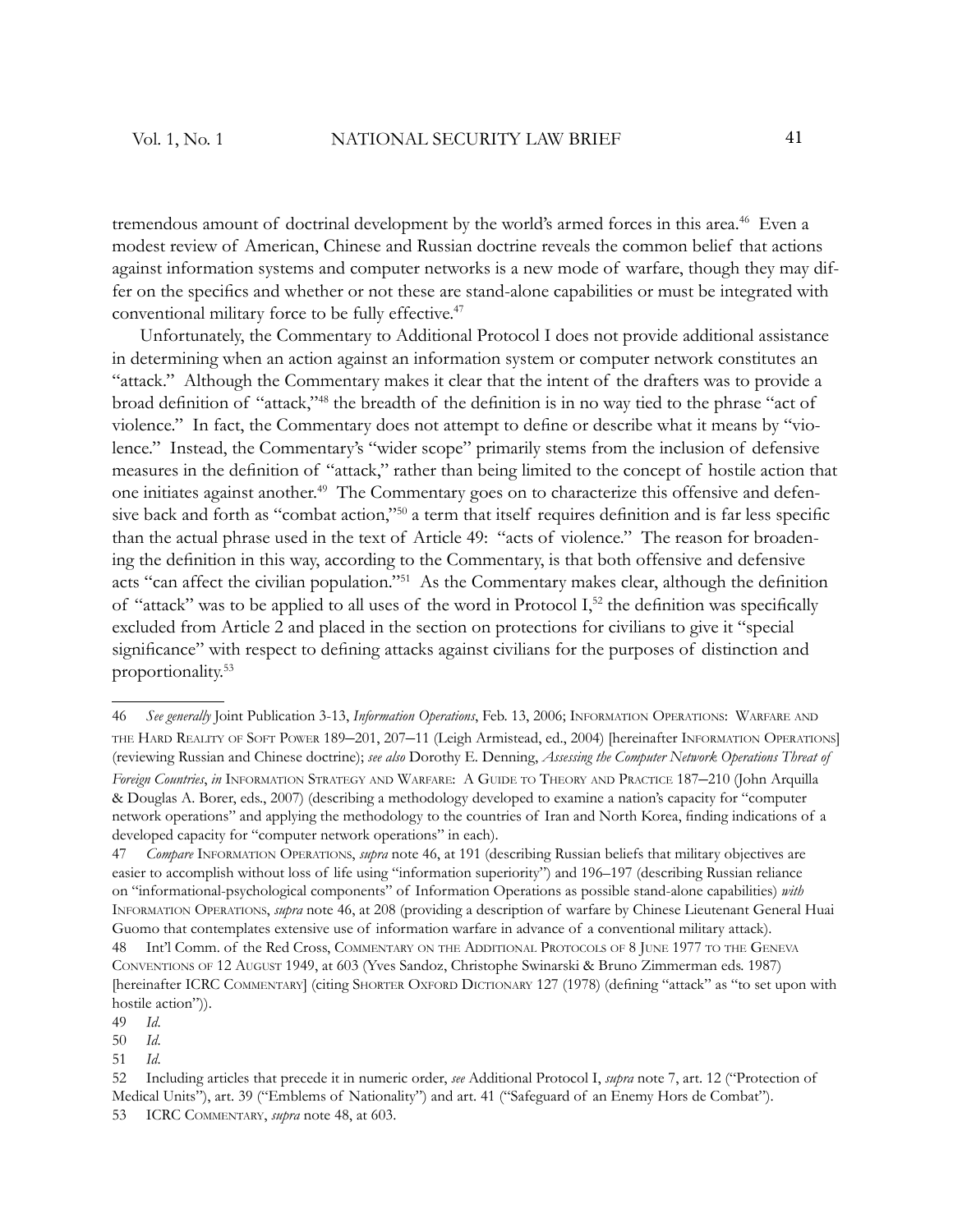#### *B. Determining Whether an "Act of Violence" Exists*

Given the fact that the Commentary is focused on the third element of the definition of "attack" contained in Article 49 and the facial inability to apply the term "act of violence" to most actions against information systems and computer networks, the line between something that is an "attack" and something that is not an attack must be sought elsewhere. The next section examines three methodologies to determine whether such an action constitutes an attack under international humanitarian law: actor-based, results-based, and consequences- (or, effects-) based.

#### *1. Actor-Based Methodology*

An actor-based methodology for determining when an "act of violence" has occurred is suggested by the Commentary to Article 49 of Protocol I. The Commentary is focused on the back and forth between military forces: offensive and defensive actions; attack and counter-attack. At its broadest, and most out of context,<sup>54</sup> the statement in the Commentary that "the term 'attack' means 'combat action'," can be taken to mean any action occurring between two forces engaged in combat. Under such a view, all actions taken by a military force engaged in combat would need to be reviewed to determine their impacts on the civilian population. This would be so, even if it is not an inherently violent action. Under this methodology, every action against an adversary's information systems or computer networks would constitute an "attack."

While there may be many that would applaud such a black and white rule and probably do so because of, rather than in spite of, such a rule's overinclusive nature, it is not one that states will agree to accept. Regardless of whether they are parties to Protocol I, current state practice is to apply the IHL principles of proportionality, necessity, and distinction to weapons and uses of weapons, and not to non-violent operations. For instance, as Professor Michael Schmitt points out, "psychological operations directed against the civilian population that cause no physical harm are entirely permissible, so long as they are not intended to terrorize."<sup>55</sup>

Using an actor-based methodology would also seriously jeopardize long-held notions regarding the distinction between espionage and attacks, especially where computers and computer networks are involved. In the modern information age, the gathering of intelligence may often encompass actions, such as the installation of monitoring programs or other types of computer subroutines, against adversary computer systems and networks.<sup>56</sup> When these actions are used to gather information for analysis and production as intelligence, permissible espionage is occurring. But using an actor-based methodology would mean that computer-based espionage carried out by military personnel would equate to an "attack" during an armed conflict, subject not to the rules of espionage, but to the principles of proportionality, necessity, and distinction. Although such an outcome may not matter during an armed conflict because an act of espionage presumably would not encounter

<sup>54</sup> *See supra* notes 39–40 and accompanying text.

<sup>55</sup> Schmitt, *supra* note 20, at 378.

<sup>56</sup> TECHNOLOGY, POLICY, LAW, *supra* note 44, at 190–92.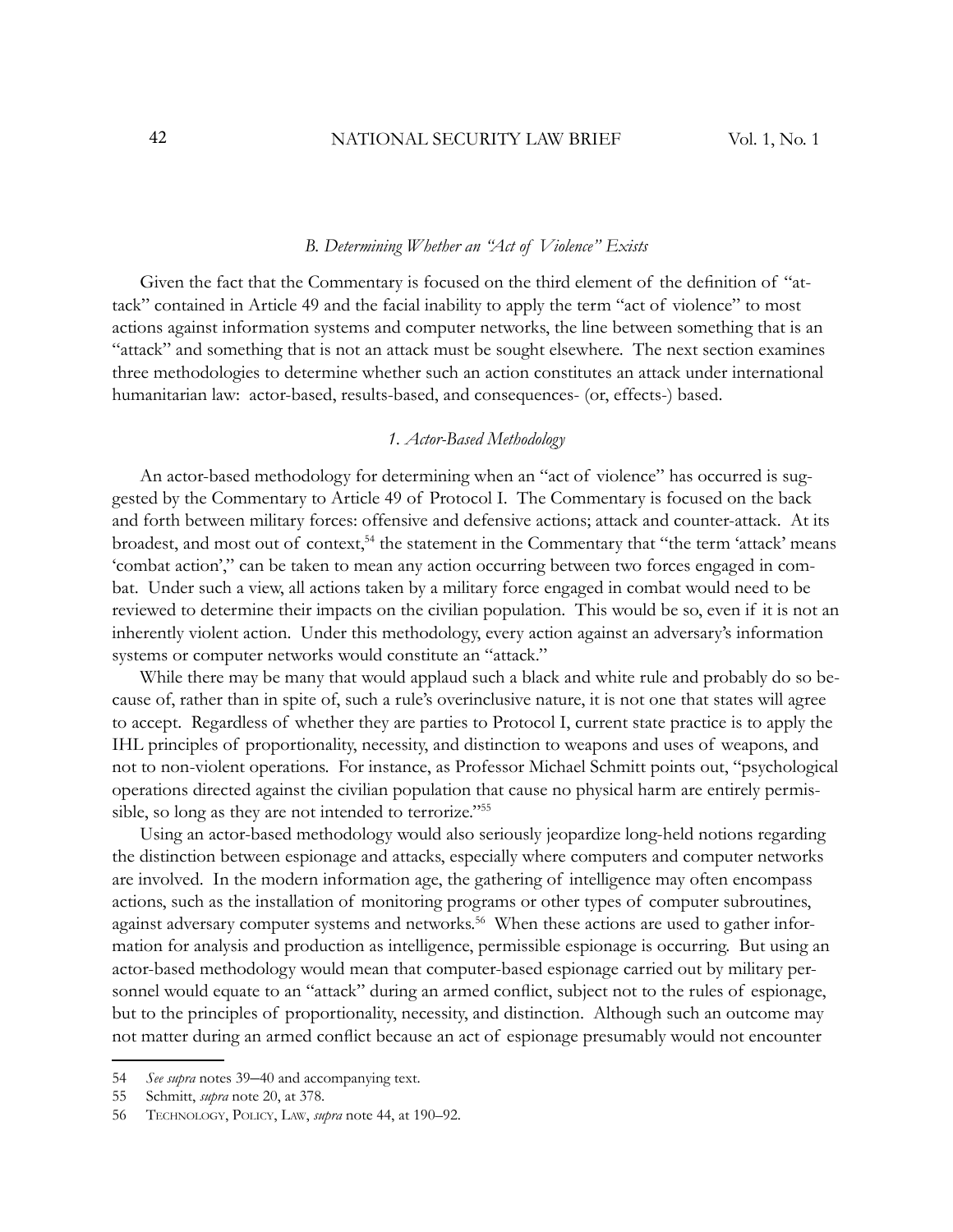any difficulty in meeting those principles, there is a greater danger. Viewing computer-based espionage techniques as an "attack" during an armed conflict could negatively affect the use of such techniques in peacetime if there is a spillover effect so that the techniques are viewed as a use of force for purposes of *jus ad bellum*. Most, if not all, states have a decided interest in keeping the permissive international legal regime on espionage in place and would reject any legal rule that improperly hindered that activity. Thus, because an actor-based methodology would blur the lines between espionage and attacks, it is a methodology that is not likely to be accepted by States.

## *2. Results-Based Methodology*

In making a case for why a new treaty is needed to govern what he terms "information attack," Davis Brown suggests a "results-oriented approach" to determinewhether IHL applies "to any given situation." <sup>57</sup> Simply put, according to Brown's formulation, IHL applies "if an information attack achieves the same result that could have been achieved with bombs or bullets."<sup>58</sup> There are a number of reasons that Brown's formulation is not the correct solution for determining either the existence of "armed conflict" under Common Article 2 of the Geneva Conventions or defining "attack" under Protocol I.

First, in the specific context of defining "attack," using Brown's approach would ignore the plain text of Article 49 of Protocol I because the approach only focuses on the result of the action in question and not the nature of the action. Nor does Brown limit his approach to violent results. In fact, he uses an example of a denial of service action that causes no physical damage to the recipient computer system, but is successful in temporarily shutting down its transmission capability.<sup>59</sup> Because the same "objective and result" could previously only have been accomplished with kinetic weapons, Brown considers this action to be of the same character as if it had been carried out kinetically.<sup>60</sup> The danger of such a "but for" test is that it equates an information-based action with a kinetic action without recognizing valid distinctions and differences between the two. In fact, many commentators have recognized that information-based warfare has the potential to dramatically lessen the human coston battlefields precisely because information-based actions can accomplish the

<sup>57</sup> Davis Brown, *A Proposal for an International Convention To Regulate the Use of Information Systems in Armed Conflict*, 47 HARV. INT'L L.J. 179, 187 (2006).

<sup>58</sup> *Id*.

<sup>59</sup> *See id.* at 188.

<sup>60</sup> *See id*.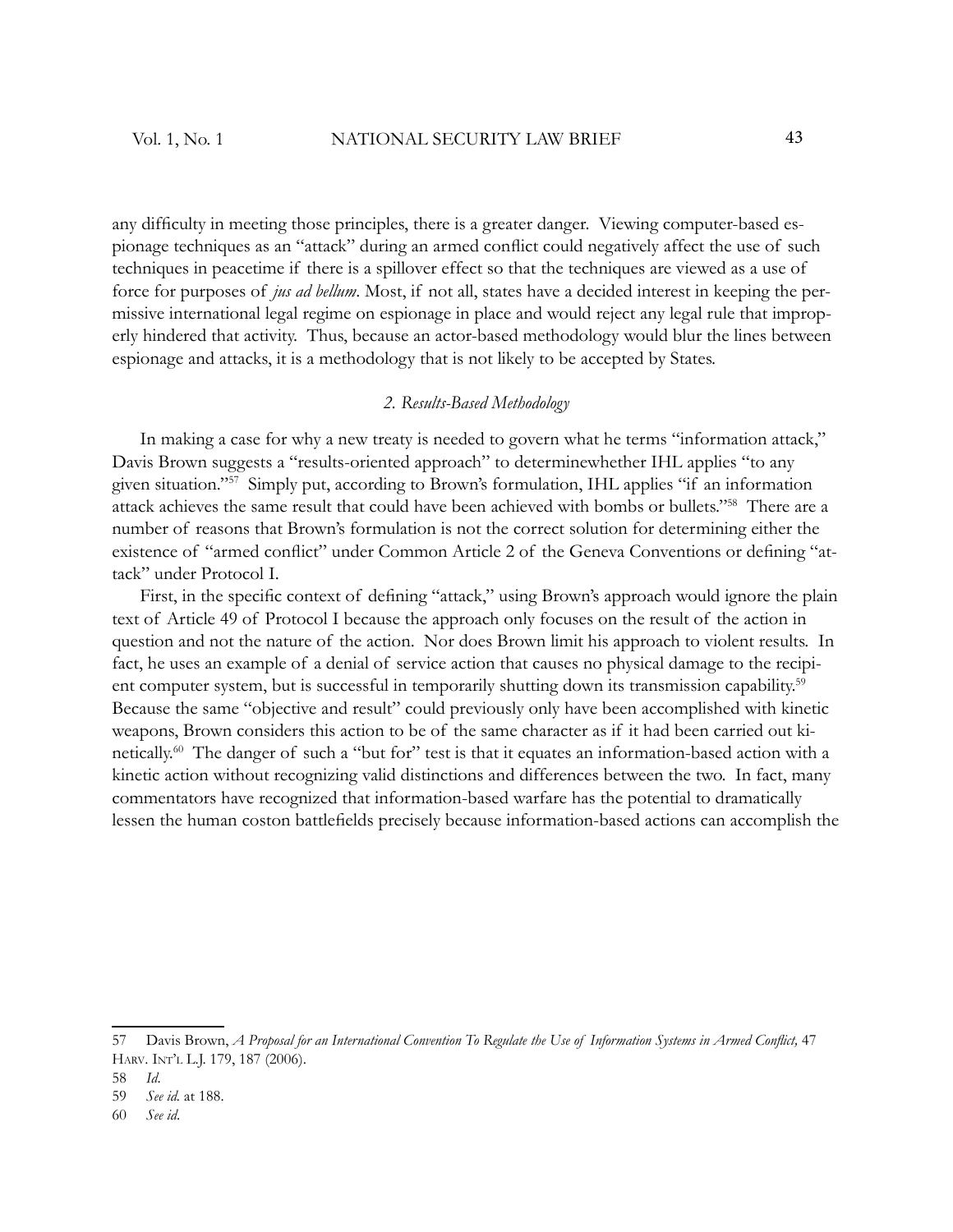same or similar results without the destruction resulting from a kinetic strike.<sup>61</sup> To equate the two, as Brown's results-based approach does, would be to constrain these humanitarian ends by limiting the ability to use information-based actions under international humanitarian law.<sup>62</sup>

The second problem with Brown's approach is one of derivation. In *International Law and the Use of Force by States*, Ian Brownlie addressed the particular problem posed for the use of force analysis by chemical and biological "devices" because they "do not involve any explosive effect with shock waves and heat."<sup>63</sup> Brownlie goes on to find such "devices" to constitute a "use of force" not only because the military agencies called them "weapons,"<sup>64</sup> but primarily because "these weapons are employed for the destruction of life and property."<sup>65</sup> In other words, the use of chemical and biological weapons resulted in consequences that were violent in nature. Brownlie then went on to find it "difficult to regard" as a use of force deliberate action releasing "large quantities of water down a valley."<sup>66</sup> Although citing to Brownlie's work to support his results-based approach, Brown takes the opposite view of the same scenario if the deliberate action occurs as the result of an "informa-

63 IAN BROWNLIE, INTERNATIONAL LAW AND THE USE OF FORCE BY STATES 362 (1963).

66 *Id*. at 362–63.

<sup>61</sup> *See, e.g.*, Brian T. O'Donnell & James C. Kraska, *Humanitarian Law: Developing International Rules for the Digital Battlefield*, 8 J. CONFLICT & SEC. L. 133, 134 (2003) (stating that "[c]omputer network warfare may reduce the" humanitarian impacts caused by the "blunt instrument" of military power); Eric Talbot Jensen, *Unexpected Consequences from Knock-On Effects: A Different Standard for Computer Network Operations?*, 18 AM. U. INT'L L. REV. 1145, 1166 (2003) (stating "the use of CNA as an alternative to traditional kinetic weapons presents an often more humane method of accomplishing the same overall objective"); Schmitt, *supra* note 20, at 394 (stating that "[t]he availability of computer network attack actually increases the options for minimizing collateral damage and incidental injury," and proceeding to discuss the benefits of simply "turning off" or interrupting target operations during an assault, including the availability of dual-use facilities to the populace post-hostilities). The conclusions are correct, but for the wrong reasons. Instead of relying without question on the U.S. military's definition of "computer network attack," analysis using IHL's definition of "attack" reveals that many common information-based actions are more humane because they simply are not attacks and the effort to shoehorn coverage of IHL over such actions is not grounded in law, but sounds in doctrine or policy.

<sup>62</sup> To the extent that enhancing humanitarian ends rather than constraining them is itself a policy choice, it is one that appears to be strongly encouraged by IHL. For instance, Article 27 of the Geneva Convention Relative to the Protection of Civilian Persons in Time of War states that civilians "shall at all times be humanely treated, and shall be protected especially against all acts of violence or threats thereof." Geneva IV, *supra* note 35, at art. 27. Likewise, Additional Protocol I echoes this mandate in Article 51: "The civilian population and individual civilians shall enjoy general protection against dangers arising from military operations." Additional Protocol I, *supra* note 7, at art. 51(1). It is this latter proscription that applies to information-based actions that do not rise to the level of an "attack" under IHL as such actions are military operations even though not attacks. Applying Article 51 to such information-based actions is beyond the scope of this article. Suffice to say that such information-based actions (not rising to level of an attack under IHL) are not subject to the principles of proportionality, necessity and distinction, but should be treated as any other military operation that is itself not an attack.

<sup>64</sup> An example of how classifying a device or object as a "weapon" may be used or cited as a determinative state practice by international law commentators seeking to discern the formulation of customary international law.

<sup>65</sup> BROWNLIE, *supra* note 63, at 362–63.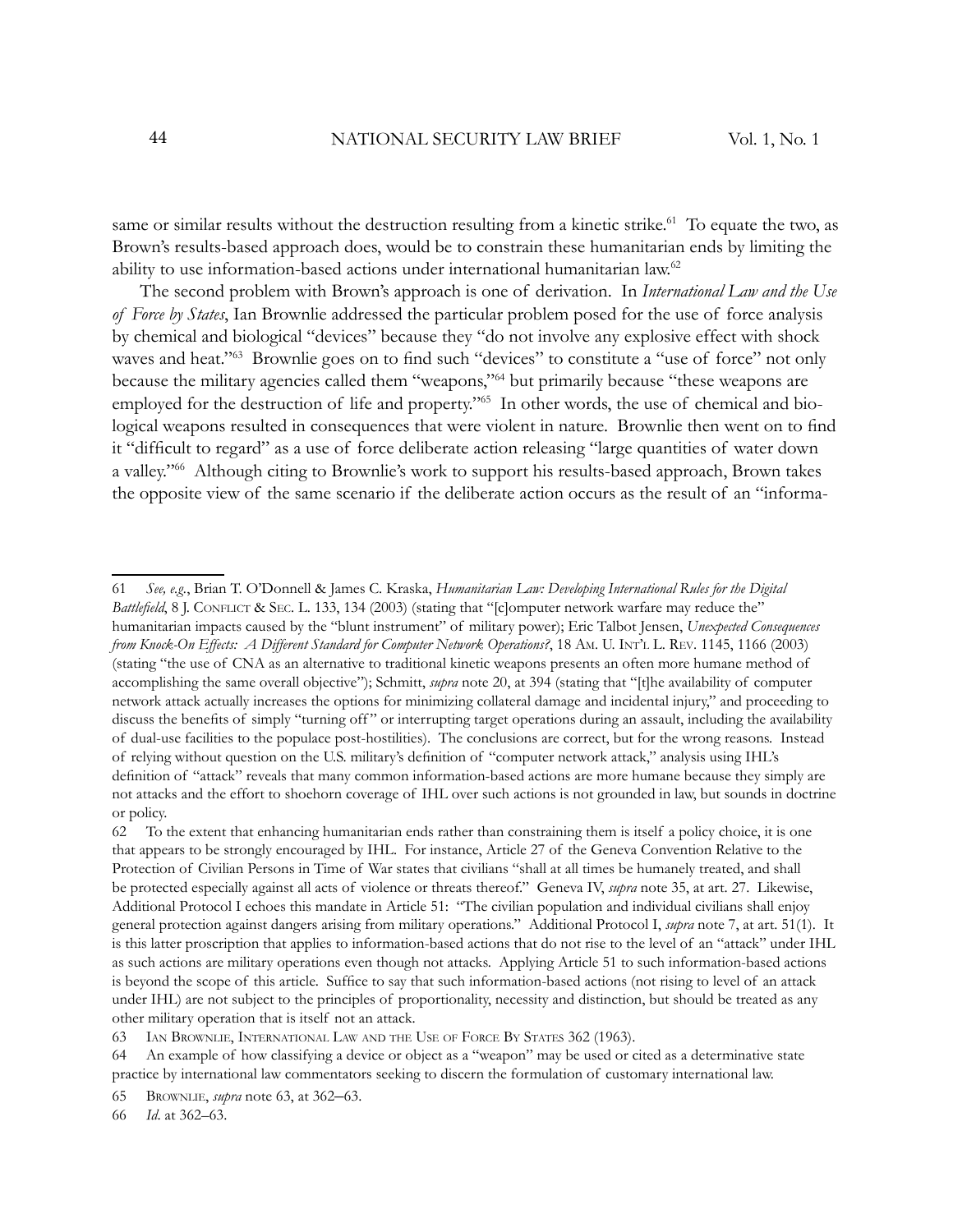tion attack,"<sup>67</sup> where the resulting "physical damage could not otherwise be accomplished without conventional munitions."68 But this misapprehends Brownlie's point, which looked at the consequences of an action in the absence of what traditionally constituted a use of force and not through the prism of whether traditional means would have caused the same result. This is borne out by his physical damage examples (such as releasing water from a dam down a valley and "spreading of fire through a built up area or woodland across a frontier"), which Brownlie finds not to be a use of force, but under Brown's formulation would be "armed conflict" because conventional weapons would normally be needed to cause such damage.

Finally, the above discussion also highlights another problem with Brown's approach: what if a particular result could also have been achieved without the use of "bombs or bullets"? For instance, in the example of water released from a dam, such a result could just as easily have resulted from an agent planted into the facility committing an act of sabotage, as from a bomb dropped from an airplane. The same could be said of power plants, air traffic control towers and many other potential targets. To the extent there are plausible, alternative means of reaching a result not involving kinetic means, Brown's theory does not adequately address the classification of information actions to accomplish a result that could be achieved by both kinetic and non-kinetic means. Not only is there a great deal of ambiguity present in the use of such a standard, but its attempted sweep is easy to avoid,<sup>69</sup> rendering it underinclusive and ineffective.

# *3. Consequence-based Methodology*

Professor Michael Schmitt has proposed the use of a consequence-based methodology for determining whether information-based actions<sup>70</sup> rise to the level of a "use of force" under article  $2(4)$ of the United Nations Charter, as well as when the use of such actions may give rise to an "armed

<sup>67</sup> Brown, *supra* note 57, at 187 ("Similarly, it is sometimes possible to inflict physical damage on objects via information attack, such as releasing flood waters by remotely opening a dam, causing a meltdown at a nuclear power plant, or rupturing an oil pipeline.").

<sup>68</sup> *Id.*

<sup>69</sup> For instance, it is not hard to make the argument that if kinetic means (Brown's "bombs or bullets") are not needed to achieve a certain result, then using an information action to accomplish the same result is, in fact, a substitution for the non-kinetic means of achieving that result and could potentially have the same legal effect of the alternate, non-kinetic means. This is a tremendously large loophole for well-trained lawyers to exploit in this methodology.

<sup>70</sup> Professor Schmitt actually uses the term "Computer Network Attack," or "CNA" in his writings, but for consistency's sake, I have opted to replace those terms (when not directly quoting) with the neutral, non-circularity inducing term, "action," that has been used throughout this article.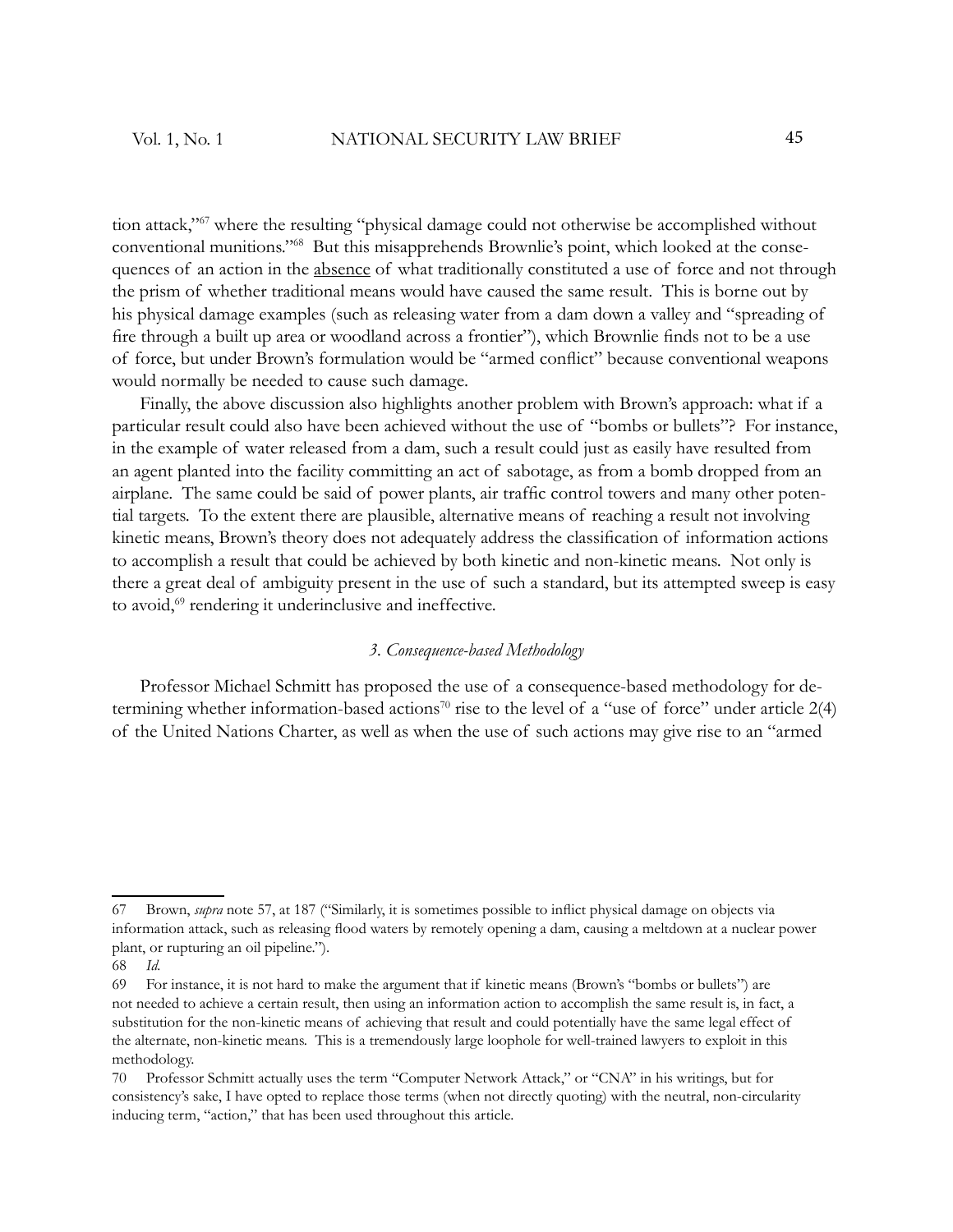conflict" under Common Article 2.<sup>71</sup> In both cases, he was building a case for why IHL applied to information-based actions, despite the fact that such actions do not fit traditional notions of "force" or "armed conflict." What he found dispositive in each case was the fact that information-based actions can lead to the types of consequences that international humanitarian law is designed to protect: "[a]s for the protection [civilians, civilian objects, persons *hors de combat*, or medical personnel] are entitled to, it is usually framed in terms of injury or death or, in the case of property, damage or destruction."<sup>72</sup>

Given that, Schmitt found that some information-based actions can amount to a prohibited use of force under the Charter, especially when an information-based action is taken with a specific intent to directly cause death, injury, or physical damage to property.<sup>73</sup> Schmitt addressed indirect consequences by providing six factors to be used to determine whether the consequence of an information-based action "more closely approximate consequences of the sort characterizing armed force or whether they are better placed outside the use of force boundary."74 Importantly, according to Schmitt's formulation, the consequences of the information-based action must be reasonably foreseeable.<sup>75</sup>

In examining the second-level issue of an "armed conflict," Schmitt's six factors were significantly reduced as the issue was no longer one of a prohibition on the use of force, but whether international humanitarian law would apply. In other words, because the motivation for the action or its legitimacy or wrongfulness is irrelevant, Schmitt reached a narrower, more cogent formulation for the *jus in bello* problem of when an information-based action constitutes "armed conflict": "when a group takes measures that injure, kill, damage or destroy. The term also includes actions intended to cause such results or which are the foreseeable consequences thereof."76

<sup>71</sup> To best understand this section of the paper, it is helpful to think of three levels, or planes, of analysis. The first level, or international plane, deals with defining and understanding what constitutes "use[s] of force" that are prohibited by the United Nations Charter. The second level, or state-to-state plane, deals with what constitutes an "armed conflict" between states party to the Geneva Conventions such that those conventions, and the attendant rules of international humanitarian law, apply to the conflict. This level of analysis concerns the state of affairs between state parties. Once it is resolved that the nature of affairs between the parties is an "armed conflict," then the third level of analysis takes over and the question of whether an action is an attack or not comes into play. In other words, attacks occur within armed conflicts (though "armed conflicts" may or may not result from a technical "use of force."). In dealing with the first two, Schmitt is actually engaged in an exercise to determine at what point an information-based action constitutes a use of force or gives rise to an armed conflict. As part of the latter analysis, he draws from the definition of "attack" in Article 49 to essentially derive the types of violent consequences that would need to occur before a state of armed conflict would come into being. This Article takes the latter analysis and applies it to the third level of analysis, information-based actions occurring during an acknowledged armed conflict, to determine whether or not such actions should be considered attacks necessitating application of the IHL principles of proportionality, necessity and distinction.

<sup>72</sup> Schmitt, *supra* note 20, at 373.

<sup>73</sup> Schmitt, *supra* note 21, at 913.

<sup>74</sup> *Id.* at 915. The factors are: severity, immediacy, directness, invasiveness, measurability, and presumptive legitimacy. *Id.* at 914–15.

<sup>75</sup> *Id*. at 916

<sup>76</sup> Schmitt, *supra* note 20, at 373. Here, based on Schmitt's earlier discussion of the protections to which civilians and other protected entities are entitled, he clearly means damage to property. *See supra* text accompanying note 742.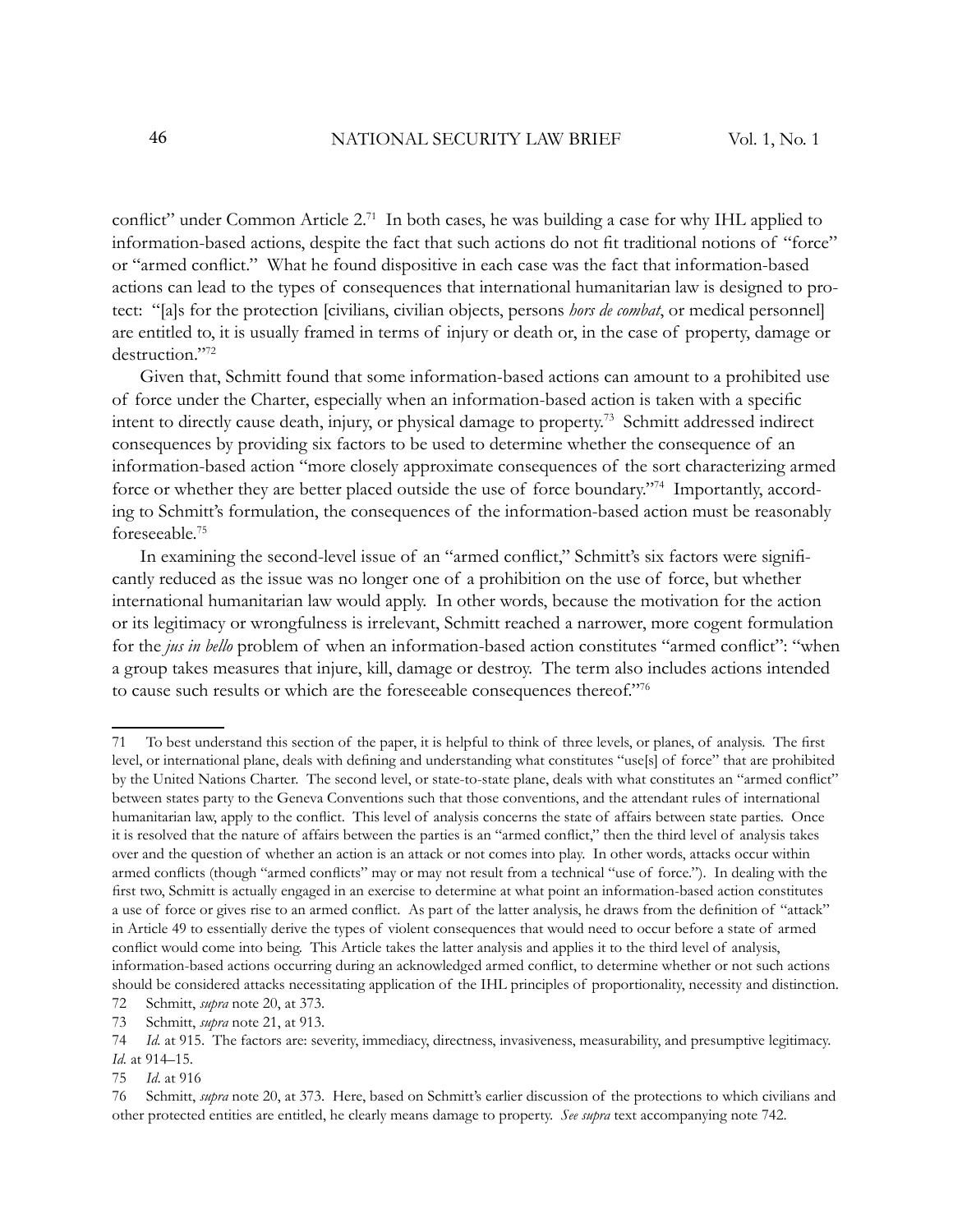Schmitt then goes on to consider whether Article 48's statement that "[p]arties to the conflict . . . shall direct their operations only against military objectives" means that no non-military objective could be the object of a military operation, including an information-based action.<sup>77</sup> Relying on the fact that the specific prohibitions in subsequent articles use the word "attack," he concludes that Article 48's "prohibition is not so much on targeting non-military objectives as it is on *attacking* them, specifically through the use of violence."<sup>78</sup> This brings him squarely to Article 49 and the question of whether an inherently non-violent information-based action can be considered an "act of violence" such that it is an "attack." Schmitt again applies the same methodology, focusing not on the nature of the act, but on the nature of the consequences: an information-based action with violent consequences is an "attack."<sup>79</sup> Those violent consequences are exactly the kinds that are contemplated in other provisions of Additional Protocol I: "shielding protected individuals from injury or death and protected objects from damage or destruction."<sup>80</sup> He adds, "that inconvenience, harassment or mere diminishment in quality of life does not suffice; human suffering is the requisite criterion."<sup>81</sup> "Human suffering" stems from the violent consequences of death or injury<sup>82</sup> to people and damage or destruction of property,<sup>83</sup> including "permanent loss of [financial] assets."<sup>84</sup> Significantly, then, information-based actions that only result in "inconvenience, harassment or mere diminishment in quality of life" are not "attacks" under this methodology because these consequences do not cause sufficient human suffering to be considered violent under Schmitt's methodology. Although unstated by Schmitt, as with the second-level "armed conflict" analysis, the violent consequences must be reasonably foreseeable from the information-based action in question in order for its use to constitute an attack.

Schmitt's application of his consequence-based methodology to the definition of "attack" is secondary to his larger point regarding armed conflict, but it is the correct one to apply. In fact, of the three levels of Schmitt's analysis discussed in this section, the consequence-based methodology is probably most applicable and most appropriately applied at this narrow, relatively well-defined level of analysis. One of the main advantages of Schmitt's consequence-based methodology is that it provides relatively clear guidance as to when an information-based action should be considered at

<sup>77</sup> Schmitt, *supra* note 20, at 375–76, quoting Additional Protocol 1, *supra* note 11, art. 48.

<sup>78</sup> Schmitt*, supra* note 20, at 376 (emphasis in the original).

<sup>79</sup> *See id.* at 377.

<sup>80</sup> *Id.*

<sup>81</sup> *Id.*

<sup>82 &</sup>quot;Injury" includes "significant human physical or mental suffering," according to Schmitt's conception of violent consequences. *Id.*

<sup>83</sup> As this Article was undergoing final revisions, in March 2010, the Commentary to the AIR AND MISSILE WARFARE MANUAL was published and takes the same approach to non-kinetic attacks, such as CNA, stating that "[t]he definition of 'attacks' also covers 'non-kinetic' attacks . . . that result in *death, injury, damage or destruction of persons or objects*." AMW COMMENTARY, *supra* note 30, at 28 (emphasis added).

<sup>84</sup> Schmitt, *supra* note 20, at 377. For instance, damage or destruction of property also encompasses stock or money that can be converted into property. *Id*. Schmitt goes on to conclude that "a major disruption of the stock market or banking system" would be an attack under IHL if it collapsed the economy and led to "widespread unemployment, hunger, mental anguish, etc." *Id*.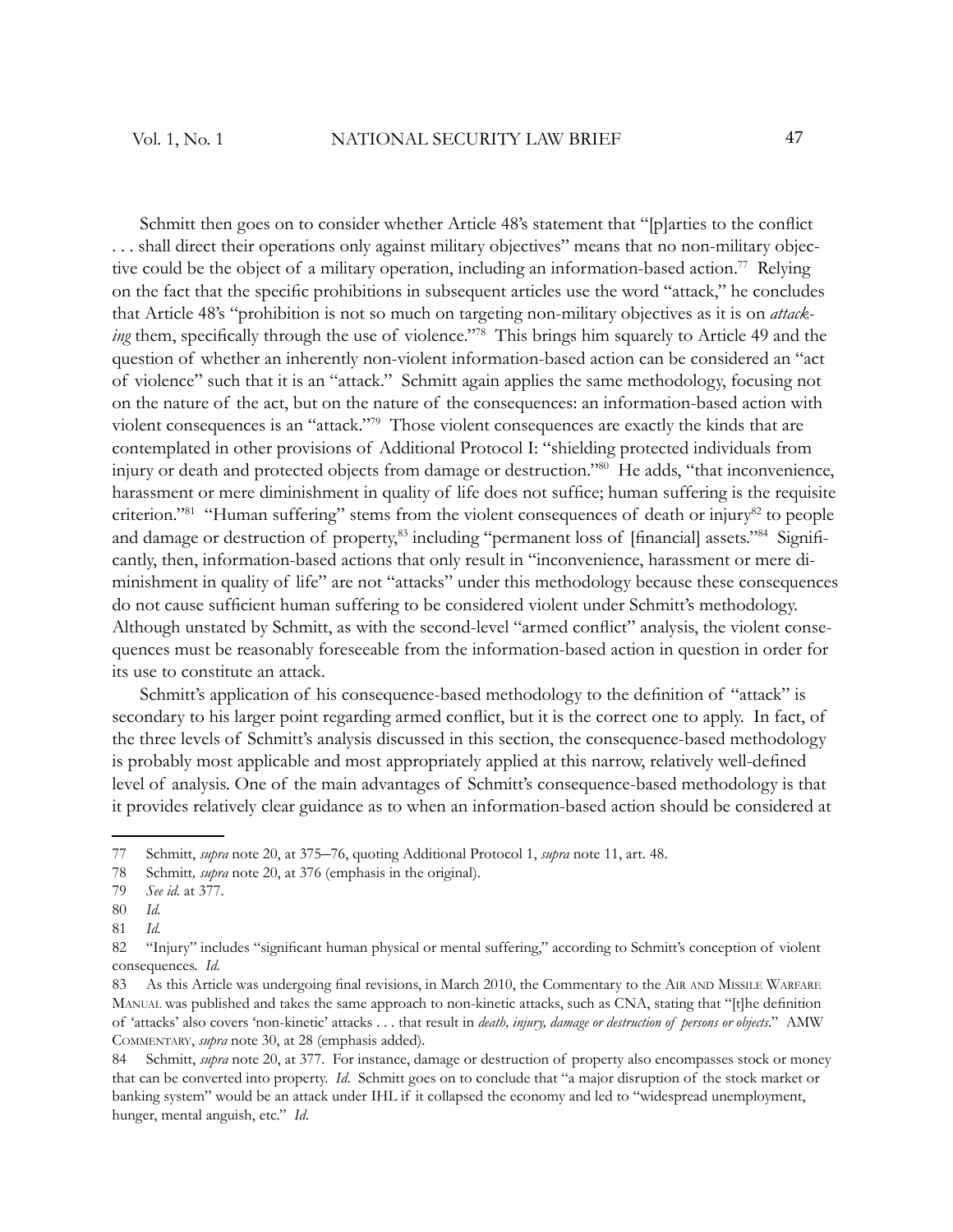attack. It also has the advantage of not being over-inclusive.. Unlike Brown's results-based methodology, not every action that yields a result that previously could only have occurred by kinetic means equates to an attack. As a result, use of the consequence-based methodology is likely to lead to increased adherence to IHL protective norms, as Commanders will have incentive to use informationbased actions, but without the violent consequences often incurred through kinetic means.

#### III. CAPABILITIES USED IN INFORMATION-BASED ACTIONS

This section examines the characteristics of two specific information-based capabilities and reviews known, or suspected, state practice in using these capabilities. For each capability, the consequence-based methodology established above will be used to determine whether these capabilities, or the types of actions that can stem from the employment of these capabilities, are attacks as defined in international humanitarian law. The two specific capabilities that will be examined in some detail are distributed denial of service (DDoS) actions and chip-level<sup>85</sup> actions.

#### *A. Distributed Denial of Service Actions*

Computers and networks are finite resources. Even the internet, which is comprised of many networks connected together, does not have an infinite amount of resources. This finiteness of resources is the primary vulnerability that gives rise to denial of service actions against websites, computers, or even entire networks.<sup>86</sup> At the macro level, the action consists of directing a large number of activity requests, for instance, requests for a page view of a website, at the subject system with the result that it is overwhelmed.<sup>87</sup> The result, effectively, is to stop the system from being able to respond to any of the activity requests. When the subject is a website, the result is that the website is not able to be viewed by those not taking part in the denial of service action.<sup>88</sup> When the subject is a computer or a network, the denial of service acts to prevent that computer or network from

HISTORY OF THE COLD WAR 266–70 (2004); *see also infra* text accompanying notes 152-160.

<sup>85</sup> This specific term comes from a recent *Foreign Affairs* article that identifies microchips as the "soft spot" in hardware-based information systems. Wesley K. Clark & Peter L. Levin, *Securing the Information Highway: How to Enhance the United States' Electronic Defenses*, FOREIGN AFF., Nov.-Dec. 2009, at 2. The manipulation of microchips for malicious purposes has previously been described in information security literature as "chipping." See DOROTHY DENNING,

INFORMATION WARFARE AND SECURITY 266 (1999), (citing to WINN SCHWARTAU, INFORMATION WARFARE 254–68 (2d ed. 1996)). It is often little-discussed. Denning's seminal work in this area contains only one paragraph on "chipping," concluding that "[t]here are no substantiated reports of chipping." Denning, *supra*, at 266. In fact, this turns out not to be the case, as the Central Intelligence Agency conducted a microchip action against the Soviet Union in the 1980s, with some of the details declassified in 1996. *See* Gus W. Weiss, *The Farewell Dossier: Duping the Soviets*, 39 STUDIES IN INTELLIGENCE (Cent. Intelligence Agency) (1996), *available at* https://www.cia.gov/library/center-for-the-study-ofintelligence/csi-publications/csi-studies/studies/96unclass/farewell.htm; THOMAS C. REED, A<sup>T</sup> THE ABYSS: AN INSIDER'<sup>S</sup>

<sup>86</sup> *See* Houle & Weaver, *supra* note 25, at 1.

<sup>87</sup> *Id.* at 2; see also Ramneek Puri, *Bots & Botnet: An Overview*, SANS Institute InfoSec Reading Room, 1–2 (Aug. 8, 2003); http://www.sans.org/reading\_room/whitepapers/malicious/bots\_and\_botnet\_an\_overview\_1299.

<sup>88</sup> Allen Householder et al., *Managing the Threat of Denial-of-Service Attacks*, CERT Coordination Center, 2 (Oct. 2001) [hereinafter Householder]; http:// www.cert.org/archive/pdf/Managing\_DoS.pdf - 2008-07-31.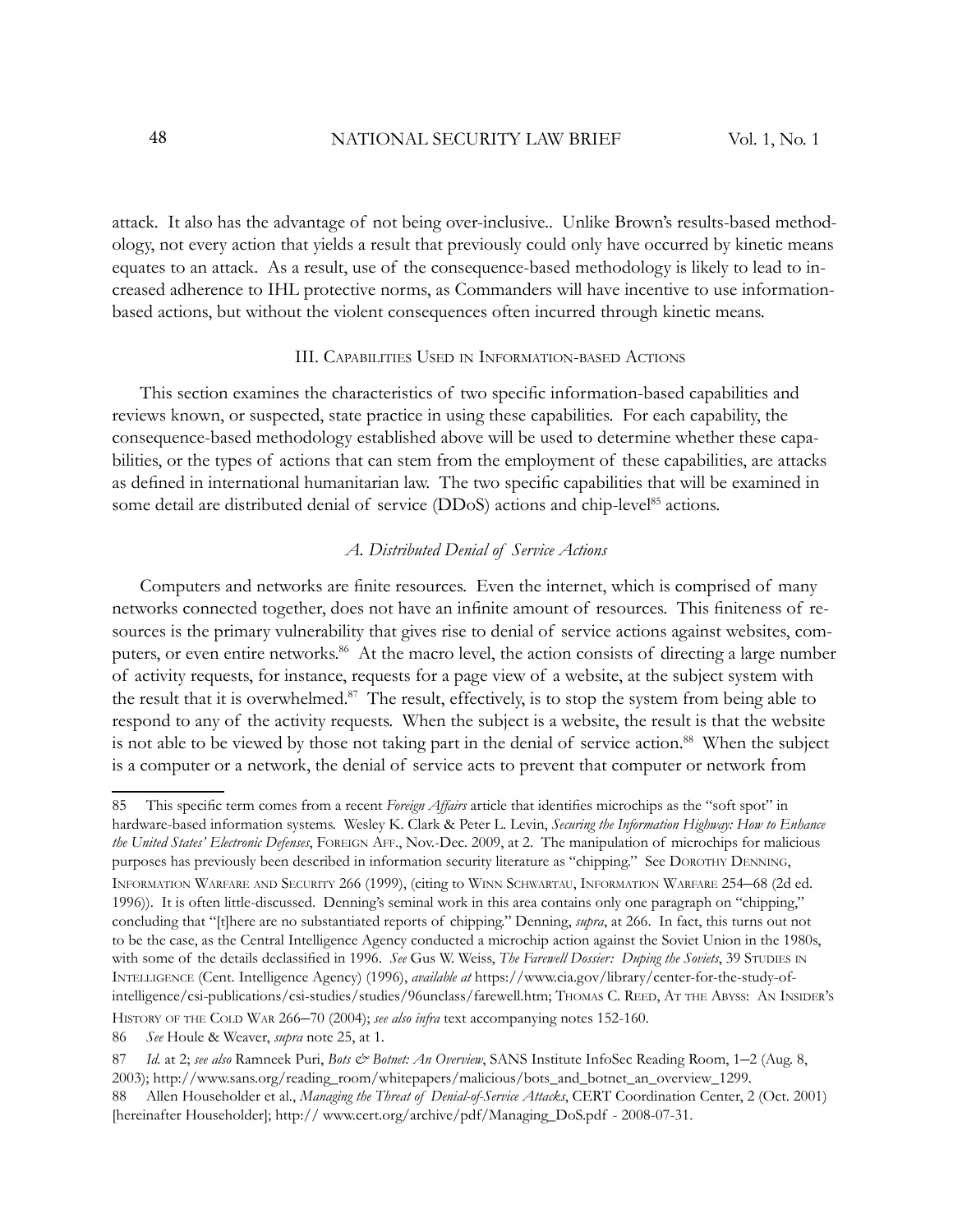communicating with legitimate activity requests coming over the internet, effectively stopping that computer or system's contact with the rest of the internet until the denial of service action stops or the system administrator is able to mitigate the effect of the action.<sup>89</sup> Because a denial of service action uses a considerable amount of available bandwidth, such an action also causes a slowdown or stoppage in the flow of information packets in the vicinity of the denial of service action.<sup>90</sup> This may lead to a complete halt in email communications, either as an intended result of the action or, more often, as an unintended byproduct.<sup>91</sup> Significantly, a DDoS action does not cause any physical damage to the targeted system or network.<sup>92</sup> The servers and computers may need to be restarted in order to clear buffers or reset the system, but the physical hardware remains intact. In addition, the information contained within the network is also usually not directly impacted by a DDoS action.<sup>93</sup>

Although a denial of service action can be initiated by a single computer connected to the internet, it is the use of a large number of such computers that gives a DDoS action its increased effectiveness.<sup>94</sup> Control over the required number of computers is accomplished in a variety of ways.<sup>95</sup> Multiple individuals can cooperate, either formally or informally, to share "attack" scripts for DDoS actions, often for political or activist reasons.<sup>96</sup> It is also possible for a single individual, or group, to gain control over the computers of unsuspecting internet users and use them to initiate a DDoS action.<sup>97</sup> Such control may be achieved by using a worm to carry the DDoS software as a "payload" that is left on every computer infected by the worm; by luring visitors to tainted websites, which load the DDoS malware on the unsuspecting visitor; and by social engineering techniques that are designed to trick a computer's unsuspecting owner to load the DDoS software on his own system, often by opening an email or clicking on an email attachment.<sup>98</sup> Widespread growth of internet "chat" technology has greatly increased the ability of DDoS initiators to control large numbers of disparately situated computers for such actions, forming them into BOTNETs that are controlled

<sup>89</sup> *See generally id*. at 4–16 (discussing responses to denial of service actions available to system administrators and methods to mitigate the effects of such actions on computer systems and resources).

<sup>90</sup> *See* Larry Rogers, What is a Distributed Denial of Service (DDoS) Attack and What Can I Do About It?, http:// www.cert.org/homeusers/ddos.html (last visited Nov. 29, 2009).

<sup>91</sup> *See* Householder, *supra* note 88, at 2 ("For example, the direct target of a DoS attack may not be the only victim. An attack against one site may affect network resources that serve multiple sites."). For a real-world example which discusses the impacts of a well-coordinated DDoS on the email and phone systems of Georgia, see John Bumgarner & Scott Borg, *Overview by the US-CCU of the Cyber Campaign Against Georgia in August of 2008*, A US-CCU Special Report, Aug. 2009, at 6 [hereinafter US-CCU Overview], http://www.registan.net/wp-conten/uploads/2009/08/US-CCU-Georgia-Cyber-Campaign-Overview.pdf.

<sup>92</sup> Instead, the "primary goal" of a denial of service action "is to deny the victim(s) access to a particular resource," and is often indistinguishable from heavy, legitimate loads on a network. Householder, *supra* note 87, at 2.

<sup>93</sup> It is possible that a DDoS action may serve to distract attention from a more nefarious action such as using a backdoor to place a virus or other malicious code in the system. *See* US-CCU Overview, *supra* note 91, at 6.

<sup>94</sup> *See* Puri, *supra* note 87, at 1–2.

<sup>95</sup> See Investigative Research for Infrastructure Assurance Group, *Diversification of Cyber Threats*, Inst. Security Tech. Studies, Dartmouth College, 5-10 (May 2002) [hereinafter IRIA Diversification Study].

<sup>96</sup> *See id*.

<sup>97</sup> *See id*.

<sup>98</sup> *See id*.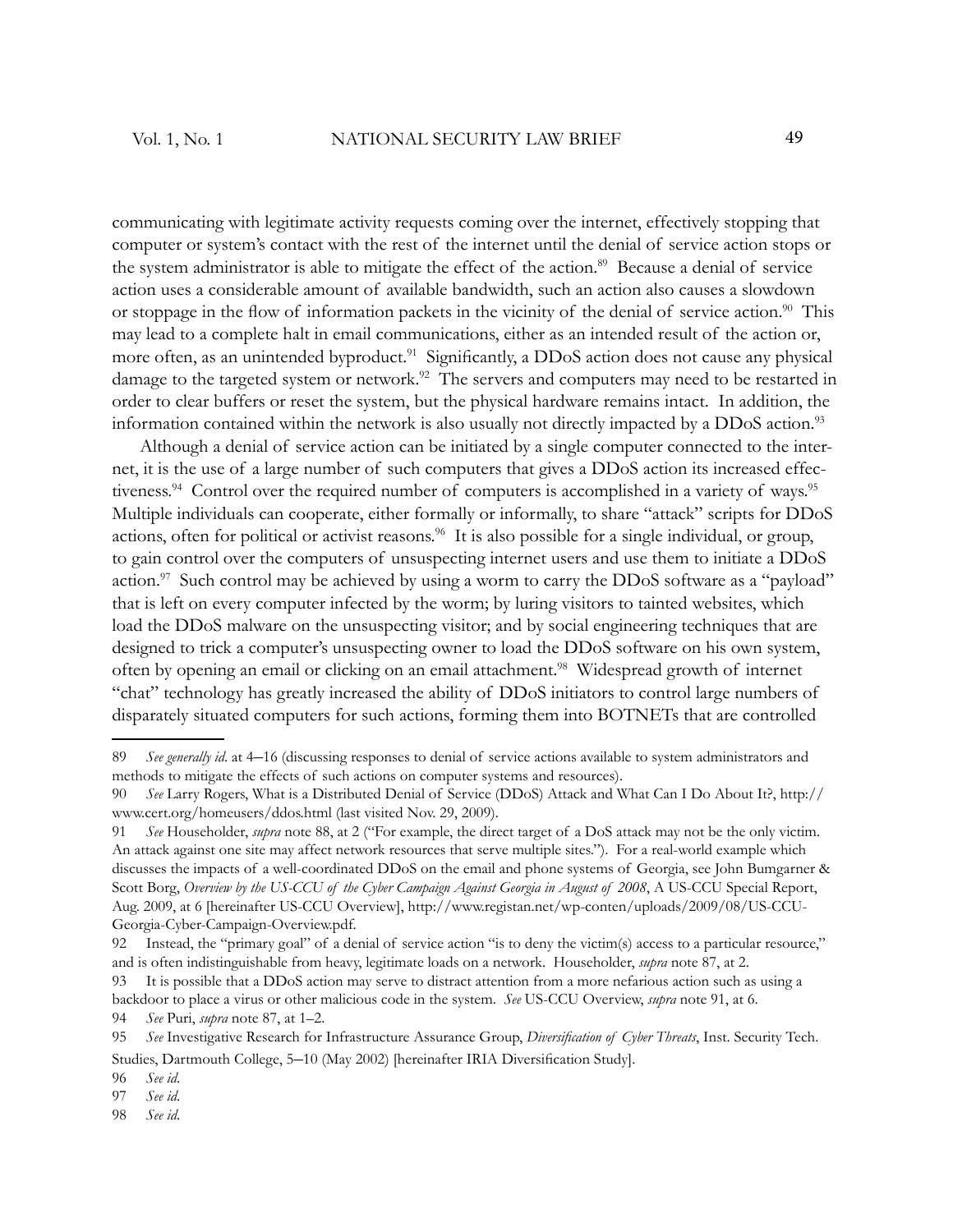via Internet Relay Chat protocols and communications links.99 This dispersion of effort is the primary reason that it is difficult to attribute DDoS actions to the perpetrators.<sup>100</sup> Often the computers actually carrying out the actions may belong to innocent parties, who remain blissfully unaware that their computer is being used to carry out such actions.<sup>101</sup>

No State has yet admitted to conducting a DDoS action. In 2007, there was much speculation that Russia was behind DDoS actions directed at many systems in Estonia,<sup>102</sup> and in August 2008, a DDoS action was directed against Georgian government sites at the same time Russian military forces were entering Georgia in a conflict over the Georgian territory of South Ossetia.<sup>103</sup> In both instances, it appeared that the actions were carried out by networks of Russian citizens and, in the Georgian case, perhaps elements of organized crime, but with no direct Russian government involvement. Because the DDoS action against Georgia occurred during a time of acknowledged armed conflict between Russia and Georgia, it is an example that is very relevant to the purpose of this article and bears closer scrutiny.

The DDoS actions against Georgia bear the hallmarks of what in the United States is known as a covert action<sup>104</sup>: private individuals acting in such way as to carry out objectives of direct benefit to a State's political and military policy, and done in such a way that State involvement can be denied.<sup>105</sup> A review of the actions against Georgia by the United States Cyber Consequences Unit (US-CCU) determined that "cyber attacks against Georgian targets were carried out by civilians with little or no direct involvement on the part of the Russian government or military."106 US-CCU also concluded, however, that the organizers of the DDoS actions "had advance notice of Russian military intentions, and they were tipped off about the timing of the Russian military operations while these operations were being carried out."<sup>107</sup> Reports at the time indicated that the DDoS action preceded the Russian military advance by as much as twenty-four hours.<sup>108</sup> Such "close cooperation"<sup>109</sup> apparently occurred well before the actual military action was initiated, because the actions were not pre-

106 US-CCU Overview, *supra* note 91, at 2.

<sup>99</sup> *See id*.

<sup>100</sup> *See id*.

<sup>101</sup> *See id*.

<sup>102</sup> *See, e.g.*, Arthur Bright, Estonia Accuses Russia of "Cyberattack," CHRISTIAN SCI. MONITOR, May 17, 2007.

<sup>103</sup> *See infra* notes 104–124 and accompanying text.

<sup>104</sup> *See* 50 U.S.C. §413b(e) (2009) (defining "covert action" as "an activity or activities of the United States Government to influence political, economic, or military conditions abroad, where it is intended that the role of the United States Government will not be apparent or acknowledged publicly . . . .").

<sup>105</sup> For instance, during the Vietnam War, the CIA sponsored and paid for its own army of Hmong Tribesmen to interdict the Ho Chi Minh Trail running through Laos. *See* TIM WEINER, LEGACY OF ASHES 253, 301 (2009). The CIA also covertly funded Radio Free Europe and Radio Liberty for decades without the knowledge of most of the station staff members. *See* WEINER, *supra*, at 125, 129–30; A. John Radsan, *An Overt Turn on Covert Action*, 53 ST. LOUIS U. L.J. 485, 494–95 (2009).

<sup>107</sup> *Id*. at 3.

<sup>108</sup> *Cyber Attack Casts New Light on Georgia Invasion*, THE FIRST POST, Aug. 15, 2008, http://www.thefirstpost/ co.uk/45135,news-comment,news-politics,cyber-attack-casts-new-light--on-georgia-invasion (last visited Nov. 28, 2009) [hereinafter News and Comment].

<sup>109</sup> US-CCU Overview, *supra* note 91, at 3.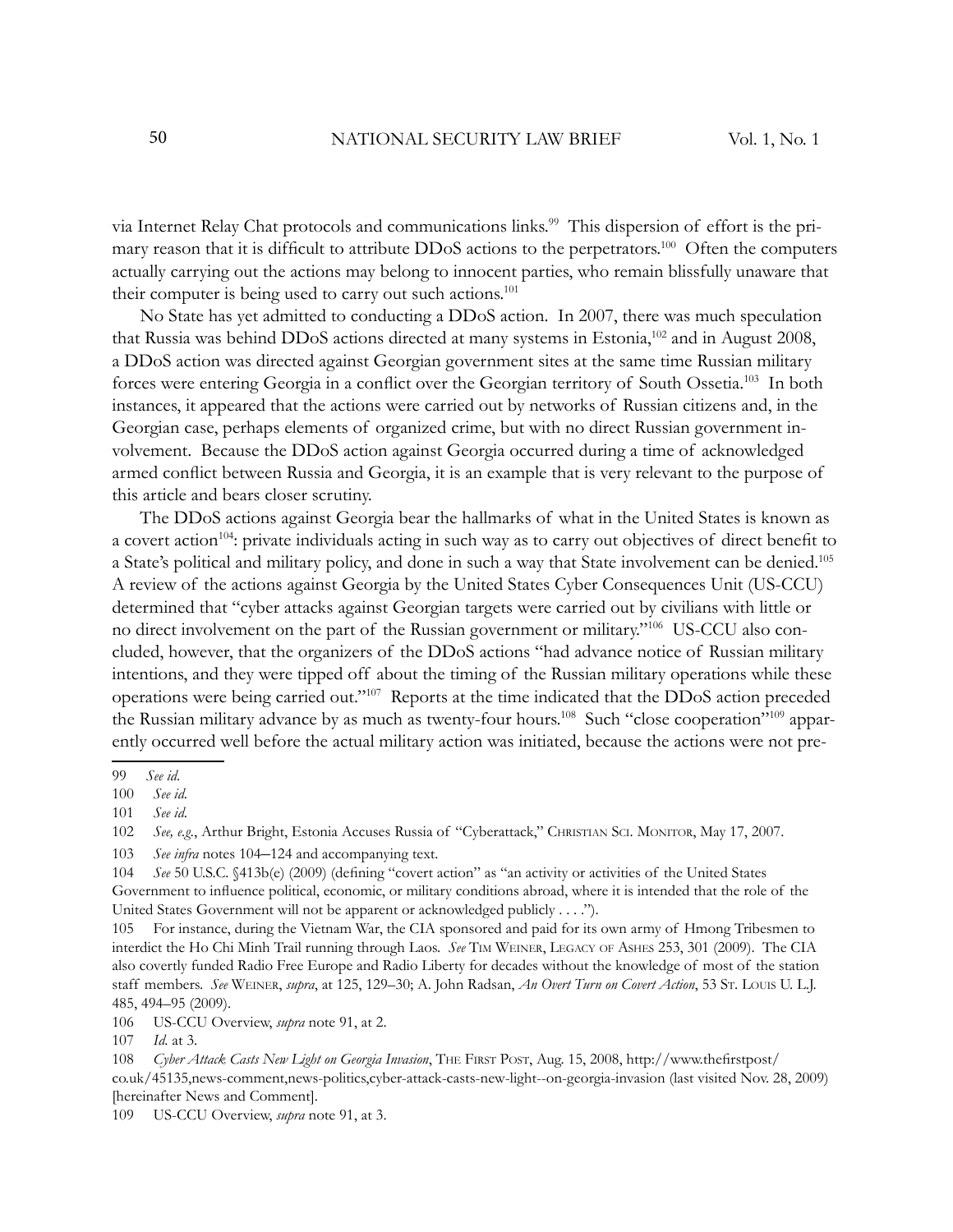ceded by the usual level of reconnaissance and mapping required to shut down the Georgian sites as quickly and effectively as the DDoS action did.<sup>110</sup> In addition, US-CCU also concluded that "the signal to go ahead [with the DDoS action] had to have been sent before the news media and general public were aware of what was happening militarily."<sup>111</sup>

The DDoS actions were also effectively targeted and designed to produce specific benefits for the Russian military advance, largely by preventing the use of communications systems for coordinating an effective response.<sup>112</sup> BOTNETS and servers associated with Russian organized crime organizations were used in the first wave of DDoS actions, with the BOTNETS used to conduct focused and constant actions against a narrow list of eleven target websites.<sup>113</sup> These actions were directed at government and news media websites, causing significant disruption to the Georgian government's ability to get information about the invasion and to disseminate information about what was happening to the Georgian populace and to the outside world.

A second wave of DDoS actions was carried out against forty-three websites by hackers that were recruited to the cause by postings in hacker-affiliated websites. No special expertise was needed to deploy the posted capabilities, as the scripts were pre-written and pre-loaded with the list of websites to be subjected to the DDoS action.<sup>114</sup> These second wave actions occurred after Russian troops took positions inside Georgia,<sup>115</sup> which again indicated a level of cooperation with Russian authorities that is suggestive of the invisible hand of state action exercised covertly. This second wave of DDoS actions was directed at "many more government websites, Georgian financial institutions, business associations, educational institutions, more news media websites, and a Georgian hacking forum."<sup>116</sup> These actions sowed considerable confusion, prevented the organization of an effective response by the government, and disrupted patterns of civilian communications and normal business operations.<sup>117</sup>

<sup>110</sup> *Id*. At least one news site, though, has pointed to a DDoS attack on the website of the Georgian president the month before (July) as a "practice attack" or "dry run" for the full-scale "attack" in August, 2008. News and Comment, *supra* note 107. US-CCU also stated that some of the material used in the campaign against Georgia was prepared at least two years before. Specifically, the graphic art used in one of the website defacements was prepared in March, 2006, at a time of previous tensions between Russia and Georgia. US-CCU Overview, *supra* note 91, at 5.

<sup>111</sup> US-CCU Overview, *supra* note 91, at 3..

<sup>112</sup> *Id.* at 6 ("The targets for attack were nearly all ones that would produce benefits for the Russian military.").

<sup>113</sup> *Id*. at 4.

<sup>114</sup> *Id*. *See also* Evgeny Morozov, *An Army of Ones and Zeros: How I Became a Soldier in the Georgia-Russia Cyberwar*, SLATE, Aug. 14, 2008, http://www.slate.com/id/2197514 (describing his effort to "enlist" in the cyberwar in order to illustrate the media fallacy describing the hand of Russia behind the action and relating his experience of, within an hour, finding three separate methods that could be used against Georgia, two of them fairly simple to use and at least one from a Russian hacker website).

<sup>115</sup> US-CCU Overview, *supra* note 91, at 5.

<sup>116</sup> *Id.* Although no reason is provided, it seems clear that a DDoS action specifically against a hacking forum frequented by Georgian hackers is an effort by Russian civilian hackers to preempt similar action from being taken by their Georgian counterparts in retaliation for the cyber actions against Georgia. 117 *Id*.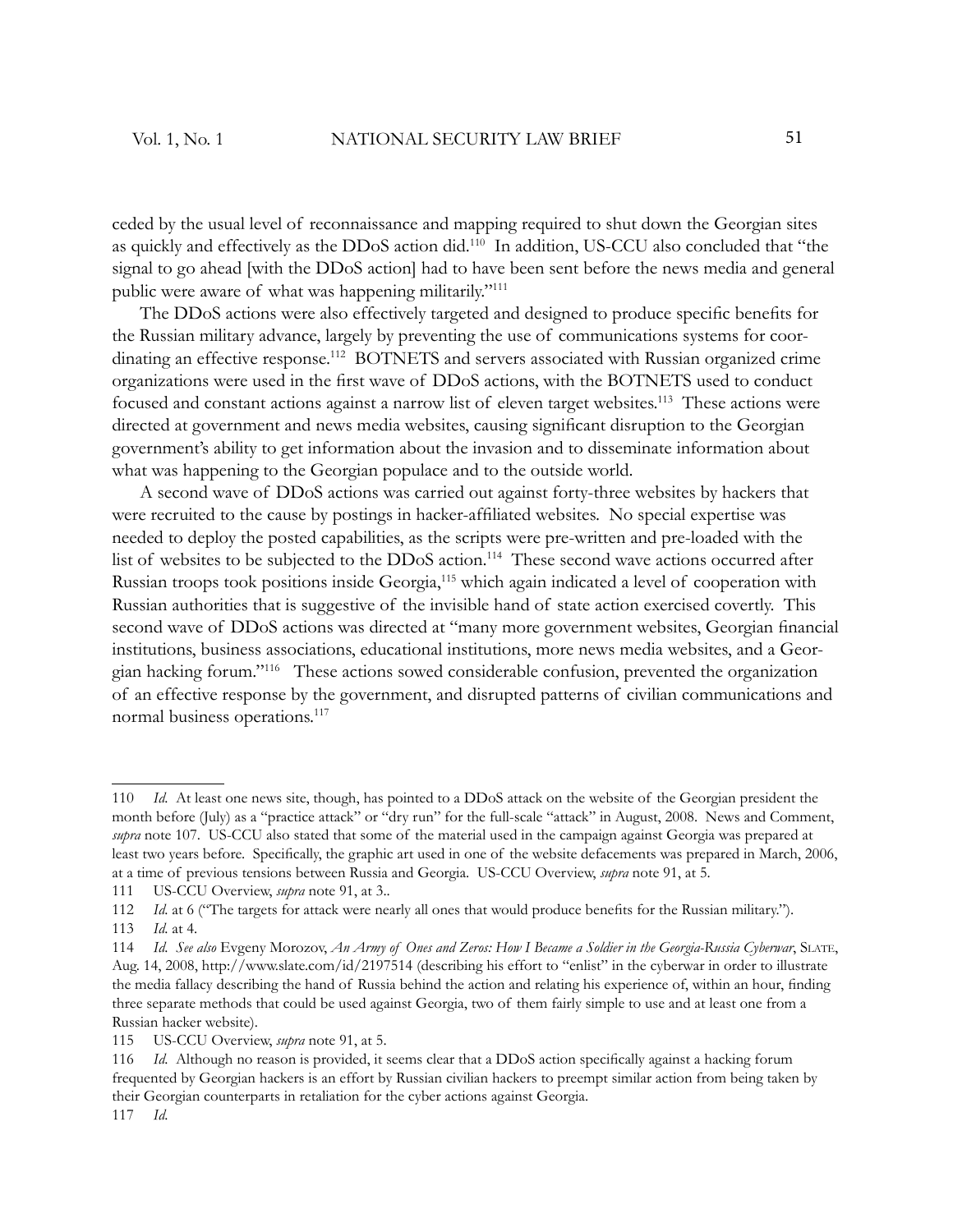Significantly, the DDoS actions did not cause physical damage<sup>118</sup> and they ended soon after the completion of Russian military activity.<sup>119</sup> What the DDoS actions did, though, was substantial in terms of what the actions accomplished in support of the military operation. The net result of the sustained DDoS actions was described in the US-CCU Overview:

The high volume of cyber attack traffic jammed many general communications links. The channels of communication that were seriously disrupted during parts of the cyber campaign included e-mails, land-line phone calls, and cell phones. The National Bank of Georgia was forced to severe (*sic*) its internet connection for ten days, stopping most of the financial transactions dependent on that institution. The economic disruptions and other uncertainties may have slowed activities where the Georgian government was dependent on private sector businesses.<sup>120</sup>

But, significantly, these results were achieved without a single bomb—and the attendant risk of collateral damage—dropping on a communication facility, cell phone tower, satellite dish, or news media building, as has occurred in other conflicts, most notably the controversial bombing of Serbia's state-owned television station by North Atlantic Treaty Organization (NATO) forces during the conflict over Kosovo.<sup>121</sup> In fact, if the hand of Russia was, indeed, behind the denial of service actions against Georgia, such actions stand as a silent, unacknowledged rebuttal to NATO's attack, which resulted in sixteen deaths and only kept the television station off-air for six hours.<sup>122</sup>

<sup>118</sup> US-CCU points out that "a number of Georgian critical infrastructures were accessible over the internet" at the time of the Russian military action and they "would have been vulnerable to cyber attacks causing physical damage." *Id.* These types of attacks did not occur, however, despite the initiators "considerable technical expertise" indicated by the sophisticated and narrowly-tailored manner the DDoS and website defacements were carried out. US-CCU concludes that "[t]he fact that physically destructive cyber attacks were *not* carried out against Georgian critical infrastructure industries suggests that someone on the Russian side was exercising considerable restraint." *Id*.

<sup>119</sup> *Id*. at 6.

<sup>120</sup> *Id*.

<sup>121</sup> BBC News, *Bombed Serb TV Back on Air*, BBC Online, April 23, 1999, http://news.bbc.co.uk/2/hi/ europe/326339. US-CCU assumes that the effectiveness of the DDoS action meant there was no need to bomb those facilities. US-CCU Overview, *supra* note 90 at 6 ("the news media and communications facilities, which would ordinarily have been attacked by missiles or bombs during the first phase of an invasion were spared physical destruction, presumably because they were being effectively shut down by cyber attacks."). If this assumption is correct, this appears to be an example of how cyber action can be used to accomplish the same result as a bomb without the same type of physical destruction and possible loss of human life that implicates the principles of distinction and proportionality under IHL. *See also* Jensen, *supra* note 61 and accompanying text.

<sup>122</sup> BBC News, *supra* note 121. Even before the events in Georgia, one legal commentator presciently noted that prevention of loss of life was a potential benefi t of using a "cyber weapon" instead of bombs against the Serbian television station. *See* Jeffrey T.G. Kelsey, Note, *Hacking Into International Humanitarian Law: The Principles of Distinction and Neutrality in the Age of Cyber Warfare*, 106 MICH. L. REV. 1427, 1440 (2008). However, Kelsey then proceeds to draw the wrong conclusion from this insight, stating that a "belligerent is more likely to engage in attacks that violate the principle of distinction using cyber warfare than when using conventional attack methods since it can do so without incurring the political cost associated with civilian casualties." *Id*. Instead, using the analysis presented here, because the use of a denial of service action is not an attack under IHL, there is no violation of the principle of distinction. This is a good example of a situation where the proper initial analysis will lead a commander to take an action designed to advance the overall objective of IHL–protection of civilians–without having to make a choice between violating the principle of distinction (using Kelsey's flawed analysis) or the principle of proportionality (that is undertaken when kinetic weapons are used).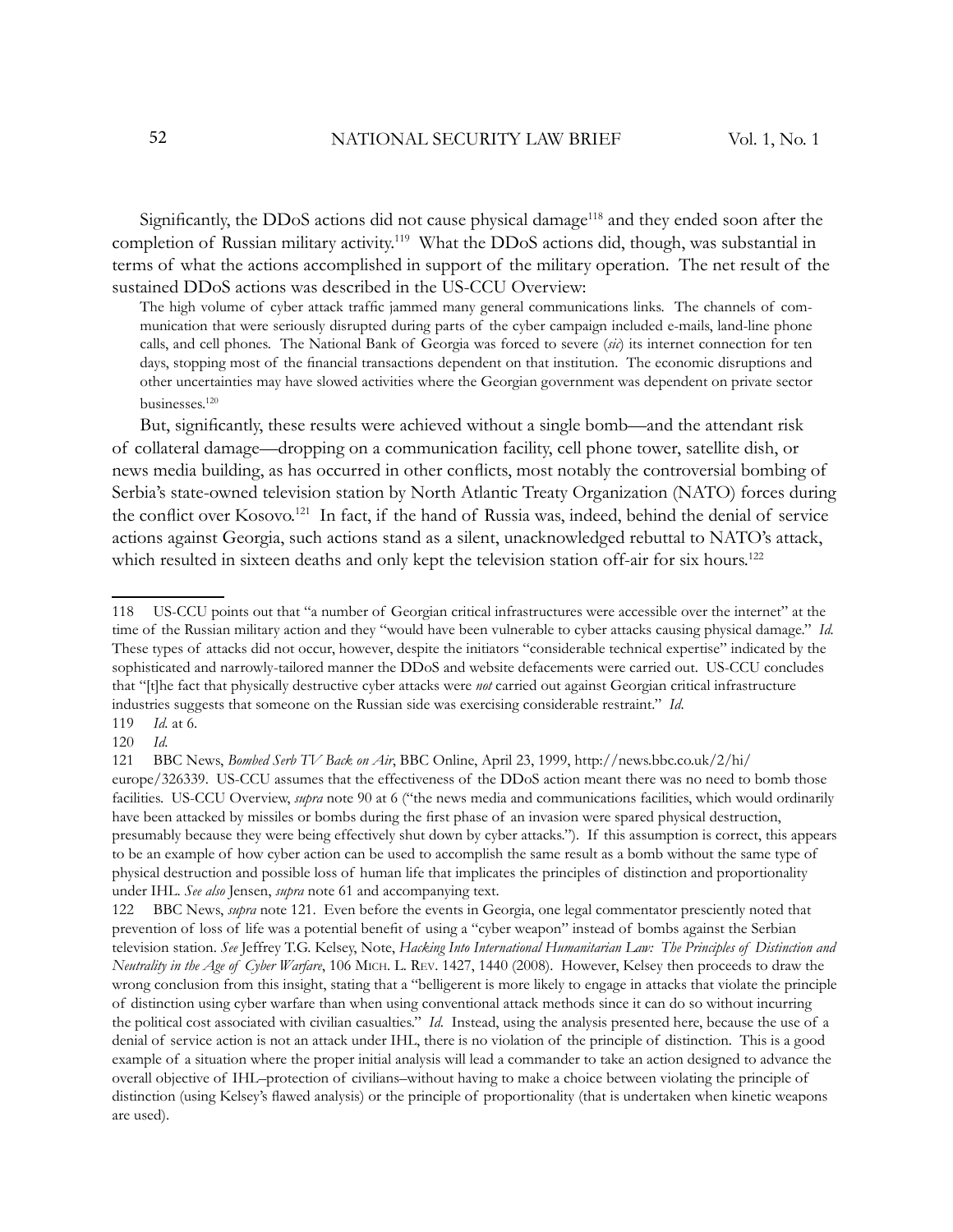The Georgians were able to mitigate some of the effects of the DDoS action by transferring some of their websites to servers outside the country, mostly to Estonia and the United States,<sup>123</sup> specifically Google.<sup>124</sup> While this served to increase communications to the outside world, it did not affect the communications disruptions that were occurring within Georgia as a result of the DDoS actions.

Using the consequence-based methodology, a denial of service action is not an attack under IHL. An attack is an action that results in violent consequences, such as death, injury, or property damage or destruction, with the resultant consequences either specifically intended or reasonably foreseeable. Even the most sophisticated DDoS action—the Russian-supported actions against Georgia previously discussed—did not yield such consequences. The economic disruptions that resulted were temporary in nature and did not result in the kind of permanent economic damage that results in human suffering. There were also no reports of violent consequences that were indirectly attributable to the denial of service action. Similar disruptions without violent consequences occurred in the earlier denial of service actions against Estonia in 2007, actions more tenuously connected to Russia than the actions against Georgia.<sup>125</sup>

The conclusion that IHL does not apply to even very sophisticated, targeted denial of service actions is not surprising. After all, denial of service events are probably the most commonly occurring adverse event on the internet, often occurring daily without any violent consequences.<sup>126</sup> Such actions, while disruptive to targeted businesses and websites, are generally viewed as temporary annoyances, rather than serious threats causing violent consequences.<sup>127</sup> Denial of service and website defacement actions are used by hackers and internet activists, known as "hacktivists," to make political statements or as forms of protest against actions taken by businesses, organizations, and governments.<sup>128</sup> Denial of service actions are properly viewed as harassments, and not attacks, under international humanitarian law.<sup>129</sup>

#### *B. Chip-Level Actions*

127 *See* Dorothy E. Denning, *A View of Cyberterrorism Five Years Later*, *in* INTERNET SECURITY: HACKING, COUNTERHACKING, AND SOCIETY (Kenneth Himma, ed., 2007) (stating that "the worst denial-of-service attacks have generally been conducted to extort money from victims, put competitors out of business, and satisfy the egos and curiosity of young hackers," and that most political and social "attacks" "have generally not been intimidating"). 128 *See generally* Dorothy E. Denning, *Activism, Hacktivism, and Cyberterrorism: The Internet as a Tool for Influencing Foreign Policy*, 16 COMPUTER SEC. J. 15 (2000), *available at* http://faculty.nps.edu/dedennin/publications/Activism-Hacktivism-Cyberterrorism.pdf.

129 The Commentary to the Air and Missile Warfare Manual agrees with this conclusion, stating "There was agreement among the Group of Experts that the term 'attack' does not encompass CNAs that result in an inconvenience (such as temporary denial of internet access)." AMW COMMENTARY, *supra* note 30, at 28.

<sup>123</sup> US-CCU Overview, *supra* note 91, at 7.

<sup>124</sup> CLARK &LEVIN, *supra* note 84, at 3.

<sup>125</sup> *See* Bright, *supra* note 101.

<sup>126</sup> One technical study found an average of 2,000 to 3,000 active denial of service actions per week over a three-year period (2001-2004). David Moore et al., *Inferring Internet Denial-of-Service Activity*, 24 ACM TRANSACTIONS ON COMPUTER SYS. 115, 116 (2006), *available at* http://www.caida.org/publications/papers/2006/backscatter\_dos/backscatter\_dos.pdf.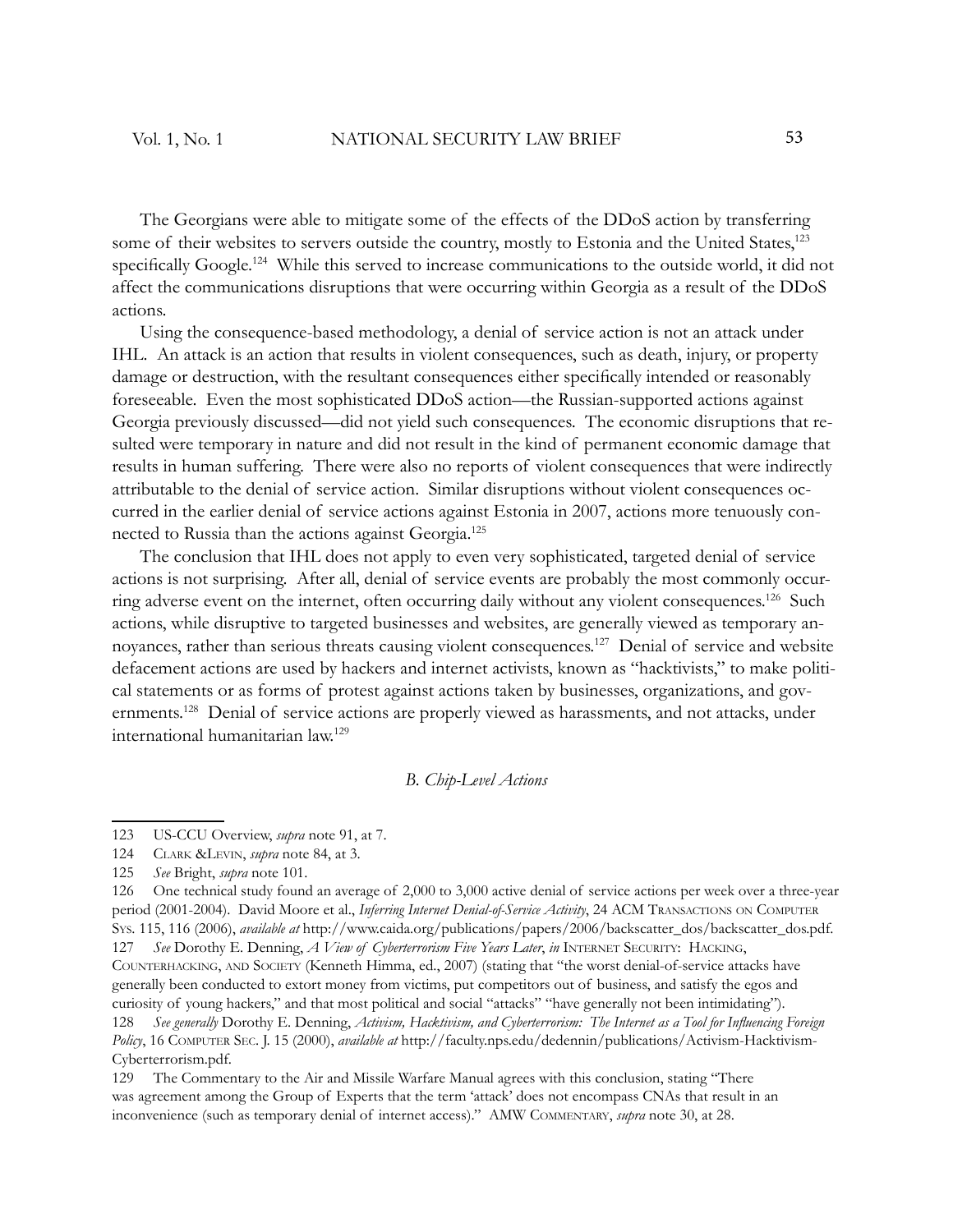One of the oldest forms of actions against information systems and networks is also one of the least discussed, in both the legal and information security literature. A recent article by Wesley K. Clark and Peter L. Levin in *Foreign Affairs*, however, has highlighted the dangers of compromised microprocessor chips.<sup>130</sup> Clark and Levin point out that, as early as 1982,<sup>131</sup> the United States Central Intelligence Agency (CIA) carried out a cyber-operation that placed faulty chips and software in the Trans-Siberian natural gas pipeline. The result, according to Clark and Levin, was a claimed "threekiloton explosion."<sup>132</sup>

Chip-level actions against the hardware component of an information system or computer network have certain advantages over software- or externally-based actions, such as worms/viruses or denials of service. Unlike the in-your-face nature of denial of service actions, chip-level actions are much more subtle, usually unknown until their intended action occurs. And, unlike software-based actions, chip-level actions are not vulnerable to detection by anti-virus software that is constantly updated with the newest software-based security threats.133 Assuming accurate and actionable intelligence support, then, chip-level actions have the capacity to be very effective against information systems or networks.<sup>134</sup>

Chip-level actions occur in two ways. First, a microchip can act as a "kill switch," either by turning off the system in which it is installed or causing that system to malfunction, either randomly or at a set time.<sup>135</sup> The easiest way to accomplish this is to physically damage an existing chip by slightly nicking a wire, which later causes the chip to fail.<sup>136</sup> Second, a chip can be altered by adding extra logic to the chip itself. This creates a backdoor that allows someone from outside the targeted system to enable (or disable) specific functions. This addition could occur either by adding extra transistors to the chip during the 400-step manufacturing process<sup>137</sup> or by incorporating extra tran-

<sup>130</sup> CLARK & LEVIN, *supra* note 85, at 4.

<sup>131</sup> In contrast, the first internet "worm" to have widespread effect on even the limited version of the internet then in existence was the "Morris worm," which was designed as a proof-of-concept experiment that went awry in 1988, landing its creator in criminal trouble. *See* United States v. Morris*,* 928 F.2d 504 (2d Cir. 1991).

<sup>132</sup> CLARK & LEVIN, *supra* note 85, at 4. Although Clark & Levin impliedly link the failed chips with the pipeline explosion, the underlying sources indicate that, in reality, the pipeline explosion was attributable to either flawed turbines or tainted software, while faulty chips were introduced into Soviet military equipment. *See infra*, notes 152-160 and accompanying text. The mistake makes for a useful hypothetical, though.

<sup>133</sup> *Id*. at 5. *See also* MARTIN C. LIBICKI, CONQUEST IN CYBERSPACE: NATIONAL SECURITY AND INFORMATION WARFARE 20-21 (2007) (pointing out that efforts to destroy or degrade information are easily defeated by aggressive uses of file backup systems).

<sup>134</sup> Although the examples used to demonstrate the viability of chip-level actions, including "kill switches," occurred outside the setting of an armed conflict, the legal analysis assumes their use inside armed conflict when considering the question of whether a specific use constitutes an "attack" under IHL.

<sup>135</sup> Sally Adee, *The Hunt for the Kill Switch*, IEEE SPECTRUM, http://spectrum.ieee.org/semiconductors/design/thehunt-for-the-kill-switch/0, at 7 (explaining the chip fails "due to electromigration: as current flowed through the wire, eventually the metal atoms would migrate and form voids," causing the wire to break).

<sup>136</sup> *Id*.

<sup>137</sup> CLARK &LEVIN, *supra* note 85, at 5.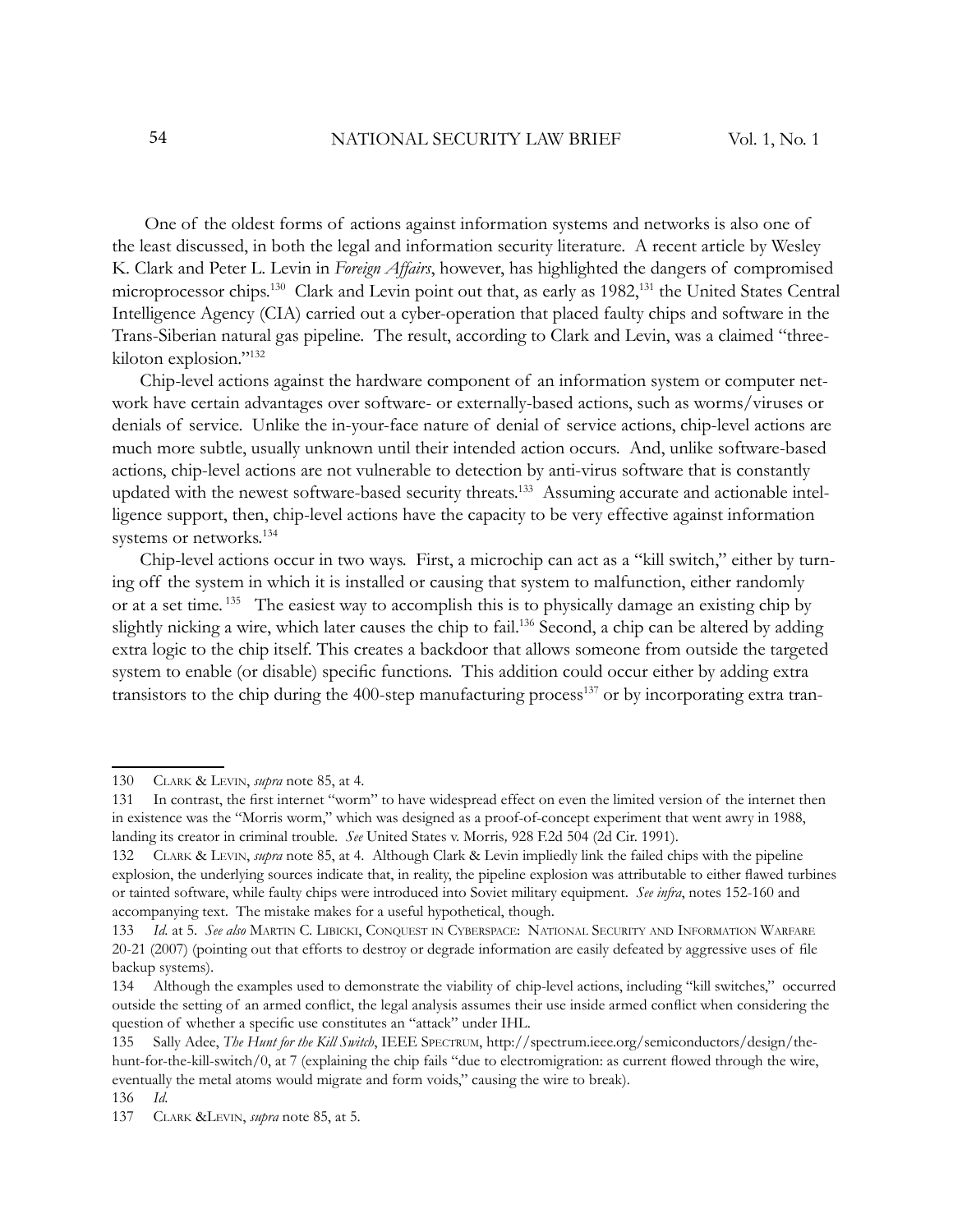sistors into the design-stage of the chip manufacturing process.<sup>138</sup>

The chip alterations, whether implemented physically or by design, are extremely difficult to detect.<sup>139</sup> Because it is possible for a chip to hold up to a billion transistors,<sup>140</sup> most chip-testing programs only test for specific functionality.<sup>141</sup> If the chip is to be installed in a cell phone, then "the chip maker will check to see whether all the phone's various functions work. Any extraneous circuitry that doesn't interfere with the chip's normal functions won't show up in these tests."<sup>142</sup> If the chip contained a backdoor, it might then be possible to override any encryption used on the phone, , and obtain access to the conversation "in the clear."<sup>143</sup> Or the chip may make it easier to track the location of the cell phone and its owner, leading to the possible use of kinetic weapons, should the owner be a viable target under international humanitarian law.<sup>144</sup> As these examples make clear, the possibilities for using a backdoor into a system are many and varied.

The uses of "kill switches" are also similarly varied. A chip altered in such a way could be set to malfunction, or "kill", a system when a specified circumstance occurs. For instance, in a missile system, an altered chip might disable "the fire-control logic inside a missile once it had been armed or its guidance system had been activated,"<sup>145</sup> thus rendering it ineffective. The most difficult type of altered chip to design and infiltrate into a system is one that can be activated by remote command, or "at will." There are unconfirmed rumors that French defense contractors have included chips containing kill switches in military equipment sold abroad so the equipment may be disabled if it falls into the hands of a force hostile to French interests.<sup>146</sup>

Similarly, following the Israeli airstrike on a suspected Syrian nuclear facility in September, 2007,

<sup>138</sup> Altering the design of a microchip would not necessarily involve compromising the competitive position of a commercial chip manufacturer, either. Generic, programmable chips are used for many purposes around the world, including by defense contractors. Chip programmers may use up to two dozen software programs that they obtain from the internet to design the circuitry for such chips and "'[t]hat creates two dozen entry points for malicious code.'" Adee, *supra* note 135, at 4 (quoting Dean Collins, deputy director for the Defense Advanced Research Projects Agency's Microsystems Technology Office). Dean Collins is also the program manager for the Trust in Integrated Circuits program, which is developing a methodology for testing microchips for backdoors and kill switches, as well as developing plans to safeguard the supply of chips to be used in U.S. defense products. *See generally* Adee, *supra* note 135, at 2*–*6 (discussing the contractors and testing timelines for the chip-testing); CLARK &LEVIN, *supra* note 85, at 9*–*10 (discussing possible solutions to the need to safeguard the supply of domestically- and foreign-manufactured microchips).

<sup>139</sup> *Id*. *See also* Adee, *supra* note 135, at 4*–*5.

<sup>140</sup> CLARK & LEVIN, *supra* note 85, at 5.

<sup>141</sup> Adee, *supra* note 135, at 2; *see also* CLARK & LEVIN, *supra* note 84, at 5 (stating that modern automated testing equipment "is designed to detect deviations from a narrow set of specifications; it cannot detect unknown unknowns."). 142 Adee, *supra* note 135, at 2.

<sup>143</sup> *See, e.g.,* Adee, *supra* note 135, at 4*–*5 (discussing the possibility of embedding a kill switch or backdoor onto an encryption chip and using the example of shutting down the encryption technology in a military radio).

<sup>144</sup> *See, e.g.*, Krishnakumar P., *Death from 30,000 Feet Above*, http://news.rediff.com/slide-show/2009/aug/14/slideshow-1-everything-you-wanted-to-know-about-drones.htm (interviewing Brigadier Gurmeet Kanwal (retired), Director, Center for Land Warfare Studies, on use of drones to kill fifteen high-value al Qaeda and Taliban targets and the use of cell phone signals to track an enemy's location).

<sup>145</sup> CLARK & LEVIN, *supra* note 85, at 8.

<sup>146</sup> Adee, *supra* note 135, at 1.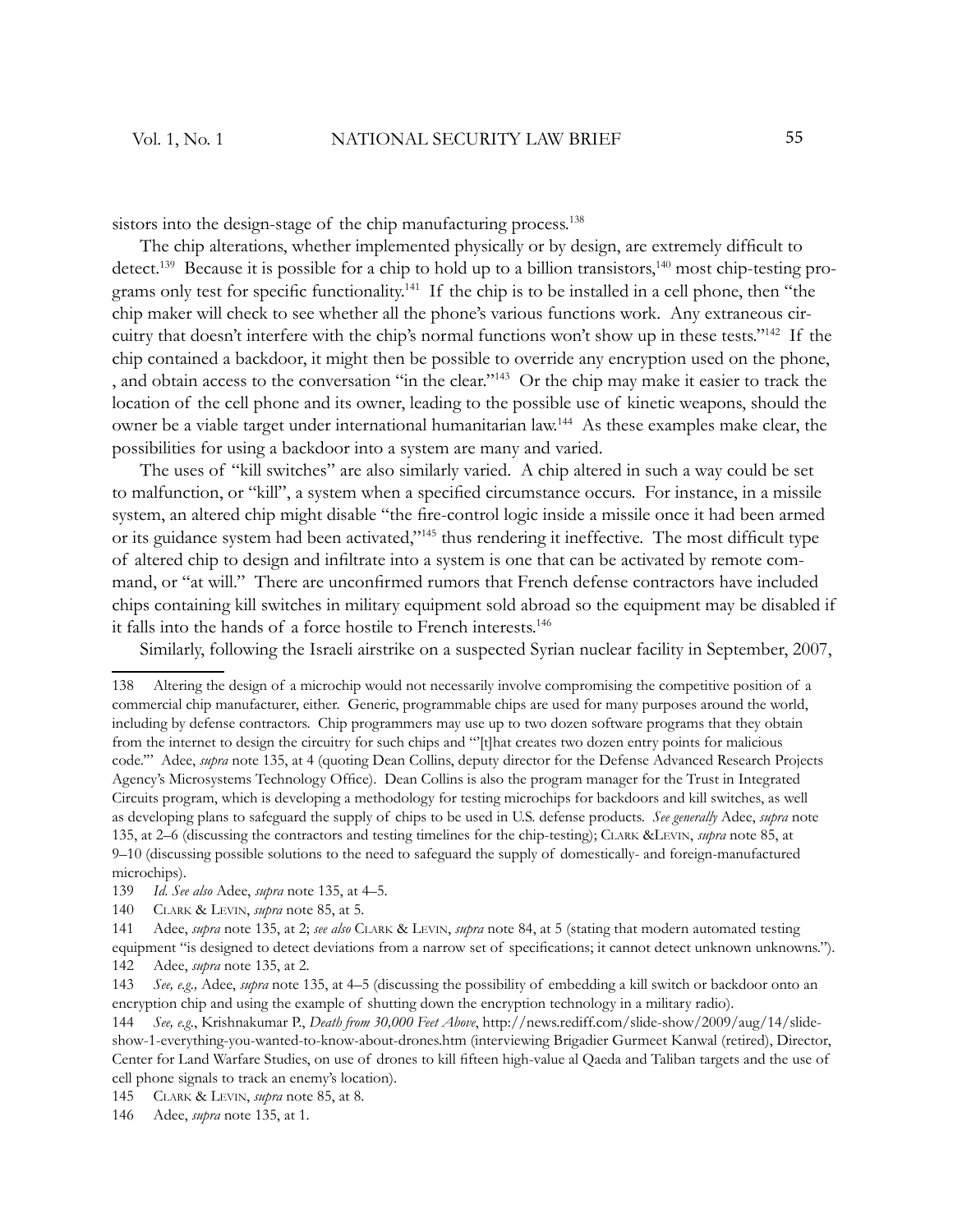there was much speculation that the Syrian air defense system failed to warn of the incoming Israeli aircraft because the system had been temporarily disabled through the use of altered "commercial off-the-shelf microprocessors" in the Syrian system.<sup>147</sup> More recent reporting suggests other ways that the Israelis gained control over the Syrian air defense system. Richard A. Clarke and Robert K. Knake suggest three possibilities.<sup>148</sup> First, Clarke and Knake suggest that a stealth Israeli Unmanned Aerial Vehicle (UAV) was able to read the Syrian radar frequency and then use that frequency to send computer packets designed to spoof or control the system back down to the Syrian radar system.<sup>149</sup> This type of system is apparently based on similar capabilities developed by the United States government.<sup>150</sup> Second, they suggest that the Russian computer code used in the Syrian air defense control system was compromised in some way through the placement of a "trapdoor," or "Trojan Horse," that allowed someone access to the system, possibly with full administrator privileges.<sup>151</sup> This is the software version of the chip-level "kill switch" discussed above. Finally, Clarke and Knake suggest that the Israelis may have been able to gain control of the Syrian system by tapping into a fiber optic cable in Syria.<sup>152</sup> Regardless of method, the outcome would have been to ensure that the Syrians either could not see the incoming Israeli aircraft or could not achieve adequate targeting solutions in order to use their air defense missile systems.

As with denial of service actions, none of the above examples have been confirmed by the States involved. In fact, the only known chip-level action conducted by a State was a covert operation conducted by the CIA against the Soviet Union in 1982. The operation was first revealed in a 1996 article by Dr. Gus Weiss, a Reagan-era National Security Council (NSC) staffer, in the CIA's *Studies in Intelligence*. <sup>153</sup> Weiss described how the CIA received the so-called "Farewell Dossier" from the French intelligence agency. It contained the Soviet "shopping list" for Western technology in computers and microelectronics (semiconductor chips). According to Weiss, he developed a plan to provide versions of the "wish list" material designed to fail or not work correctly to Soviet intelligence. Following approval by then-CIA Director William Casey, a joint CIA, Department of Defense ("DoD"), and Federal Bureau of Intelligence ("FBI") operation, with the assistance of

<sup>147</sup> Adee, *supra* note 135, at 1; *see also* David A. Fulghum, Robert Wall & Amy Butler, *Cyber-Combat's First Shot*, AVIATION WK. & SPACE TECH. 26 Nov. 2007 (providing a timeline of the assault on the suspected reactor, including a kinetic strike on at least one Syrian air defense radar site, after which "the entire Syrian radar system went off the air for a period of time that included the raid" and, citing U.S. intelligence analysts, indirectly linked that action to "higher-level, nontactical penetrations . . . of the Syrian command-and-control capability done through network attack.").

<sup>148</sup> *See* RICHARD A. CLARKE & ROBERT K. KNAKE, CYBER WAR: THE NEXT THREAT TO NATIONAL SECURITY AND WHAT TO DO ABOUT IT 4*–*9 (2010) (discussing the Israeli strike against suspected Syrian nuclear facility).

<sup>149</sup> *Id*. at 6*–*7.

<sup>150</sup> *Id*. at 7 (indicating that the technology is based on a U.S. system code-named Senior Suter). *See also* Richard B. Gasparre, *The Israeli "E-tack" on Syria – Part II*, airforce-technology.com (Mar. 11, 2008), *available at* http://www.airforcetechnology.com/features/feature1669/ (last accessed May 14, 2010) (describing how the Senior Suter program "beam[s] electronic pulses into the antennas that effectively corrupt, if not hijack, the processing systems that present the enemy operators with their physical picture of the battlefield").

<sup>151</sup> CLARKE & KNAKE, *supra* note 148, at 7*–*8.

<sup>152</sup> *Id*. at 8.

<sup>153</sup> *See* Weiss, *supra* note 85. The facts in this paragraph are drawn from Weiss's article.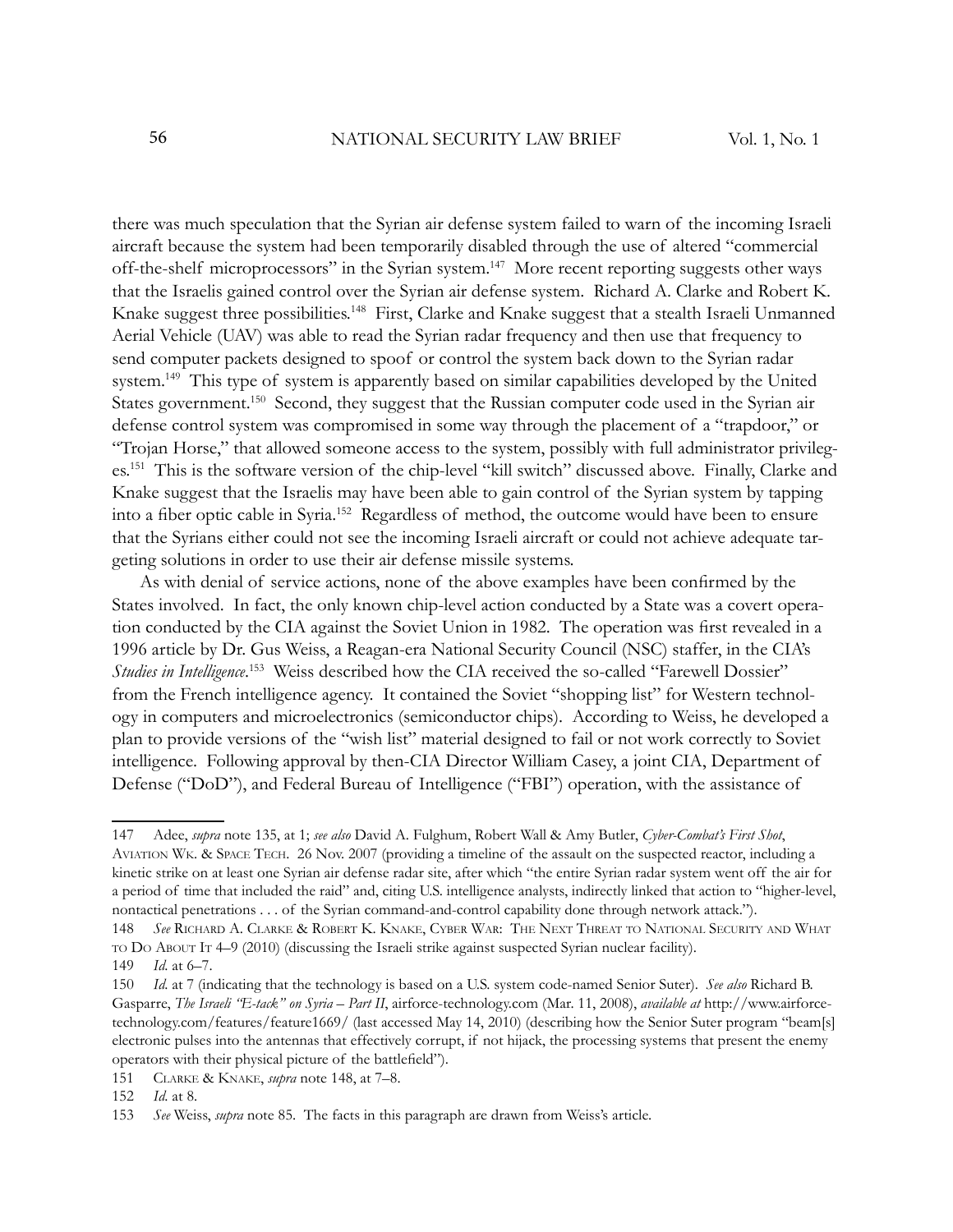American industry, then proceeded to place "[c]ontrived computer chips . . . into Soviet military equipment, flawed turbines were installed on a gas pipeline, and defective plans disrupted the output of chemical plants and a tractor factory."<sup>154</sup>

Although Weiss did not provide further detail on the consequences of these actions in his 1996 article, Thomas C. Reed provided a wealth of additional detail in his 2004 book, *At the Abyss: An Insider's History of the Cold War*. Reed, a colleague of Weiss on the NSC staff, writes that "'Improved' that is to say, erratic-computer chips were designed to pass quality acceptance tests before entry into Soviet service. Only later would they sporadically fail, frazzling the nerves of harried users."<sup>155</sup> The use of a random method would have been the only means available at the time given the limited scope of the internet and the isolated nature of the Soviet systems involved.

As far as the Siberian pipeline, Reed also provided substantially more detail. The CIA was able to ascertain that Soviet intelligence was looking to obtain specific software for the computers running the pipeline.<sup>156</sup> To do so, the Soviets were going to penetrate and steal the software from a Canadian company.157 With that company's assistance, the CIA managed to provide Soviet intelligence with software that contained a Trojan Horse,<sup>158</sup> according to Reed. With the goal of severely disrupting the Soviet gas supply and economy, "the pipeline software that was to run the pumps, turbines, and valves was programmed to go haywire, after a decent interval, to reset pump speeds and valve settings to produce pressures far beyond those acceptable to the pipeline joints and welds."<sup>159</sup> The result was "the most monumental non-nuclear explosion and fire ever seen from space."<sup>160</sup> Though it was later determined that there were no injuries due to the remoteness of the explosion's location, physical damage to the pipeline itself did occur.<sup>161</sup>

Unlike denial of service actions, which are fairly uniform in their consequences, determining whether a chip-level action is an "attack" under IHL is more complicated. While denial of service actions are relatively uniform in their effects, especially with respect to a lack of physical damage

160 *Id*.

161 *Id. See also* William Safire, Op-Ed, The Farewell Dossier, N.Y. TIMES, Feb. 2, 2004, at A21, *available at* http://www. nytimes.com/2004/02/02/opinion/the-farewell-dossier.html. CIA responsibility for the explosion was denied by a retired KGB officer, Vasily Pchelintsev, who headed the KGB's Tyumen region office in 1982. Anatoly Medetsky, *KGB Veteran Denies CIA Caused '82 Blast*, Moscow Times, Mar. 18, 2004. According to Pchelintsev, only one such explosion occurred that year on a natural gas pipeline in the Siberian wilderness and it resulted from faulty construction, rather than from faulty software. *Id*. (stating that a government commission found that that workers failed to put a bend in the pipe to protect it during sharp changes in temperature and they failed to put sufficient weights on it to keep it down in the marshland). Pchelintsev also stated that the explosion occurred in April, rather than in Summer, as Reed claimed, and he confirmed that there were no injuries as a result of the explosion. *Id.* According to Pchelintsev, the resulting physical damage only required one day to repair. *Id.*

<sup>154</sup> *Id*.

<sup>155</sup> Reed, *supra* note 84, at 268.

<sup>156</sup> *Id*.

<sup>157</sup> *Id.*

<sup>158</sup> This provides an example of one type of action that can be caused by malicious software, which is not separately addressed in this article.

<sup>159</sup> *Id.* at 269. This is one of the earliest known examples of an action against a Supervisory Control and Data Acquisition ("SCADA") system.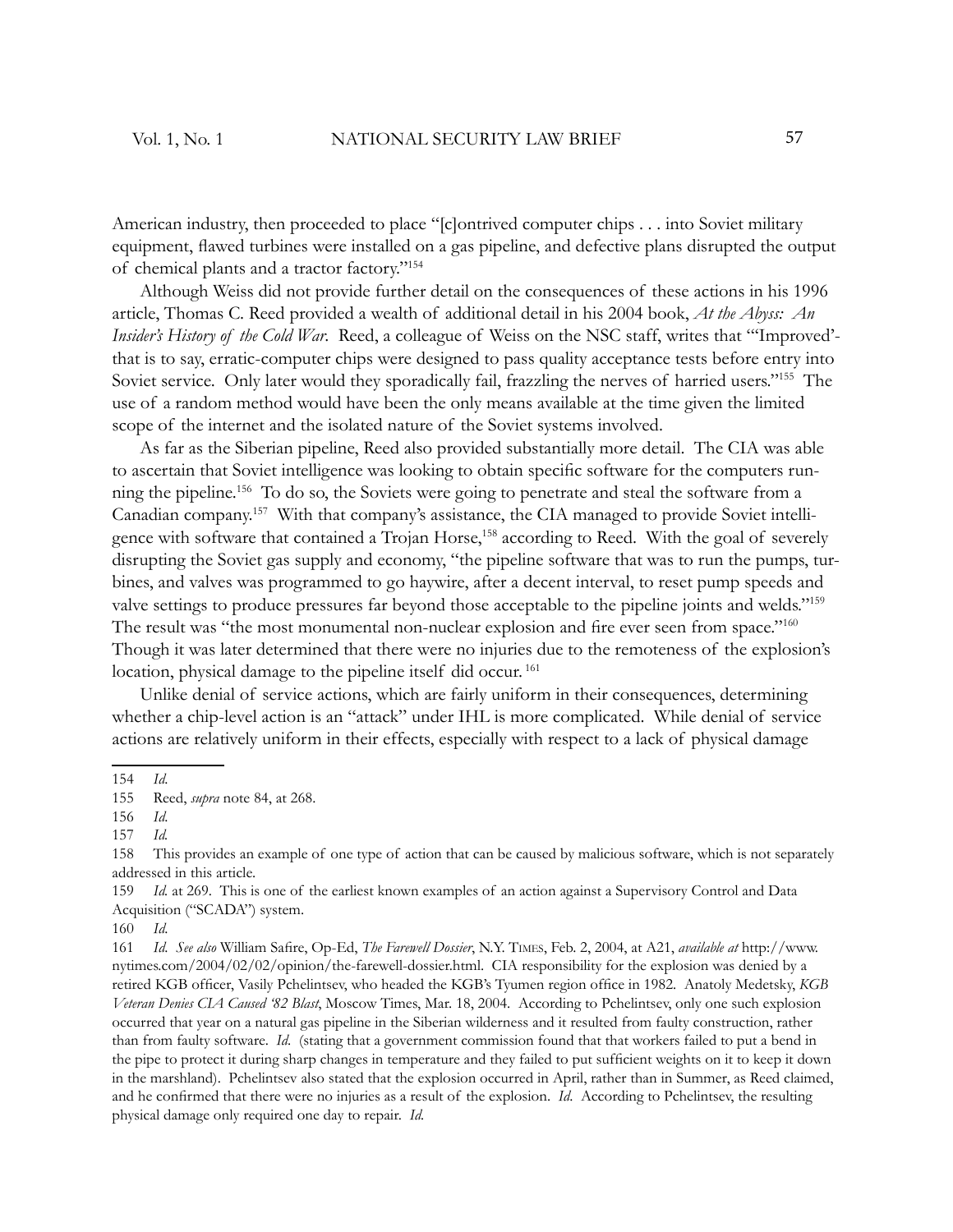to computers or networks, the effects of chip-level actions vary. Chip-level effects range from a permanent backdoor in a computer or network that can be accessed and exploited for intelligence purposes to the ability to affirmatively cause physical destruction.<sup>162</sup> In between these two extremes, chip-level actions may be used to render a system ineffective, as with the rumored action against the Syrian air defense system, or non-functional, as with the suspected "kill switches" placed into export-versions of French missiles and the known instance of "contrived" microchips directed at Russian military systems.

Applying the consequence-based methodology to chip-level actions yields easy answers at the extremes. Chip-level backdoors may be subject to IHL governing espionage, but they are not attacks under IHL. Conversely, using a chip-level action to cause intentional destruction, such as a pipeline explosion, clearly is an attack to which all the rules and protections of IHL apply. The harder case is that of the potential use of "kill switches."

In the case of the Syrian air defense system, chip-level action was possibly used to render the system ineffective without the need to bomb the command-and-control facility or a substantial amount of the air defense emplacements. First, it is worth applying the consequence-based methodology to what was not alleged to have occurred, as that type of action may arise in the future. The action did not, by itself, induce the firing of an errant missile or some other action that resulted in a violent consequence. In that event, the chip-level action would have been taken with the intent that the chip's programming would, on its own initiative, launch a missile (a kinetic act). Such a chip-level action should be considered an attack under IHL. It also does not appear that the chip-level action was used to cause false information to be fed into the system in order to induce the system operator to fire an errant missile or take some other kinetic action in response to the false information. If false information was fed into the system and it was reasonably foreseeable that it could induce kinetic acts or other actions by the system operators that would result in violent consequences, then the use of the chip to provide such information would also constitute an attack under IHL.

As for what is rumored to have occurred to the Syrian air defense system, the question becomes, for purposes of applying IHL, is the chip-level action separable from the subsequent air strike on the suspected reactor? If it is separable, then should the subsequent air strike be considered a foreseeable consequence (an obviously violent one) that triggers application of IHL to the chip-level action?

The default interpretation of Additional Protocol I appears to be that elements of an attack are

<sup>162</sup> Although it is not clear whether the Siberian natural gas pipeline explosion was, in fact, caused by chip-level action, given the advances in technology in the past three decades, the possibility cannot be ruled out. Although focused on the threat from malicious software (which could easily be introduced via a chip-level backdoor), pipelines are definitely on the short-list of critical infrastructure concerning U.S. policy makers. *See SCADA Systems and the Terrorist Threat: Protecting the Nation's Critical Control Systems: Joint Hearing Before the Subcomm. on Econ. Sect'y, Infrastructure Protection, and Cybersecurity with the Subcomm. on Emergency Preparedness, Science and Tech. of the H. Comm. Homeland Sec.,* 109th Cong. 2 (2005) (statement of Rep. Daniel Lungren, Chairman, Subcomm. on Econ. Sec., Infrastructure Protection, and Cybersecurity); *id.* at 10 (statement of Donald Purdy, Acting Director, Nat'l Cyber Sec. Division, U.S. Dep't of Homeland Sec.); *id*. at 17, 20 (statement of Sam Varnando, Director, Information Operations Center, Sandia Nat'l Laboratory). *See also* Byres, *supra* note 23, at 58*–*59 (describing the effects of malicious software, the Slammer worm, on control systems and highlighting the fact that the worm used at least five different pathways to get into the victimized control systems).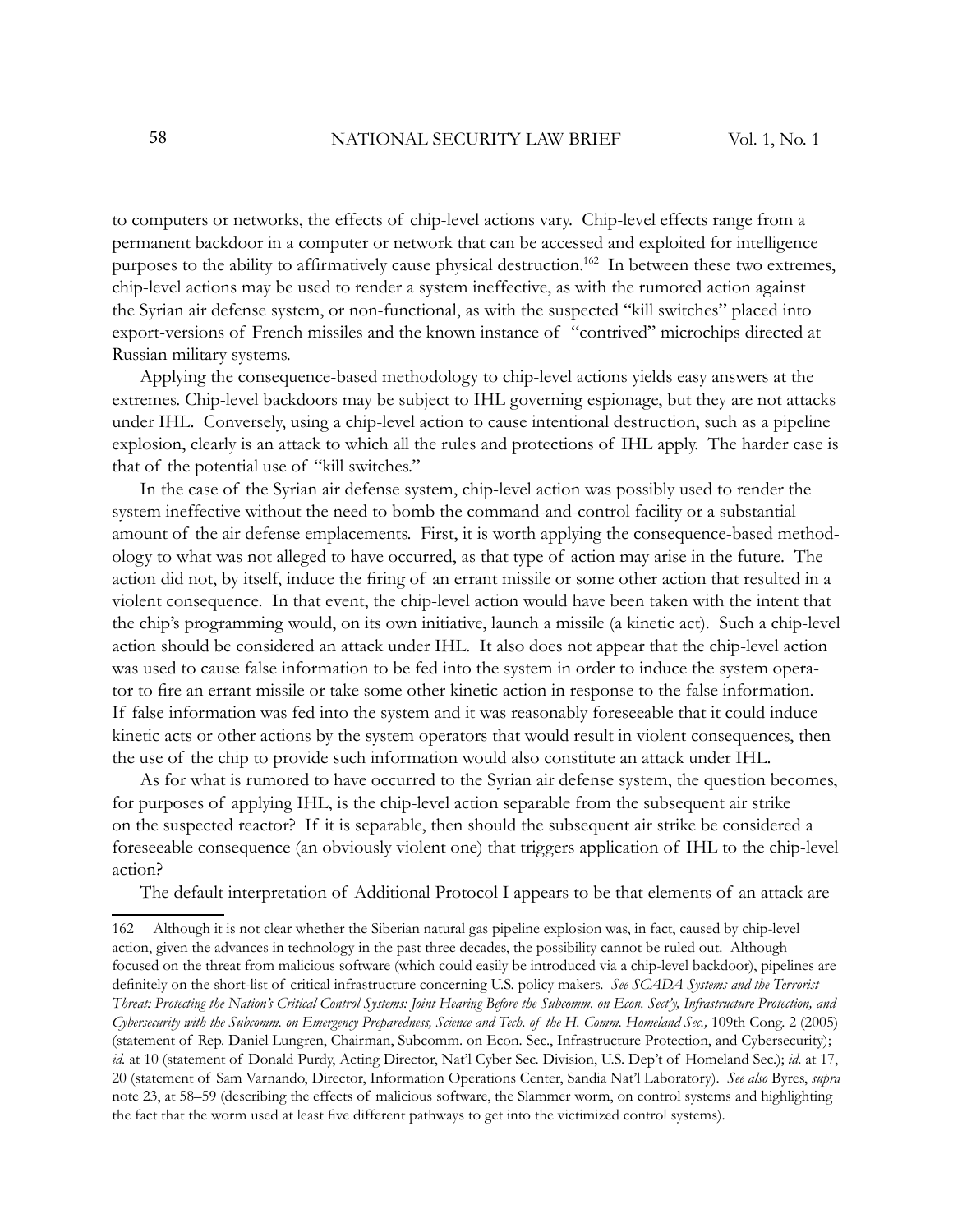separable, at least for purposes of determining "military advantage."<sup>163</sup> Under this interpretation, if viewed on its own, the chip-level action against the air defense system is not an attack for IHL purposes. Although it appears to be a potential "but for" cause of the airstrike, it is not. The argument is that the airstrike would have occurred anyway and, if chip-level action were not available, then kinetic bombs would have been used to achieve the same effect, but with very different consequences in terms of the level of violence used. Here, again,<sup>164</sup> it is plain to see that, even though such action would not be subjected to the IHL distinction and proportionality analysis (because not an "attack"), the objectives of IHL are still achieved by using the chip-level capability in this restrained, but effective, manner. Of course, if viewed within the whole of the larger attack, the chip-level action is actually a small portion of that attack, and the IHL analysis would properly focus on the kinetic portion of the airstrike.

Even more intriguing than the use of chip-level actions against an air defense system is the potential use of chip-level action against individual weapons, such as air-to-air missiles. As has been shown,<sup>165</sup> this is a very real possibility, with a very distinct probability that it has already occurred. In an interesting twist, in such episodes the chip-level action is actually used to *prevent* a violent act, i.e., the proper functioning of the weapon. In other words, the capability of the weapon is degraded or disrupted because of the chip-level action against the weapon's information system (its internal computer). So, depending on the design of the chip-level action, the missile may not fire, or, even if it does, it may not arm, thus rendering it ineffective. A chip-level action used in this manner—to prevent the occurrence of an "act of violence" by the adversary—is not itself an act that has violent consequences and therefore is not an attack under IHL.

Moving out of the realm of using "kill switches" against weapons, it is necessary to examine the use of such actions, whether chip-level or not, against more benign systems, such as telephone or cell phone systems.<sup>166</sup> For instance, during an armed conflict against an enemy using improvised explosive devices, a cell phone system could be targeted by an information-based action in order to

<sup>163</sup> A minority of the 169 states that have ratified Additional Protocol I, many of them allies of the United States, included an understanding that emphasizes the use of "the attack considered as a whole" for purposes of determining the military advantage anticipated from an attack. The Declaration of New Zealand provides the best example of such a declaration:

In relation to paragraph 5(b) of Article 51 and to paragraph 2(a)(iii) of Article 57, the Government of New Zealand understands that the military advantage anticipated from an attack is intended to refer to the advantage anticipated from the attack considered as a whole and not only from isolated or particular parts of that attack and that the term "military advantage" involves a variety of considerations, including the security of attacking forces.

Additional Protocol I, *supra* note 7, Reservation by New Zealand, Aug. 2, 1988.

<sup>164</sup> See *supra* note 122 and accompanying text (discussing this issue with respect to the NATO attack on the Serbian television station during the Kosovo campaign).

<sup>165</sup> *See supra* note 132 and accompanying text (describing the placement of defective chips in Soviet military systems).

<sup>166</sup> Jensen, *supra* note 61, at 1166*–*67 (arguing that military commanders must weigh the military necessity of the CNA in deciding whether to target a telephone system).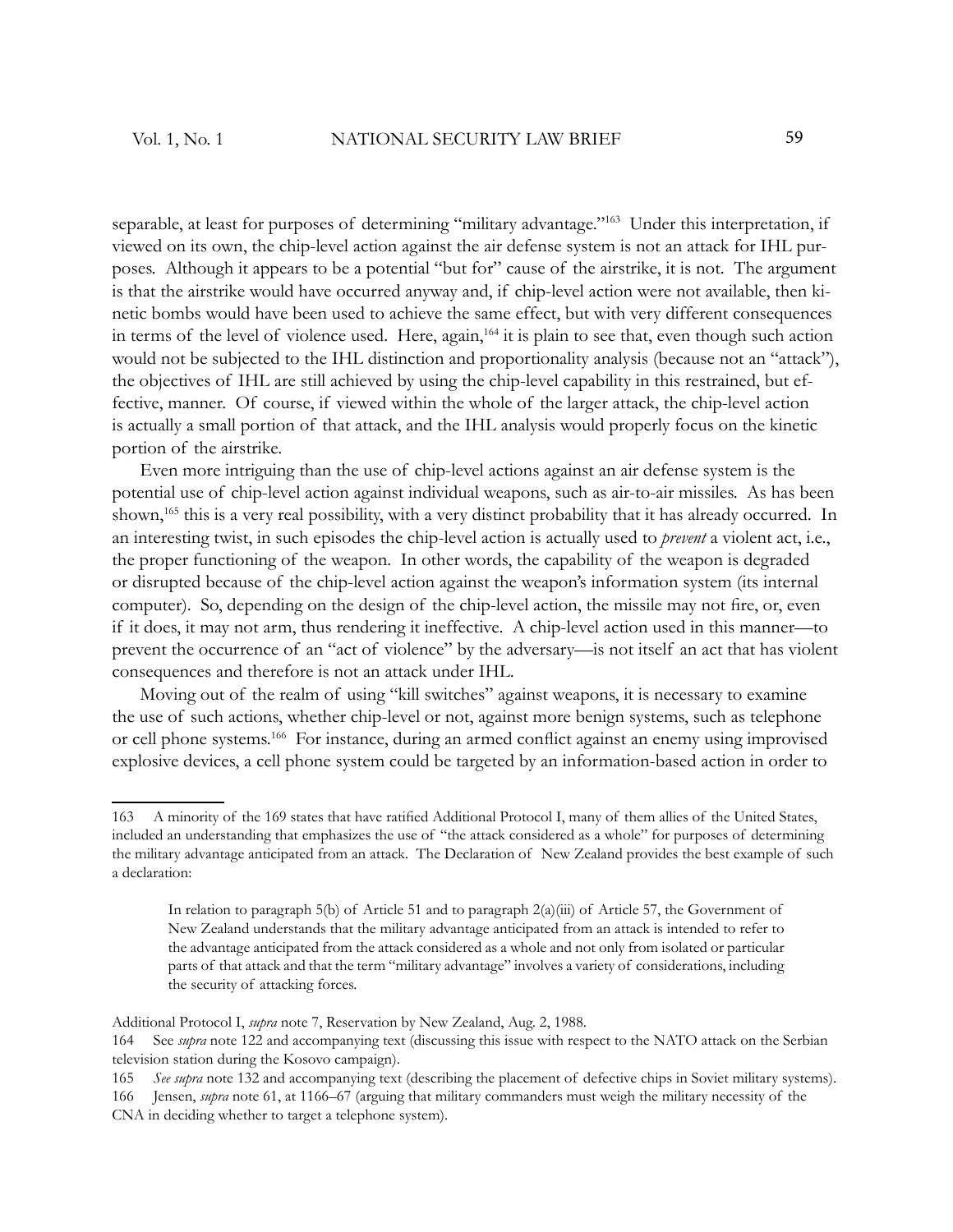disrupt or deny the ability to explode the devices.<sup>167</sup> Such an action is normally temporary in nature, designed to last for the length of the military operation or perhaps the passage of a convoy. As with the example of the chip-level action directed at an enemy's missiles, this information-based action is designed to prevent an act of violence. In fact, if done correctly, there are no violent consequences at all.<sup>168</sup> Such an action is not an attack under IHL and, although an evaluation of military necessity might occur as a matter of policy, it is not legally required.<sup>169</sup>

#### IV. IMPLICATIONS FOR LAW AND U.S. DOCTRINE

The preceding sections conclude that not all information-based actions against information systems or computer networks meet the international humanitarian law definition of "attack." In fact, many do not. This conclusion has substantial implications for much of the ongoing academic legal discussions regarding the state of international law in this area, including claims that new treaties are necessary. There are also significant implications for U.S. doctrine in this area. Those implications are addressed in the following sections.

## *A. Implications for Law*

Much of the academic debate in this area has centered on applying the IHL principle of distinction to information-based actions and capabilities..<sup>170</sup> While often admitting the lack of available knowledge given the classified nature of the subject matter, many commentators find that information-based actions are problematic because of the belief that such capabilities, for instance, denial of service actions, cannot discriminate between military and civilian objects..<sup>171</sup> Some commentators have also focused on the indiscriminate nature of such "weapons," comparing them to biological and chemical weapons,<sup>172</sup> at least in their reach if not always in their physical consequences. Finally, some commentators, confronted with the distinction problems posed by "computer network attack" have concluded that existing international law is insufficient and have called for the creation of new

<sup>167</sup> *Cf.* TECHNOLOGY, POLICY, LAW, *supra* note 44, at 1 (defining "cyberattack" similarly to "computer network attack" and stating that "[d]omestic law enforcement agencies also engage in cyberattack when they jam cell phone networks in order to prevent the detonation of improvised explosive devices.").

<sup>168</sup> It is not a violent consequence of the information-based action if the IED later explodes while the adversary is examining it to see why it did not explode earlier.

<sup>169</sup> *But cf.* Jensen, *supra* note 61, at 1166 (stating that IHL applies "just as [it] would to any other target" to "temporarily debilitating the communication networks for the opposing force's telephone systems.").

<sup>170</sup> *See, e.g.*, Kelsey, *supra* note 123.

<sup>171</sup> *See Id*. at 1436*–*39; Duncan B. Hollis, *Why States Need an International Law for Information Operations*, 11 LEWIS & CLARK L. REV. 1023, 1042*–*44 (2007); Brown, *supra* note 57, at 193*–*97; Mark R. Shulman, Note, *Discrimination in the Laws of Information Warfare*, 37 COLUM. J. TRANSNAT'L L. 939, 953-57 (1999).

<sup>172</sup> Brown, *supra* note 57, at 195*–*97 (arguing that computer viruses and other malicious code "that make [] no distinction between lawful and unlawful targets should be prohibited.").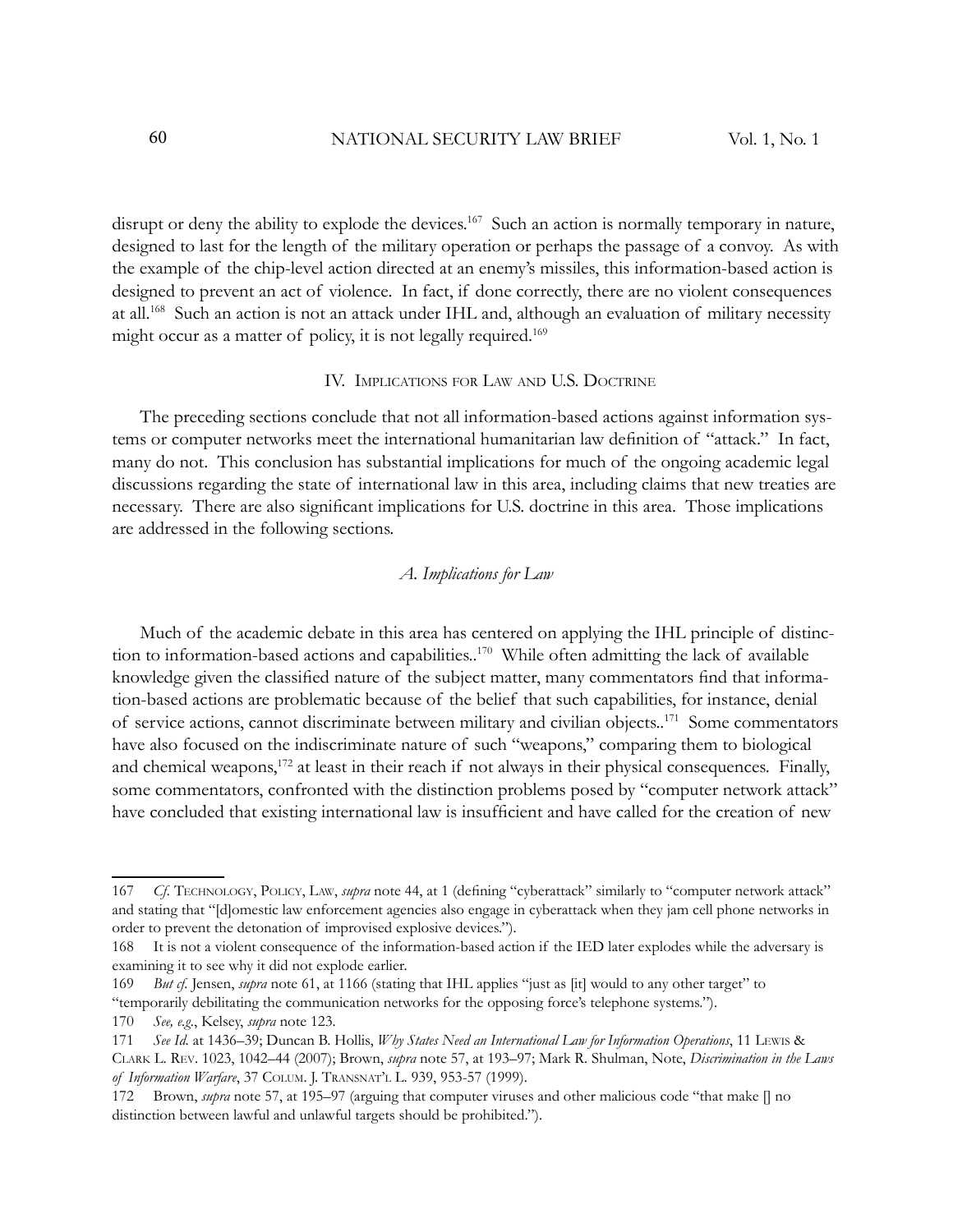international law to govern this area.<sup>173</sup> A treaty text has even been proposed.<sup>174</sup>

A new treaty is not needed, however. Instead, more precision is needed in identifying exactly what is an attack under IHL, and what is not. The conclusion of the foregoing analysis is that only those information-based actions that have violent consequences are attacks under IHL. Specifically, DDoS actions are simply not attacks under IHL. They may be annoyances and they may be harassment, but they do not cause physical damage or other violent consequences that equate to an "act of violence."

With denial of service actions out of the equation, one can see that the distinction problem is much less dramatic than has been portrayed. In fact, the examples discussed in the earlier analysis demonstrate that, to be effective, an information-based attack must be tightly focused with respect to how the attack capability is delivered to the target and the anticipated outcome. The implication of that observation is that real-world, information-based attack capabilities must be target-specifi c in their design and heavily dependent on accurate intelligence for proper design, delivery, and expected consequences.

Calls for a new treaty to govern this new area of warfare are premature for two reasons. First, to the extent that such calls were based on a perceived distinction problem because of the effort to fi t every type of information-based action under the umbrella of IHL, this article demonstrates that concern is overblown, especially where that concern is based on denial of service actions.<sup>175</sup> Second, there is insufficient state practice in this area to ascertain what additional controls might be needed or what current rules need to be clarified. No state has publicly acknowledged carrying out an information-based action that has risen to the level of an attack under IHL.<sup>176</sup> Even if Russia were to acknowledge a formal role in the denial of service actions against Georgia, those actions would not implicate IHL.

#### *B. Implications for U.S. Doctrine*

The primary reason for the terminological imprecision that this article has attempted to address is the flawed definition of "computer network attack" in United States Information Operations doctrine. The "computer network attack" definition is legally unsound because it is overbroad and

<sup>173</sup> *See* Hollis, *supra* note 171, at 1023; Brown, *supra* note 57, at 180*–*81; *see also* William J. Bayles, *The Ethics of Computer Network Attack*, PARAMETERS 44, 56*–*57 (2001) (discussing the main issues that a US computer network attack policy should address).

<sup>174</sup> Brown, *supra* note 57, app. at 215*–*20.

<sup>175</sup> *See* Brown, *supra* note 57, at 188 (stating that "[a] denial-of-service attack is another example of an information attack under the results-oriented approach."); Hollis, *supra* note 170, at 1033 (pointing to denial-of-service actions against Estonia as "open[ing] up the possibility that [Information Operations] will create new battlefields for state-to-state conflicts").

<sup>176</sup> The details surrounding the CIA covert "feed" operation that led to the pipeline explosion were released in two informal publications, though one was published by the CIA's Center for the Study of Intelligence. *See generally* Weiss, supra note 85. These details have not been publicly confirmed by the United States.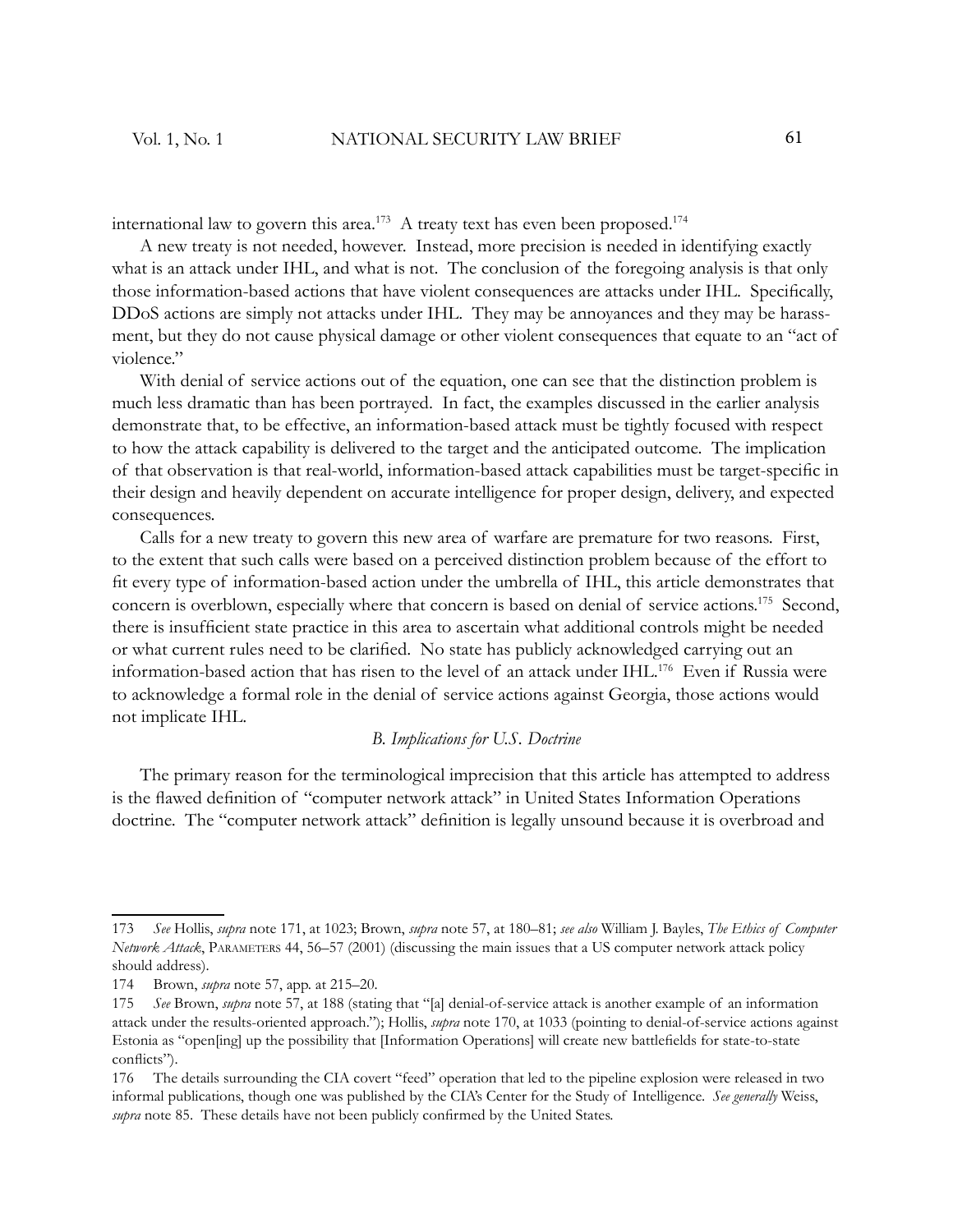inclusive of many actions that actually are *not* attacks under IHL.<sup>177</sup> The risk is that this overinclusive definition will come to be seen as state practice.<sup>178</sup> To infer from Ian Brownlie, it is an attack because states call it an attack.<sup>179</sup> If the overinclusive definition does become accepted as state practice,<sup>180</sup> such that the limiting effect of "violence" is read out of Article 49, the real risk becomes migration of this concept to other areas of warfare. Such a result would accelerate an already evident trend toward treating any military action that impacts civilians, however slight the impact, as prohibited, despite the lack of legal support for such a trend in IHL. This trend should be resisted.

United States doctrine defines a "computer network attack" as "actions taken through the use of computer networks to disrupt, deny, degrade, or destroy information resident in computers and computer networks, or the computers and networks themselves."<sup>181</sup> The problem with the definition, as has been repeatedly shown in the examples and analysis in this article is that disrupting and degrading information in computers rarely, if ever, leads to the kinds of consequences that are an attack under IHL. Those concepts should be removed from the definition of "computer network attack," and placed in a separate category under "computer network operations."<sup>182</sup> In other words, because "computer network attack" uses the word "attack," it needs to comport with the definition of "attack" under customary international law. To do that, "computer network attack" should only cover those actions that cause violent consequences (death, physical injury, or damage or destruction

<sup>177</sup> It might be argued that the U.S. definition is purposefully overinclusive in order to ensure, as a matter of policy, that more actions are subject to the constraints on attacks under IHL and are subjected to the principles of proportionality and necessity. However, there is no statement to this effect in the U.S. manual. *See* JOINT PUBLICATION 3-13, *supra* note 26, at II-5. The Department of Defense legal assessment for this area was published prior to the adoption of a specific definition of "computer network attack." See generally DEPARTMENT OF DEFENSE, OFFICE OF GENERAL COUNSEL, AN ASSESSMENT OF INTERNATIONAL LEGAL ISSUES IN INFORMATION OPERATIONS (2d ed. Nov. 1999), *reprinted in Computer Network Attack and International Law*, 76 J. INT'L L. STUDIES 1, app. at 467 (Michael N. Schmitt & Brian T. O'Donnell, eds. 2002) (stating that "[o]ne of the principal forms of information attack is likely to be computer network attack, or in today's vernacular, the 'hacking' of another nation's computer systems.").

<sup>178</sup> It is entirely possible that this over-inclusive definition is already being viewed as state practice based on its inclusion in the AIR AND MISSILE WARFARE MANUAL. *See* AIR AND MISSILE WARFARE MANUAL, *supra* note 10. 179 *See* BROWNLIE, *supra* note 63, at 362 ("It would seem that use of these weapons could be assimilated to the use of force . . . . [because] the agencies concerned are commonly referred to as 'weapons' and as forms of 'warfare.'") (citation omitted).

<sup>180</sup> The number of academic commentators citing the definition of "computer network attack" already indicates widespread acceptance of the definition. *See, e.g.,* Hollis, *supra* note 171, at 1030–31 (defining and using the term throughout); O'Donnell & Kraska, *supra* note 61, at 138 (same); Jensen, *supra* note 61, at 1146*–*48 (same); Schmitt, *supra* note 20, at 367 (same); but cf. Brown, *supra* note 57, at 186 (accepting the definition, but rejecting the term as too "unwieldy" and using "information attack," instead).

<sup>181</sup> JOINT PUBLICATION 3-13, *supra* note 32 at II-5.

<sup>182</sup> At least one Russian information warfare theorist has done so. V.I. Tsymbal lists eight categories of systems, two of which are "[t]he debilitation of communications and scrambling of enemy data," and [t]he destruction of enemy computer nets and software programs." INFORMATION OPERATIONS, *supra* note 46, at 1946 (citing V.I. Tsymbal, Kontseptsiya "Informatsionnoy voyny" (Concept of Information Warfare), Speech at the Russian-US conference on Evolving Post-Cold war National Security Issues (Sept. 12-14, 1995)). This division of between "debilitation" (disrupting and degrading in the U.S. definition) and destruction is appropriate and in keeping with the IHL analysis developed in this article.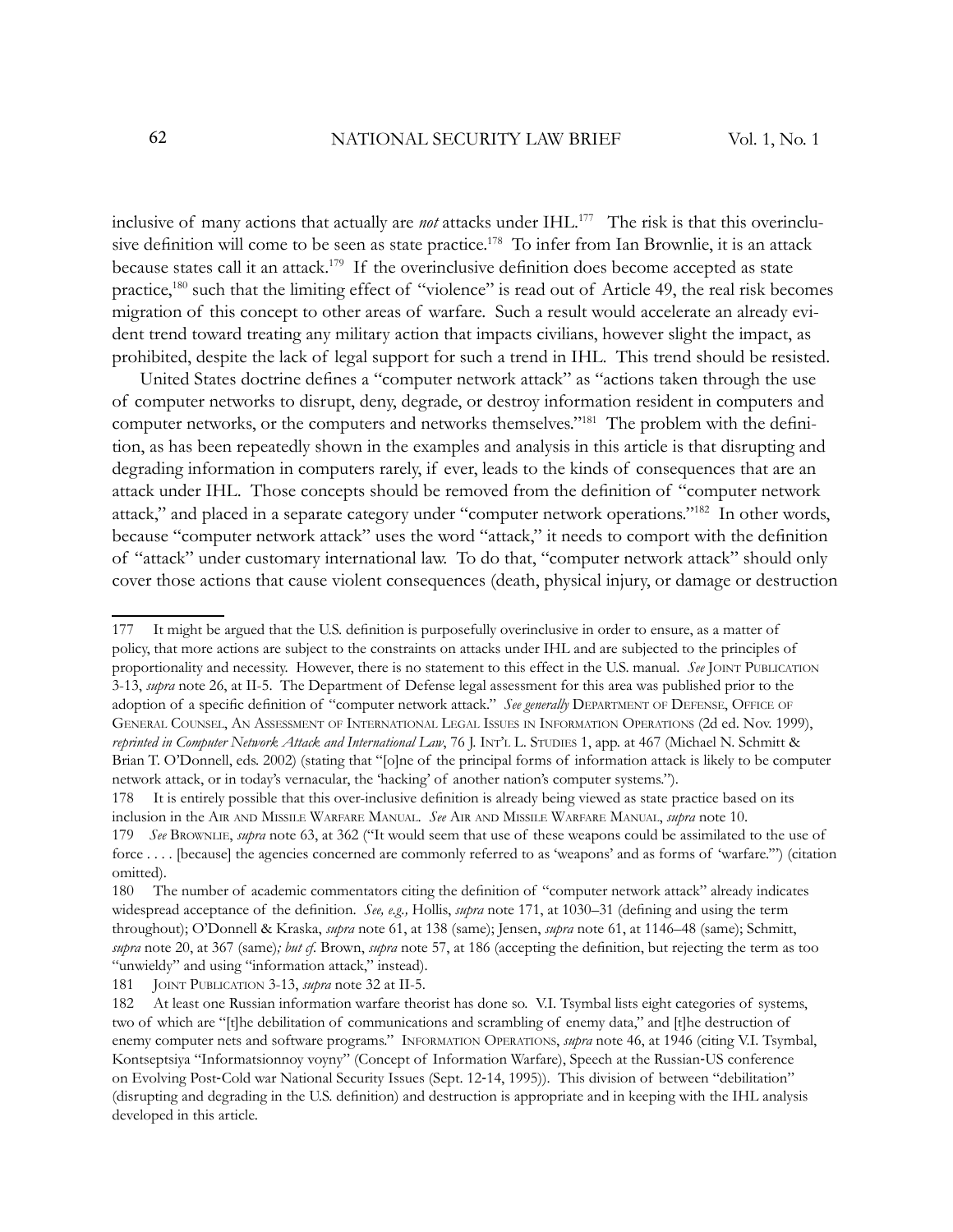of property) when such consequences are reasonably foreseeable. In application, of course, this may become an event-by-event determination, because capabilities can be used to achieve a variety of outcomes, some violent and some not.

Of course, there are also those capabilities, such as denial of service that may always be on one side of the line or the other. In the cases where a capability is not an "attack," ensuring that it is properly designated as such will ensure that its use is not subject to unwarranted constraints. What becomes abundantly clear from applying a consequences-based definition of "attack" to such capabilities is the number of opportunities to substitute these non-attack options for kinetic action, with the exemplar being the bombing of the Serbian television station by NATO compared with the "Russian" denial of service actions against Georgian media and communication centers. The use of such attack substitutes should be encouraged.

## *C. Critique of the Air and Missile Warfare Manual*

The Manual on International Law Applicable to Air and Missile Warfare (Air and Missile Warfare Manual) was released to the public in February 2010,<sup>183</sup> with the Commentary to the Manual released the following month.<sup>184</sup> Although not a treaty or a document that has state imprimatur, the Air and Missile Warfare Manual is an attempted restatement of IHL applicable to airborne operations.<sup>185</sup> Similar to the San Remo Manual on International Law Applicable to Armed Conflicts at Sea,<sup>186</sup> the Air and Missile Warfare Manual was created by an international Group of Experts under the sponsorship of the Program on Humanitarian Policy and Conflict Research at Harvard University.<sup>187</sup> The "Black-letter Rules" portion of the Manual was developed over a six-year period and adopted at a final meeting of the experts in May 2009.<sup>188</sup> The Air and Missile Warfare Manual "restates current applicable law,"<sup>189</sup> "based on the general practice of States accepted as law (opinio juris) and treaties in force."<sup>190</sup> According to the Commentary, "the sole aim has been to systematically capture in the text the lex lata as it is."<sup>191</sup> Such an assertion is problematic at best, if not wrong altogether, given the Air and Missile Warfare Manual's treatment of "computer network attack."

As an initial matter, it is hard to understand how a definition of "computer network attack" can be part of already extant IHL applicable to warfare, much less the specific regime of air and missile warfare, when there have been very few, if any, instances of such actions acknowledged by states. In other words, acknowledged state practice in this area is non-existent. Russia has not acknowledged

191 *Id.*

<sup>183</sup> Claude Bruderlein, *Foreword* to AIR AND MISSILE WARFARE MANUAL, *supra* note 10, at iii-iv.

<sup>184</sup> AMW COMMENTARY, *supra* note 30, at ii.

<sup>185</sup> Bruderlein, AIR AND MISSILE WARFARE MANUAL, *supra* note 10, at iii ("This Manual provides the most up-to-date restatement of existing international law applicable to air and missile warfare, as elaborated by an international Group of Experts.").

<sup>186</sup> SAN REMO MANUAL, *supra* note 8.

<sup>187</sup> AIR AND MISSILE WARFARE MANUAL, *supra* note 10, at iii*–*iv.

<sup>188</sup> *Id.* at iii.

<sup>189</sup> *Id.*

<sup>190</sup> AMW COMMENTARY, *supra* note 30, at 2.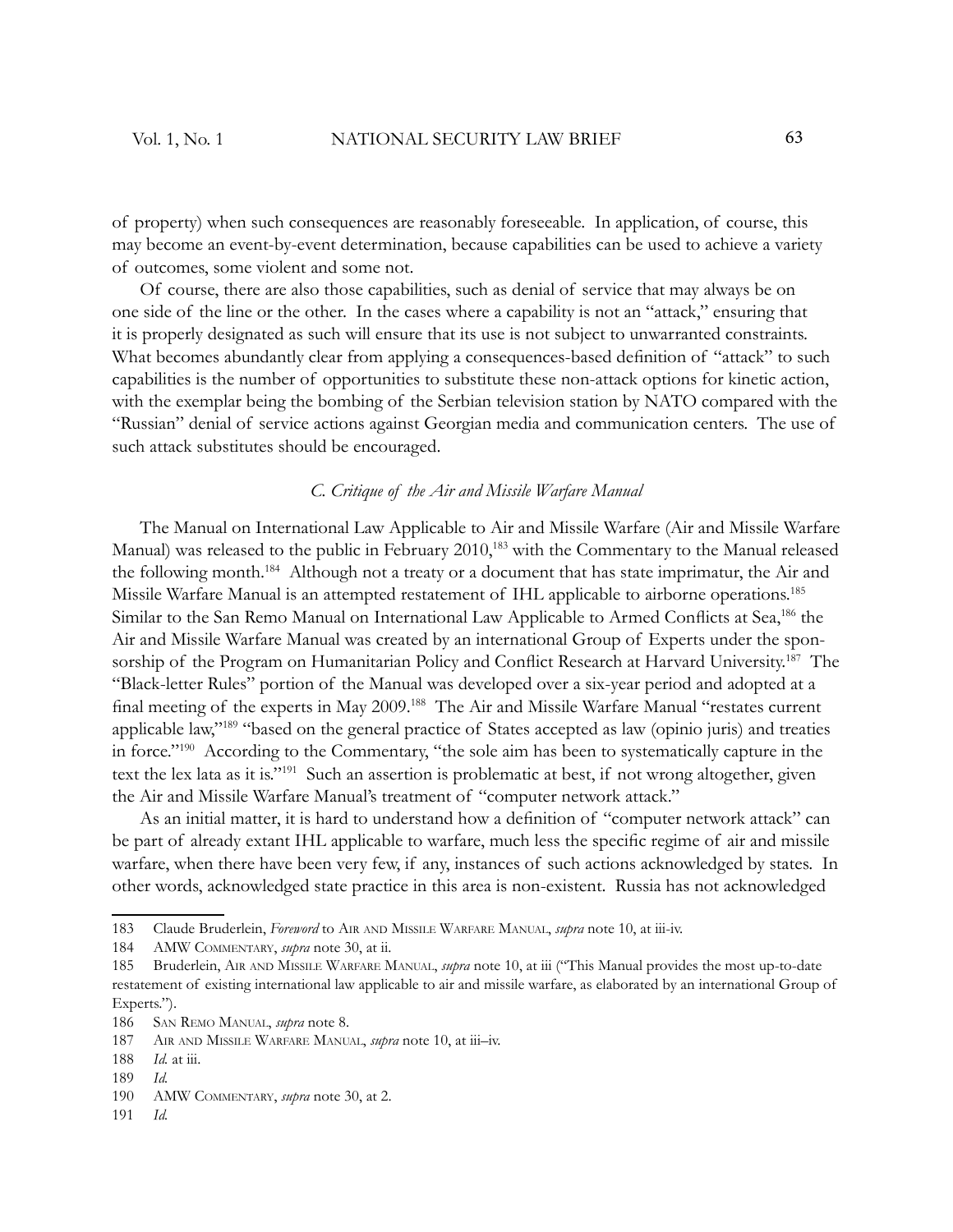state action behind the DDoS actions against Estonia or Georgia<sup>192</sup> and Israel has refused to acknowledge whether, and to what extent, information-based actions played a role in the attack on the suspected Syrian nuclear facility.<sup>193</sup> Likewise, much of the United States' efforts in this area remain highly-classified, including important annexes to the Joint Doctrine<sup>194</sup> and the Senior Suter project, which allegedly provided the technological capability that enabled the Israeli airstrike to go undetected.<sup>195</sup>

The *AMW Commentary* is inexplicably silent as well. There is no source provided for the definition of "computer network attack" used in the *Air and Missile Warfare Manual*. As there is no treaty that provides such a definition, the drafters of the *Manual* must intend that their definition of "computer network attack" is part of customary international law. Yet, there is no discussion of state practice or *opinio juris* to support such a determination.<sup>196</sup> As discussed previously, the bulk of the definition consists of the U.S. warfighting doctrinal definition (plus two problematic additions),<sup>197</sup> yet nowhere is that doctrinal definition cited or acknowledged. In fact, the only citation in the Commentary's discussion of the "computer network attack" definition is to the U.S. doctrinal definition of "information operations" contained in the Department of Defense Dictionary of Military Terms,<sup>198</sup> hardly a statement of binding legal opinion. There is simply no support provided for the notion that any definition of "computer network attack," much less this particular one, should be considered part of customary international law. Such a significant, unsupported addition severely undercuts any notion that the *Air and Missile Warfare Manual* constitutes *lex lata*. Instead, it appears that the incorporation of the term "computer network attack" and its definition into the *Air and Missile Warfare Manual* is an instance of precisely the type of innovation of the law that is disclaimed by the *Manual*'s drafters.<sup>199</sup>

Quite apart from the question of why such a definition was included at all, the chosen definition has at least two significant substantive problems. First, the definition of "computer network attack" is incompatible with the *Air and Missile Warfare Manual*'s own definition of "attack." This problem is, at least, recognized and acknowledged by the Commentary when it states that

The term "attack" in "computer network attack" is not meant to necessarily imply that all such operations constitute an attack as that term is used elsewhere in this Manual (see definition of "attack" as set forth in Rule 1 (e)). Some CNA operations may rise to the level of an attack as defined

<sup>192</sup> *See supra* notes 101*–*102 and accompanying text.

<sup>193</sup> Richard B. Gasparre, *The Israeli "E-tack" on Syria – Part I*, airforce-technology.com (Mar. 10, 2008) http:/www. airforce-technology.com/features/feature1625/airforce-technology.com (last visited Aug. 25, 2010) (stating that the Israeli Air Force has not provided any details on the raid and quoting the Israeli Defense Minister, Pinchas Buchris as stating "[h]ow the Israeli system works, [you] can't share with anybody . . . . Offensive and defence network warfare is very interesting, [but] it's very sensitive – any such capabilities are top secret.").

<sup>194</sup> JOINT PUBLICATION 3-13, *supra* note 26, app. A, at 1 (stating that the operational supplement is classified and separately published).

<sup>195</sup> *See* Fulghum, *supra* note 148 and accompanying text.

<sup>196</sup> *See* AMW COMMENTARY, *supra* note 30, at 34.

<sup>197</sup> *See supra* note 29.

<sup>198</sup> *See* AMW COMMENTARY, *supra* note 30, at 34.

<sup>199</sup> *Id.* at 2 ("No attempt has been made to be innovative or to come up with a *lex ferenda*").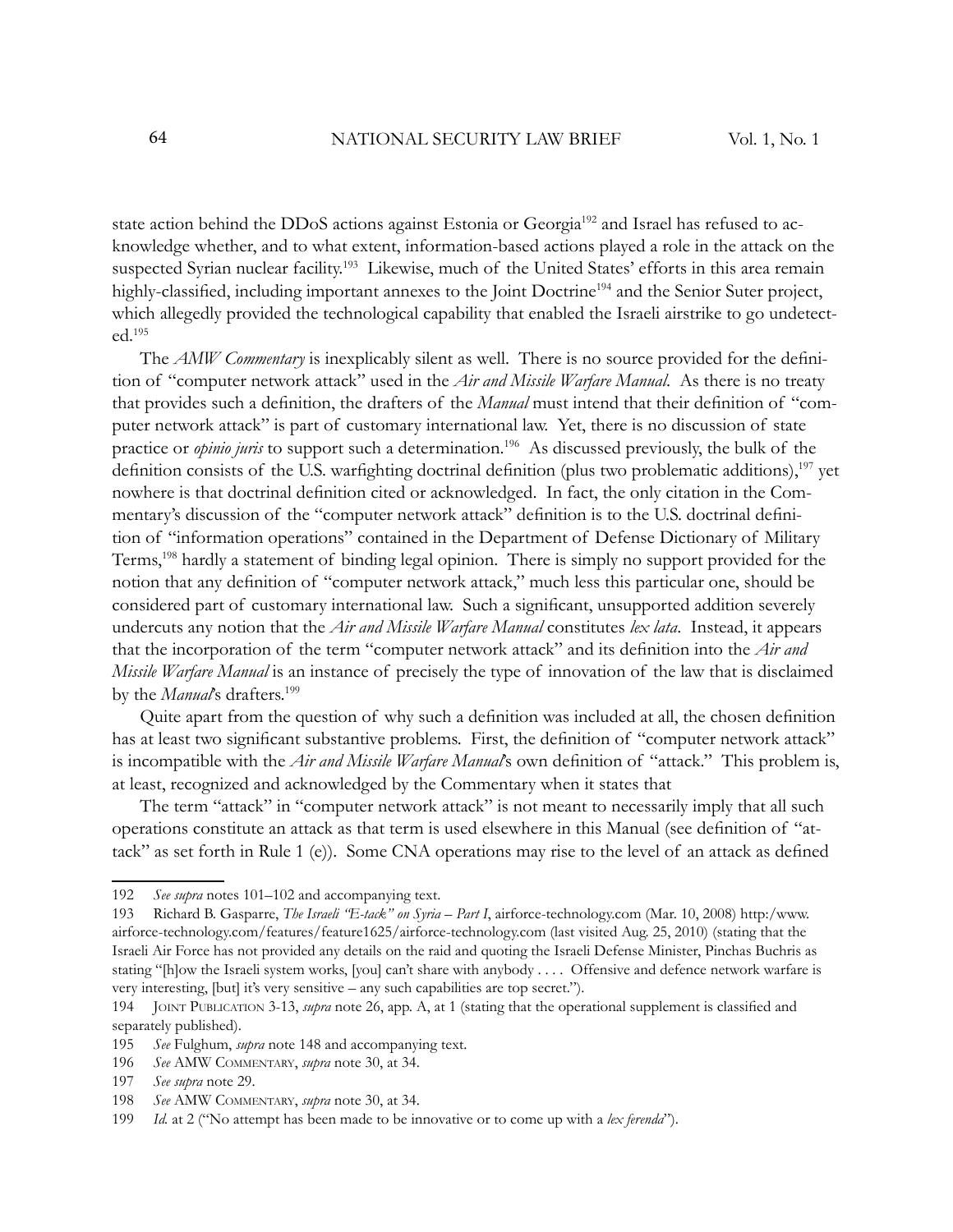in Rule 1(e), whereas others will not  $\dots$ .<sup>200</sup>

However, in this case, recognizing a difference in terms is simply not sufficient to overcome the negative effects of such legal imprecision. As previously demonstrated in this Article, there is already rampant confusion in popular and legal commentary such that "computer network attack" is often incorrectly used in place of "attack,"<sup>201</sup> which leads to the inclusion of actions that merely cause inconvenience, such as denial of service actions, as attacks.<sup>202</sup> The use of "attack" in "computer network attack" as used in the *Air and Missile Warfare Manual* will only lead to increased confusion.

The second problem with the definition is the addition of the terms "manipulate" and "gain control over the computer or computer network" to the framework of the U.S. doctrinal definition. These additions unnecessarily extend the definition to actions that could encompass acts of espionage rather than any kind of action in support of an attack or hostilities. In fact, the Commentary includes "penetrating a system to observe data resident therein" as an example of a "CNA operation" covered by the definition.<sup>203</sup> The additions are probably intended to ensure civilians that may operate systems, such as Senior Suter, in support of attacks are targetable under the direct participation in hostilities standard of the *Air and Missile Warfare Manual*. The problem, however, is that the definition extends the *Manual*'s direct participation in hostilities standard to spies, in essence making espionage part of "hostilities." Such a result is without precedent in international humanitarian law, which treats espionage and spies under separate provisions from those participating in hostilities, either as a combatant or unprivileged belligerent. The "gain control" language is also problematic because, as the Commentary makes clear, control can be used for a wide variety of purposes. But it should be those purposes that determine the legal significance of gaining control, not the fact of gaining control itself. For instance, prior to the 2003 Iraq War, Clarke and Knake relate that the United States had sufficient access and control over the Iraqi Defense Ministry e-mail system to send Iraqi military officers e-mails telling them how to surrender their equipment and urging them

<sup>200</sup> AMW COMMENTARY, *supra* note 30, at 34.

<sup>201</sup> *See supra* notes 23, 25, 61 and accompanying text.

<sup>202</sup> *See supra* notes 126*–*129, and accompanying text. As pointed out in *supra* note 129, even the AMW COMMENTARY recognizes that temporary denials of internet access are merely "inconvenience" and that some experts do not consider it an attack. AMW COMMENTARY, *supra* note 30, at 28 (commenting on the definition of "attack").

<sup>203</sup> AMW COMMENTARY, *supra* note 30, at 34.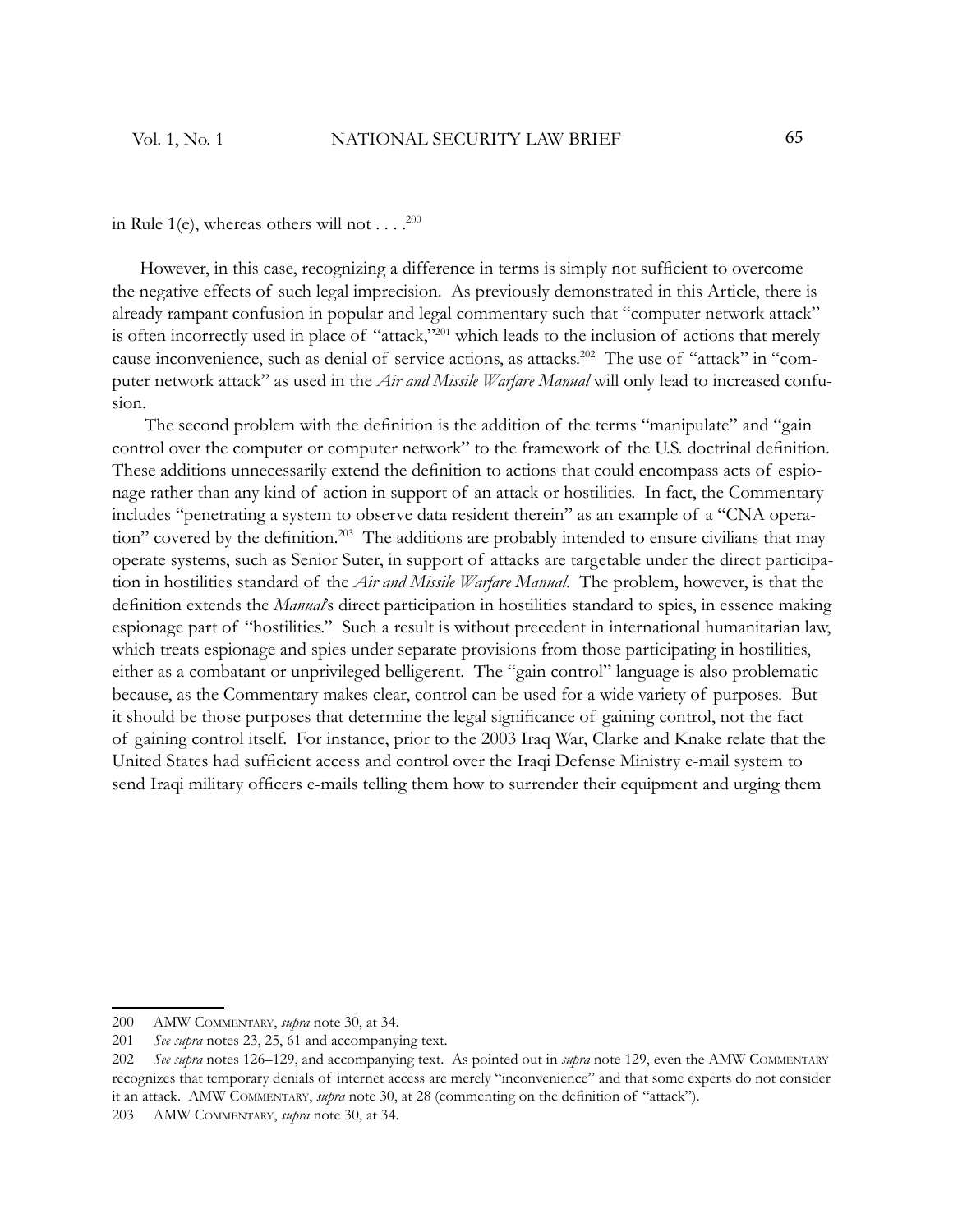to abandon their posts and return to their homes.<sup>204</sup> Although a valid and viable psychological operation, such an action should not be considered an "attack" under IHL, nor should it be improperly characterized as part of a "computer network attack." Even without the addition of those two terms, as discussed above in Section IV.B, even the remaining definition of "computer network" attack" is problematic and should be revised in order to not encompass actions that do not meet the definition of "attack" under IHL.

#### V. CONCLUSION

When undertaking a fundamental rethinking of a concept as entrenched as "computer network attack," the likely result is a challenge to the existing paradigm. Being heard is sometimes the easy part; gaining acceptance is much harder. But such shifts have previously occurred in the area of information operations doctrine. At one time the term "Information Warfare" was just as entrenched in U.S. doctrine as "computer network attack" is today.<sup>205</sup> The reason it is no longer en vogue with the U.S. military is very similar to the argument made here for revising the current definition of "computer network attack": "The term 'information warfare,' as the U.S. military uses it, is too broad because in addition to offensive uses, it covers non-offensive uses such as operational security, deception, electronic counter-measures, psychological operations, and computer network defense." <sup>206</sup> As a result, "information warfare" was eliminated from U.S. doctrine when the most recent Joint Chiefs of Staff publication on Information Operations was published in 2006.<sup>207</sup>

This article is not advocating similar elimination for "computer network attack," but simply a revision of the term's definition to fully account for the nuances of IHL that this Article highlights. As was the case with "information warfare," the definition of "computer network attack" is overbroad. There are disruptive and degrading computer actions that do not lead to the kinds of consequences that constitute an attack under IHL. The definition should be revised to eliminate those actions and only encompass computer actions foreseeably resulting in violent consequences. More importantly, the disruptive and degrading actions that do not cause violent consequences should not be characterized as "attacks" in any new term devised to only cover those non-violent actions. As this Article makes clear, properly applying the definition of "attack" under IHL will increase the

*Id.* at 10.

<sup>204</sup> Clarke & Knake, *supra* note 148, at 9*–*10. Although the text of the e-mail has not been released, Clarke & Knake use their sources to approximate the e-mail's text as follows:

This is a message from United States Central Command. As you know, we may be instructed to invade Iraq in the near future. If we do so, we will overwhelm forces that oppose us, as we did several years ago. We do not want to harm you or your troops. Our goal would be to displace Saddam and his two sons. If you wish to remain unharmed, place your tanks and other armored vehicles in formation and abandon them. Walk away. You and your troops should go home. You and other Iraqi forces will be reconstituted after the regime is changed in Baghdad.

<sup>205</sup> *Id.* at 21*–*24 (comparing Information Warfare and Information Operations).

<sup>206</sup> Brown, *supra* note 57, at 186.

<sup>207</sup> JOINT PUBLICATION 3-13, *supra* note 26, at iii (Feb. 13, 2006) (stating in the summary of changes that "information warfare" as a term has been removed from Joint IO doctrine).